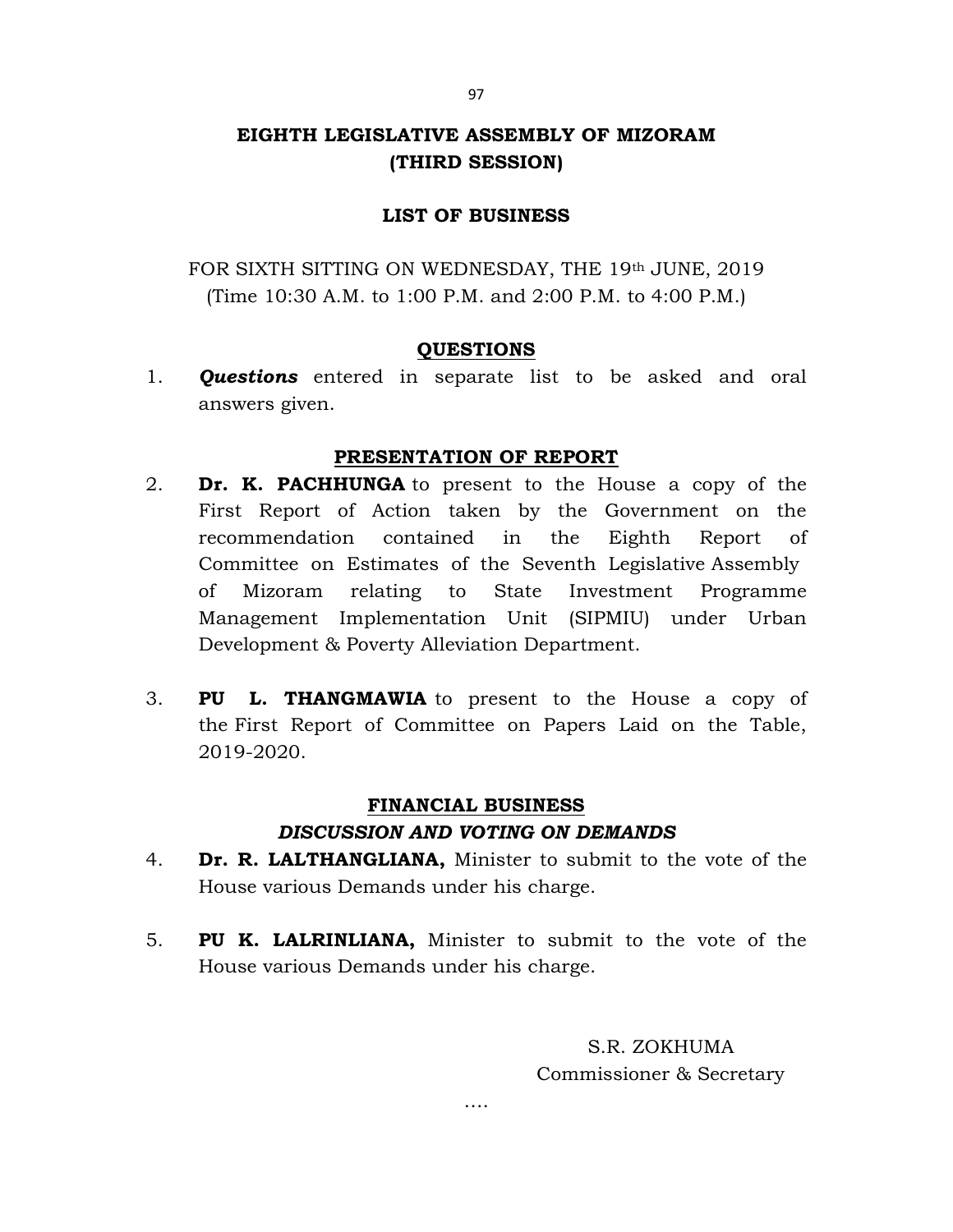SPEAKER : "Righteousness exalts a nation, but sin is a disgrace"

to any people".

Proverbs 14:34

As we all know, Pu Tawnluia, our Dy. Chief Minister could not attend today. I now request Dr. Vanlaltanpuia to ask starred Question No. 76.

Dr. VANLALTANPUIA : Pu Speaker, will the PWD Minister be pleased to state-

- a) If there is a proposal to excavate Lunglei Town by-pass road?
- b) If so, what is the budget estimate and how much is allotted as of now?
- c) When will the works be carried out?

**SPEAKER** : Hon. Chief Minister to answer the question.

PU ZORAMTHANGA, CHIEF MINISTER : Pu Speaker, my answer is-

- a) Yes.
- b) A survey is made to revise the Detailed Project Report and the estimated amount is not yet known. ₹900 lakh is allotted as of now.
- c) We hope to start the works during this Financial Year, 2019-2020.

SPEAKER : Dr. Vanlaltanpuia

Dr. VANLALTANPUIA : Thank you, Pu Speaker. I would like to request the Minister to expedite the works on Lunglei by-pass road. My Supplementary Question is- Is there a proposal to upgrade Haulawng-Dawn PMGSY road for intermediate use?

SPEAKER : Pu Andrew H. Thangliana.

PU ANDREW H. THANGLIANA: Thank you, Pu Speaker. Is there a proposal to extend/resurface Durtlang-Kawnpui via Lungdai road? An agreement was made on February to resurface Serkhan-Bagha road which is not carried out till today. So, is there a proposal to carry out expedite measures?

SPEAKER : Dr. ZR Thiamsanga.

Dr. ZR. THIAMSANGA : Thank you, Pu Speaker. As mentioned by Dr. Vanlaltanpuia, Lunglei road is quite important especially for the southern areas; likewise, by-pass road is much important for other district capitals as well.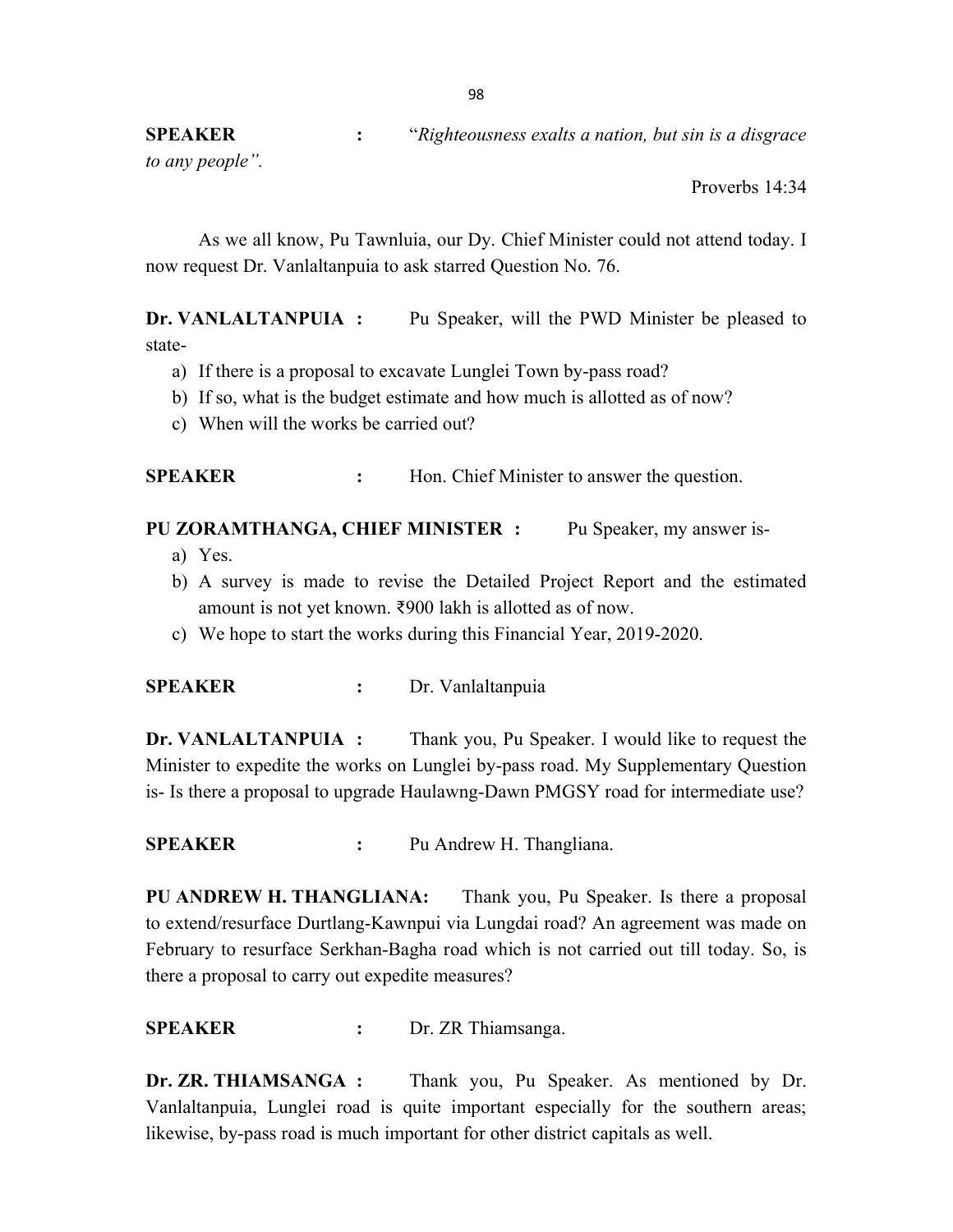Regarding PAHOSS, it is implemented to reduce excessive traffic jams in Aizawl. Is there a proposal to excavate roads on the outskirts of the city?

There are several roads which need to be excavated such as Khatla-Mission Veng, Tlangnuam, Kulikawn and Saikhamakawn and I ask if there is any proposal. If not, we need to give importance on this.

Double lane road also is needed from Kulikawn or ITI-ZMC. It is important to repair roads so as to avoid tight traffics within Aizawl and so are other district headquarters. Thank you.

SPEAKER : Chief Minister to answer the questions.

PU ZORAMTHANGA, CHIEF MINISTER: Pu Speaker, in reply to the question from Dr. Vanlaltanpuia, there is a proposal to upgrade Haulawng-Dawn PMGSY road for intermediate road and we are waiting for the sanction from the Central. However, works cannot be carried out yet since the compensation authorities did not include proposals and also many private lands need to be passed through. If we have to make Lunglei bypass road via Mauhak, we may avoid the sloppy portion between Tlawng and Pukpui. However, this portion of road could be avoided by a turn of 5 kms from Tlawng on which surveys and DPR are now in process. It is difficult to tell when the work will be started since the proposed route will pass through many private lands and thus will take a lot of time to verify the owners of such lands. It is also difficult to estimate the exact time needed for Land Acquisition Process and the sanctioned fund also is untouched since works cannot be started.

Regarding Serkhan-Bagha road, the workers (company) did a terrible job and the people of the constituency are also quite upset with the works. We hope to take expedite measures *(Interruption: ...........* Pu Speaker, the company said the work will be started but it is not done till today). Pu Speaker, we will take expedite measures.

 As mentioned by Dr. Thiamsanga, we are working on Aizawl by-pass road but since it involves more than 100 crores, we want to have a careful survey. It is a problem when trucks with heavy loads pass through Aizawl city and somehow, the World Bank road at the eastern part relieved our problem and we are currently taking measures on a bypass road in the western part.

SPEAKER : Pu Lalduhoma to ask Starred Question No. 77.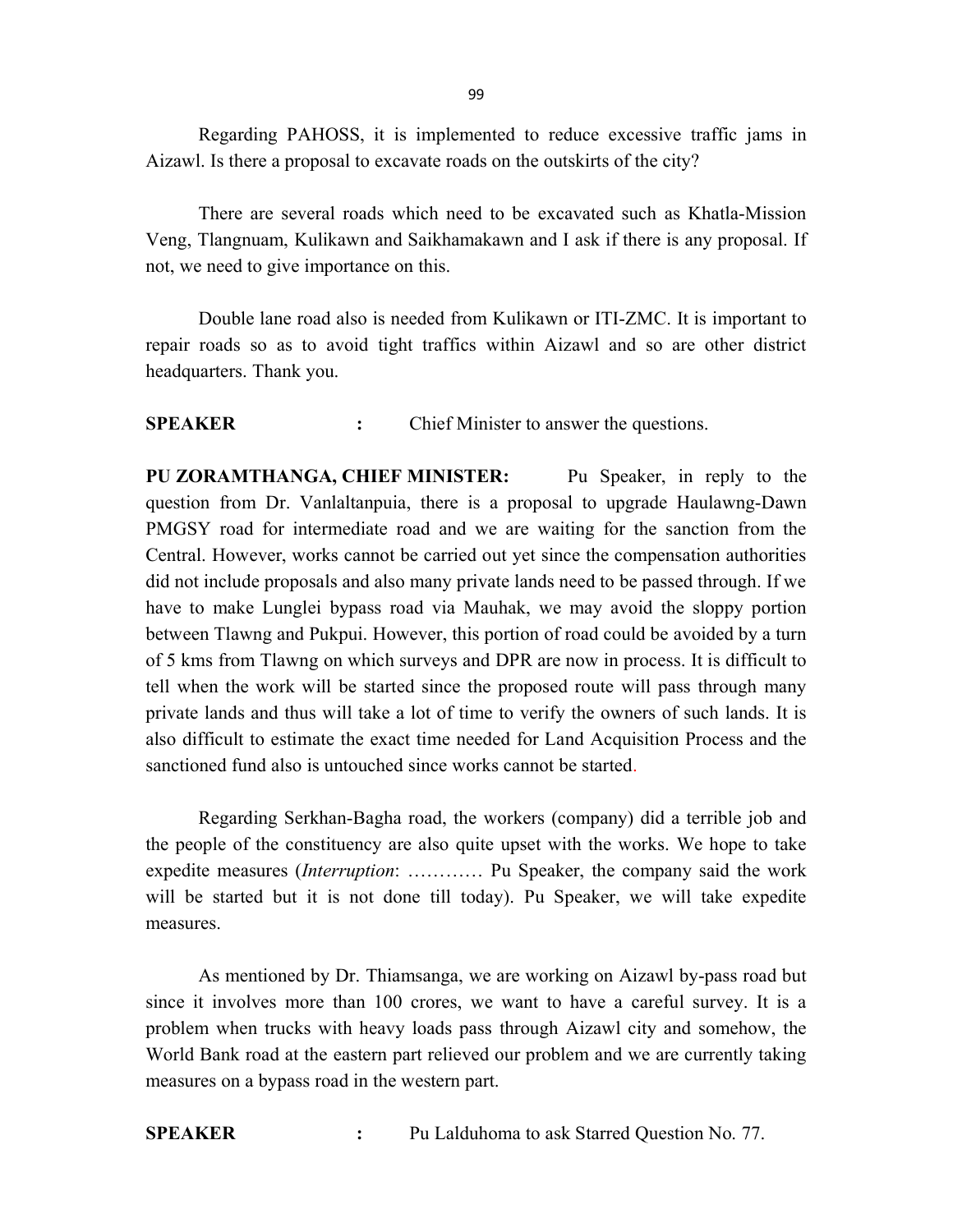PU LALDUHOMA : Pu Speaker, Will the Finance Minister be pleased to state-

- a) Important details that needs to be known on education loan?
- b) How many applied for the loan in 2018-2019 and how many were granted?

SPEAKER : Hon. Chief Minister to answer the question.

#### PU ZORAMTHANGA, CHIEF MINISTER: Pu Speaker, my answer is-

- a) i) It can be applied for those who wants to pursue different courses under Diploma Doctorate programmes (Ph.D) Course, IIM, IIT etc. from a recognized College/University
	- ii) For studying MCA, MBA, MS etc. in foreign countries and job oriented professional/technical courses.
	- iii) The applicant must be of Indian national including NRI.
	- iv) The applicant must first get admission from a recognized University/Institution.
	- v) The loan can be availed for paying fees, examination, library, laboratory, books, uniform, important materials.
	- vi) ₹30 lakh can be borrowed for Medical Course within India and ₹10 lakh for other courses. ₹20 lakh can also be borrowed for studying abroad.
- b) As per information received from 11 Banks, there are 6 applicants during the year 2018-2019 out of which 4 were granted.

### SPEAKER : Pu Lalduhoma.

PU LALDUHOMA : Pu Speaker, the banks in our state, especially commercial banks hardly grants education loan or other loans. Does the department make an agreement with the banks or one is simply granted without obtaining approval of such banks beforehand? I opine it is time to have a department with Minister to deal with this matter. I also ask why the 2 applicants were rejected.

#### SPEAKER : Pu KT Rokhaw.

PU K.T. ROKHAW : Pu Speaker, education is quite important for further studies but the State Bank of India hardly grants such loan. May the Govt. approach the Banks not to cause any difficulty for the students applying loan?

SPEAKER : Hon. Chief Minister to answer the question.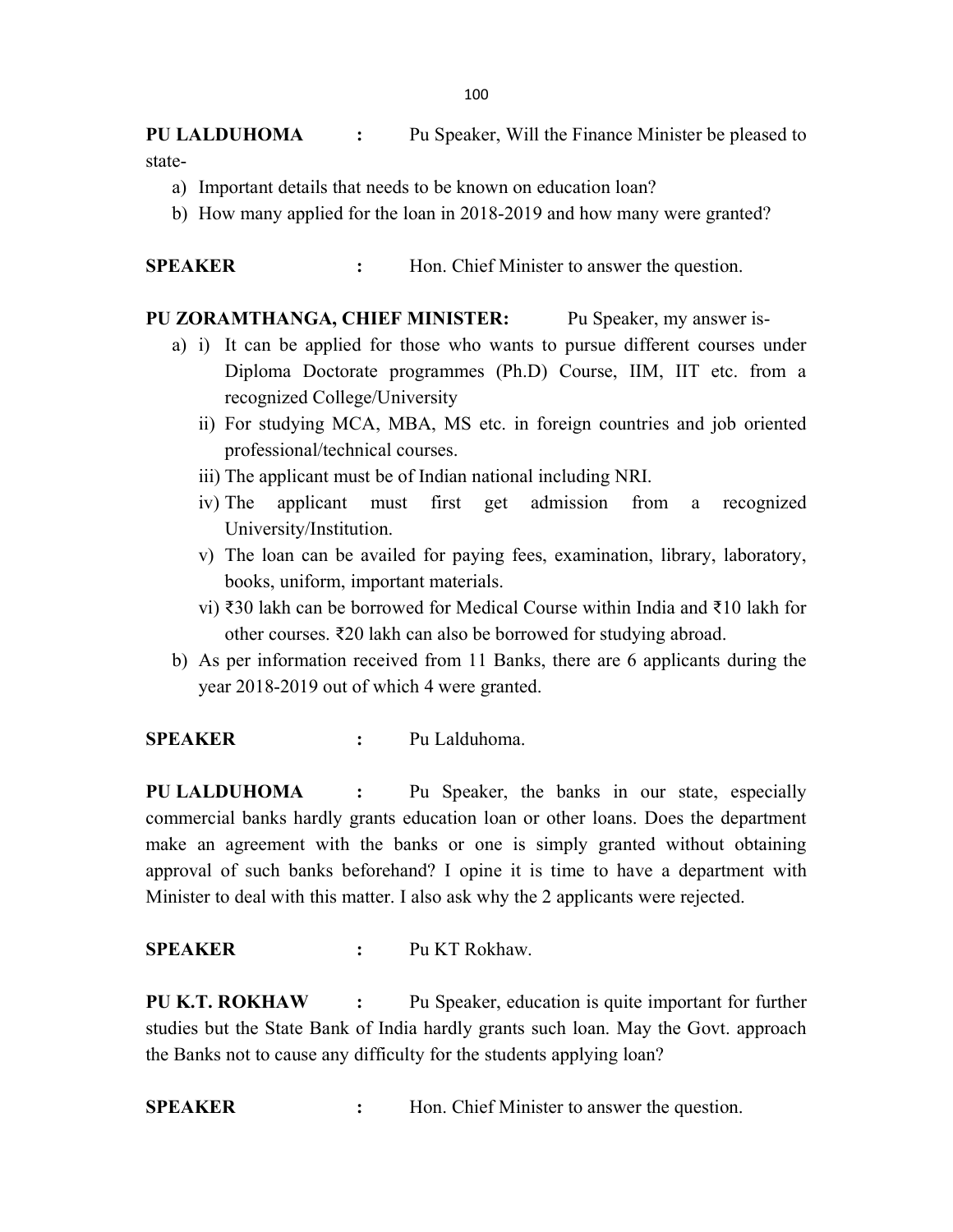PU ZORAMTHANGA, CHIEF MINISTER: Pu Speaker, in reply to the question of Pu Lalduhoma, the information was given by MUCO, Punjab National, UBI, Indian Overseas, Federal Bank of Maharashtra, Punjab & Sindh, Bank of India, Mizoram Co-operative, MRB, Canara Bank but these 6 applicants are of Canara Bank and MRB. We are not sure why the 2 applicants were rejected and we will look into it.

There is no agreement with the department. The State Level Committee helps out the applicants and loans are granted according to the bank's convenience. Personally, I was thinking of easier and legal ways to withdraw insurances as well. We will have a further look into the banks and insurance companies and study why some applicants are rejected.

Regarding the question of Pu KT Rokhaw, we should always inform the Finance Department of our difficulties and problems that we faced and then we will also take measures.

SPEAKER : Starred Question No. 78 from Pu L. Thangmawia.

PU L. THANGMAWIA : Pu Speaker, will the hon. Chief Minister be pleased to state if measures are taken to blacktop Saitual to Silchar road. If so, what are the details?

SPEAKER : Hon. Chief Minister to answer the question.

PU ZORAMTHANGA, CHIEF MINISTER : Pu Speaker, measure had been taken for black topping Saitual-Saichal road and the estimate sanction has also been sent to MoRTH on 2017-2018 and 2018-2019 but the Secretary postponed the sanction for next year. It is allocated in the Annual Plan in 2018-2019 but it takes time due to revised estimate for intermediate lane. It was processed after the revision but it cannot be sanctioned due to MP election. PWD is waiting for the approval from MoRTH to keep it at Annual Plan 2019-2020. It is included on PMGSY-I upgradation scheme. DPR is also submitted for Rural Development Ministry's approval.

SPEAKER : Supplementary question from Pu Lalduhoma.

PU LALDUHOMA : Pu Speaker, we have a high hope in this new Ministry for better roads and we are concerned as to how measure is taken on Serkhan-Bagha road. The question is, will our expectation be achieved.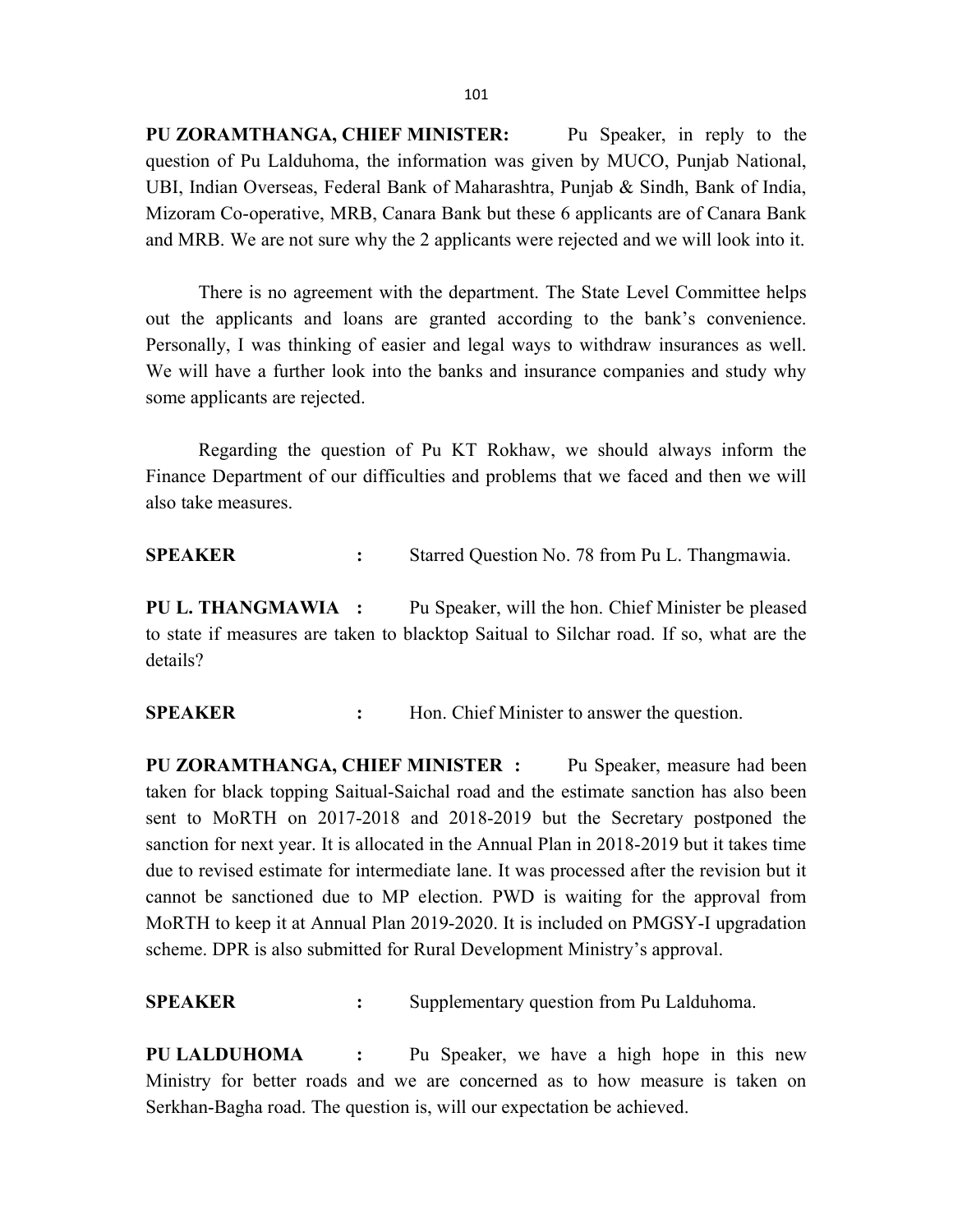### SPEAKER : Pu C. Lalmuanpuia will ask.

PU C. LALMUANPUIA : Pu Speaker, Vaivakawn to Chandmari road was damaged in the process of work under SIPMIU which even causes several accidents. So, will it be possible to blacktop it as early as possible?

### SPEAKER : Pu L. Thangmawia.

PU L. THANGMAWIA : Pu Speaker, it is the desire of my people as well to have a black-top surfacing on Saitual to Saichal road which was excavated in 2008 during the previous Ministry. This is of an important economic road as it links with Manipur road. It is also learned that the concept paper for Chiahpui to Daido road is completed and if it is possible to accomplish the works during this financial year?

**SPEAKER** : Hon. Chief Minister to answer the question.

PU ZORAMTHANGA, CHIEF MINISTER : Pu Speaker, as mentioned by Pu Lalduhoma, it is necessary to take wise measure. The problem is the amount of work which is excessively high for the local contractors to apply except by non-tribal contractors. Anyway, we will take measure wisely and prepare ourselves to even a lawsuit if necessary. We are also taking measures so that our contractors are provided with better equipments and the work is done without the help of non-Mizo contractors.

 Regarding road damage due to SIPMIU project as asked by Pu Muanpuia, it is due to laying of hose pipes, it will take time for department to deal with it but we will do our best so that least problem is caused. As of Chiahpui to Daido road, the file is now under process and we are doing our best.

SPEAKER : Pu Nihar Kanti Chakma

PU NIHAR KANTI CHAKMA : Pu Speaker, will the Finance Minister be pleased to state-

- a) If there are employees who receives salary under Tlabung sub-treasury
- b) If so, how many employees

SPEAKER : Hon. Chief Minister

PU ZORAMTHANGA, CHIEF MINISTER : Pu Speaker, my answer is -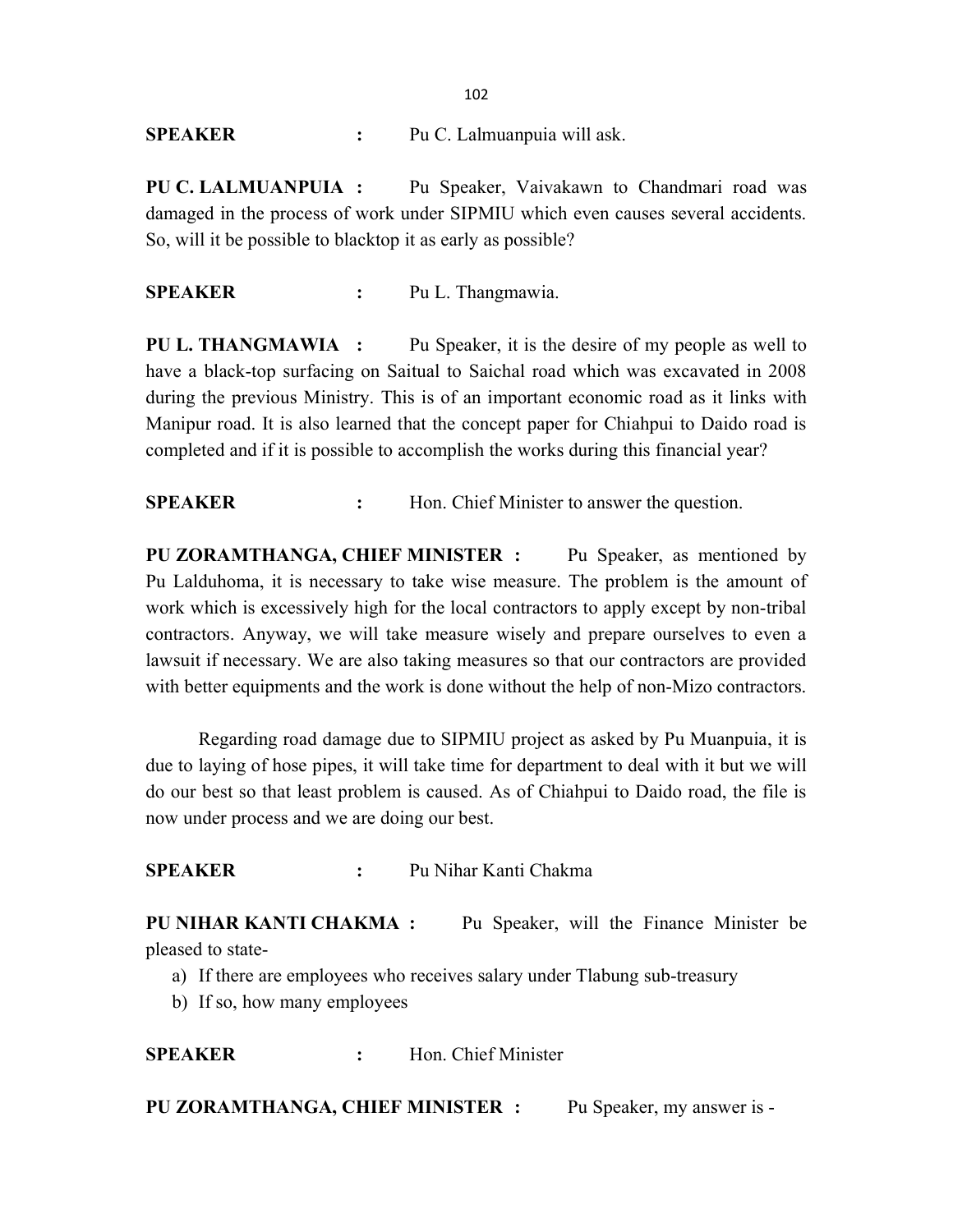- a) No. The employees are transferred to other places since there is no approval to function sub-treasury at Tlabung.
- b) Nil.

SPEAKER : Starred Question No. 80 from Pu VL Zaithanzama

PU VL. ZAITHANZAMA: Pu Speaker, will the Transport Minister be pleased to state -

- a) The number of towns in which bus service is available?
- b) If there is a proposal for MST bus service plying to Champhai–Tahan? If so, what is the progress?

SPEAKER : Hon. Minister, Pu TJ Lalnuntluanga to answer the question

### PU T.J. LALNUNTLUANGA, MINISTER: Pu Speaker, my answer is -

- a) 12 towns.
- b) There is a proposal for MST bus service plying to Champhai Tahan; the Ministry of External Affairs has even signed an agreement with Myanmar Govt.

SPEAKER : Hon. Member, Dr. Vanlalthlana

Dr. VANLALTHLANA : Pu Speaker, is there a proposal to issue two-wheeler taxi permit and if verification is taken for taxi as well?

SPEAKER : Hon. Member, Er. H. Lalzirliana.

Er. H. LALZIRLIANA : Thank you, Pu Speaker, my supplementary Question is- Why is MST service to Tuipuibari terminated? When was it stopped and if it will be continued? If so,when? Pu Speaker, Tuipuibari is an old town having MST service since a very long time.

SPEAKER : Pu V.L. Zaithanzama

Pu VL. ZAITHANZAMA: Pu Speaker, my supplementary Questions are -

- i) Is there a proposal for MST bus service plying to Aizawl Shillong?
- ii) Is there a proposal for MST bus service plying to Aizawl Tripura via Zampui?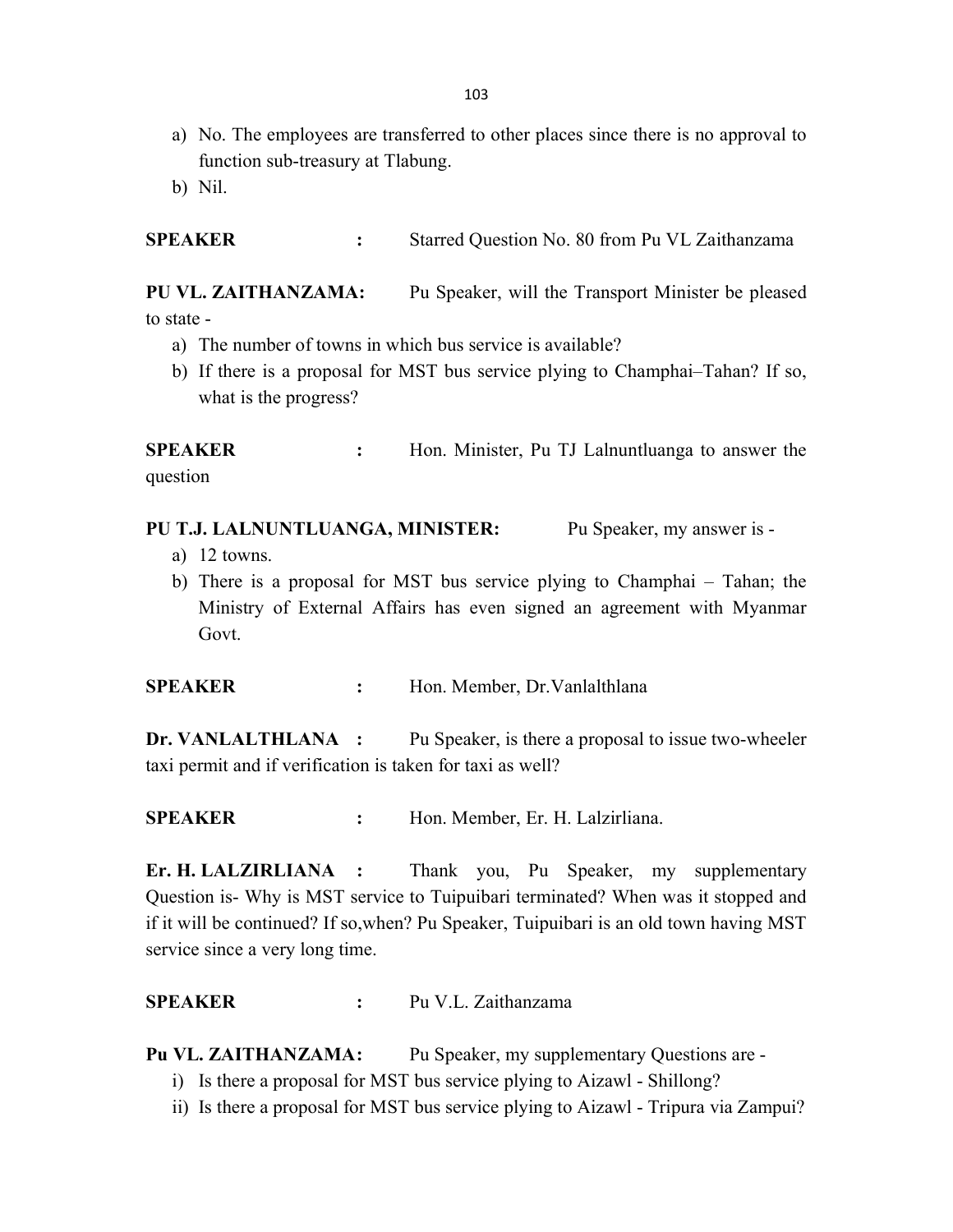iii) Most of MST drivers are above 50 years of age which I think is not safe for the passengers on long journeys. So, if there is there a proposal to recruit younger drivers?

SPEAKER : Hon. Minister to answer the question.

PU TJ. LALNUNTLUANGA, MINISTER: Pu Speaker, in reply to the question of Dr. Vanlalthlana -

- i) There is no such proposal.
- ii) There is no such proposal.
- iii) The documents and fitness of the drivers are inspected on regular basis.

 To answer starred Question No. 93 from Er. H. Lalzirliana,MST service plying to Rajiv Nagar/Tuipuibari is terminated as the road is unsafe for bus service and also, numbers of bus we have is quite limited. Thus, it is terminated on 2.4.2019. Inspection of this road will again be made and bus service may be resumed depending on the condtion of road and MST buses. It is not possible if or when bus service will be continued.

 Regarding Aizawl -Shillong bus service, there is a plan to provide a deluxe bus plying to this route. Likewise, there is a proposal for setting up better connection with Tripura and Churachandpur through MST bus services.

 Regarding the old aged drivers, new rules have been prepared so that we may have better drivers in discipline and in physical.

SPEAKER : Starred Question No.81 from Dr. Vanlalthlana.

Dr. VANLALTHLANA : Thank you Pu Speaker. Will the LAD Minister be pleased to state - If the ground floor of DLAO Office building is accommodated as per agreement made with the local community?

SPEAKER : Hon. Minister to answer the question.

PU K. LALRINLIANA, MINSTER: Pu Speaker, there is so no agreement made with the community as claimed by the hon. Member.

SPEAKER : Supplementary question from Dr. Vanlalthlana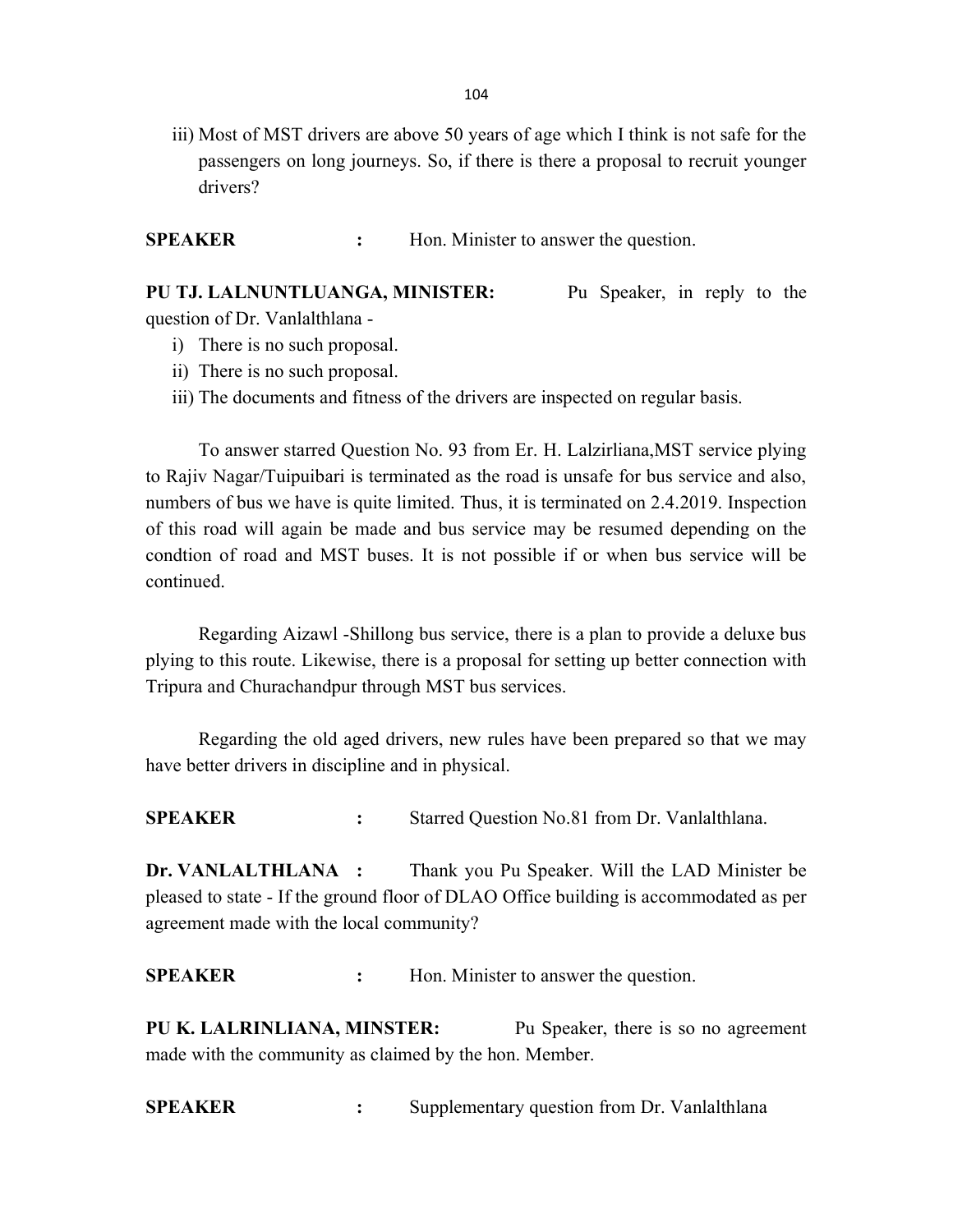Dr. VANLALTHLANA : Pu Speaker, i apologize for the mistake. A joint inspection was held on September, 1997 and it was agreed that the first floor should be accommodated for bus stand which is now used for parking for departmental vehicles. May the place be given for maxi-cab stands?

 In the conference of All Mizoram Village Council Association Conference, the hon. Minister on  $26<sup>th</sup>$  February stated that there will be Excluded Area Development Fund of ₹4,540 lakh. Why is this fund remain undisbursed and in which bank is it now deposited?

SPEAKER : Hon. Minister to answer the question

PU K. LALRINLIANA, MINISTER: Thank you, Pu Speaker, DLAO office building in question is use as parking place for village bus services and for sanitation trucks during night time. However, since introduction of maxi cab in the stead of bus, it is used for maxi cab parking place. Since collection of waste is no longer the purview of LAD, it is arranged as convenient for the department use. We may consult our leaders if it is convenient for a parking space as suggested.

 Regarding the excluded area fund, it remains at treasury till financial year ends of March and disbursement is thus impossible at this stage. It is kept under K-Deposit and was released just yesterday.

PU LALDUHOMA : It is the first time I have heard of Excluded Area Fund. Where does this come from?

PU K. LALRINLIANA, MINISTER: Pu Speaker, we could not hand out Excluded Area Fund on time because, it was kept under at K-Deposit and is bound to be delayed by financial year; it will soon be handed out. The fund should directly go to the VC's account.

 To reply question from Pu Lalduhoma, under the 14th Finance Commission, the VC could not be given fund provision for its difference from the Panchayati Raj system. Thus, Excluded Area Fund is existed through which we are provided with the rule to ask for fund. (PU LALDUHOMA: There is no area which is excluded under India. Is this the term used only by the Finance Commission and where did we get the name? The term 'Excluded Area Fund' is used also in the sanction order of this grant. It also seen in the Constitution, non-part IX and  $IX(A)$ ).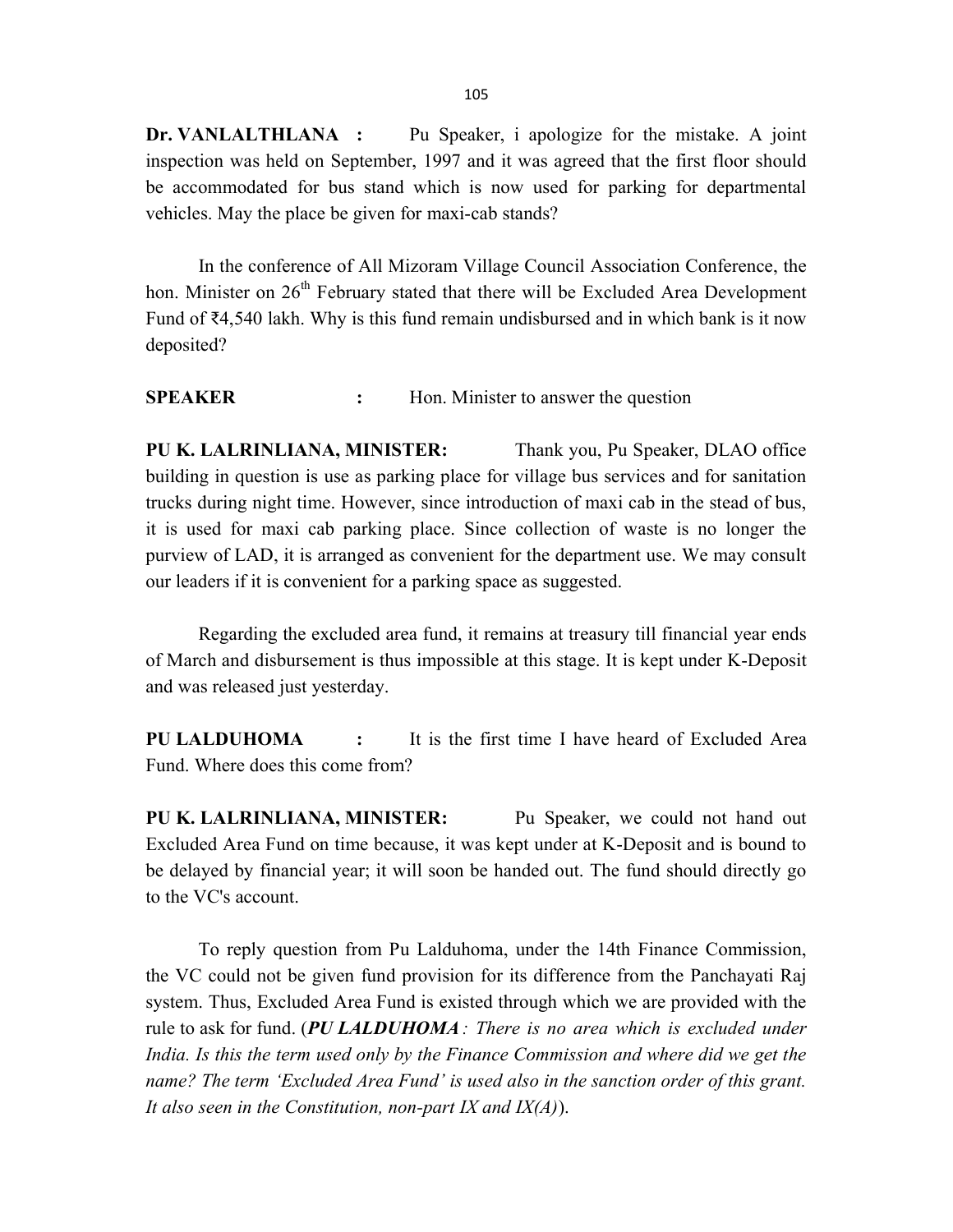SPEAKER : Starred Question No.82 from Pu Lalchhuanthanga

PU LALCHHUANTHANGA: Thank you, Pu Speaker. Will the hon. Transport Minister be pleased to state -

If the following Departments have any measure being taken for check-gate on account of Sairang train station -

- i) Excise and Narcotics
- ii) Taxation
- iii) Customs
- iv) ILP(Home).

SPEAKER : Hon. Minister will answer it.

PU T.J. LALNUNTLUANGA, MINISTER: Pu Speaker, the answer is as follows:

- a) Excise & Narcotics Department is looking for a convenient place for construction of check-gate.
- b) Taxation : No
- c) Customs : No
- d) ILP(Home) : No

SPEAKER : Supplementary question from Dr. K. Pachhunga

**Dr. K. PACHHUNGA** : Thank you, Pu Speaker. In the case of Excise  $\&$ Narcotics Department, it is known to all that abusive drugs easily passes through our check-gate and so is necessary to deploy sniffing dogs in the service.

SPEAKER : Pu Lalchhuanthanga

PU LALCHHUANTHANGA: Thank you, Pu Speaker, we need to have a good preparation for entry of railhead in our state. So, may the government take necessary measures in this regard?

**SPEAKER** : Hon. Minister to answer the question.

PU TJ. LALNUNTLUANGA, MINISTER: Pu Speaker, in reply to the question of Dr. K. Pachhunga and Pu Lalchhuanthanga, let us hope the concerned Minister to take measures as necessary.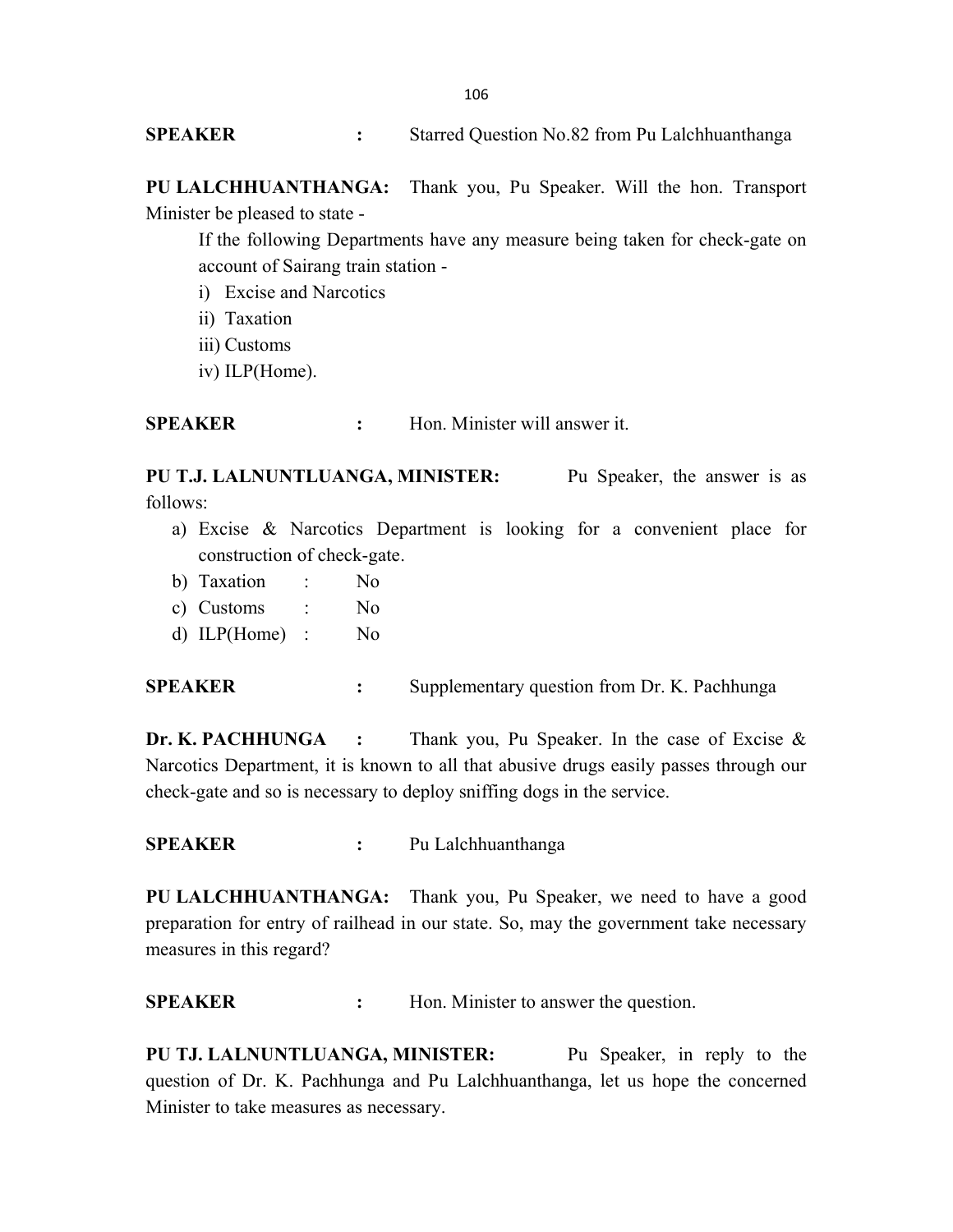| <b>SPEAKER</b>   | Starred Question No.83 from Pu H. Biakzaua.                                                                                                                                                                                                                                                                                                                                    |
|------------------|--------------------------------------------------------------------------------------------------------------------------------------------------------------------------------------------------------------------------------------------------------------------------------------------------------------------------------------------------------------------------------|
| PU H. BIAKZAUA : | Pu Speaker, will the hon. PWD Minister be pleased                                                                                                                                                                                                                                                                                                                              |
| to state $-$     |                                                                                                                                                                                                                                                                                                                                                                                |
|                  | $\overline{1}$ and $\overline{1}$ and $\overline{1}$ $\overline{1}$ $\overline{1}$ $\overline{1}$ $\overline{1}$ $\overline{1}$ $\overline{1}$ $\overline{1}$ $\overline{1}$ $\overline{1}$ $\overline{1}$ $\overline{1}$ $\overline{1}$ $\overline{1}$ $\overline{1}$ $\overline{1}$ $\overline{1}$ $\overline{1}$ $\overline{1}$ $\overline{1}$ $\overline{1}$ $\overline{1$ |

If there is a proposal to put SDO, PWD of Bualpui (NG) to function?

SPEAKER : Hon. Minister to answer the question.

PU ZORAMTHANGA, CHIEF MINISTER: Pu Speaker, PWD SDO of Bualpui (NG) takes a dual charge of SDO(TC). Likewise, since SDO Tuipang could not join the office due to health issues, SDO (Road Div.) take the charge from Siaha on temporary arrangement in addition to his own duty. SDO Office Bualpui (NG) will again be put to function after arrangements.

**SPEAKER** : We will now move on to Presentation of Paper; I request Dr. K. Pachhunga, Chairman of Committee on Estimates to lay "The First Report of Action taken by the Government on the recommendation contained in the Eighth Report of Committee on Estimates of the Seventh Legislative Assembly of Mizoram relating to the State Investment Programme Management Implementation Unit(SIMPIU) under Urban Development & Poverty Alleviation Department".

Dr. K. PACHHUNGA : Pu Speaker, With your permission and of the House, I present "The First Report of Action taken by the Government on the recommendation contained in the Eighth Report of Committee on Estimates of the Seventh Legislative Assembly of Mizoram relating to the State Investment Programme Management Implementation Unit (SIMPIU) under Urban Development & Poverty Alleviation Department". Thank you.

SPEAKER : Let the copies be distributed. I request Pu L. Thangmawia, Chairman, to present "First Report of Committee on Papers Laid on the Table 2019-2020"

PU L. THANGMAWIA : Pu Speaker, with your permission and of the House, I hereby present "The First Report of Committee on Papers Laid on the Table, 2019- 2020". Thank you.

SPEAKER : Let the copies be distributed. We will proceed to budget discussion. I request Dr. R. Lalthangliana, hon. Minister to submit his Demands.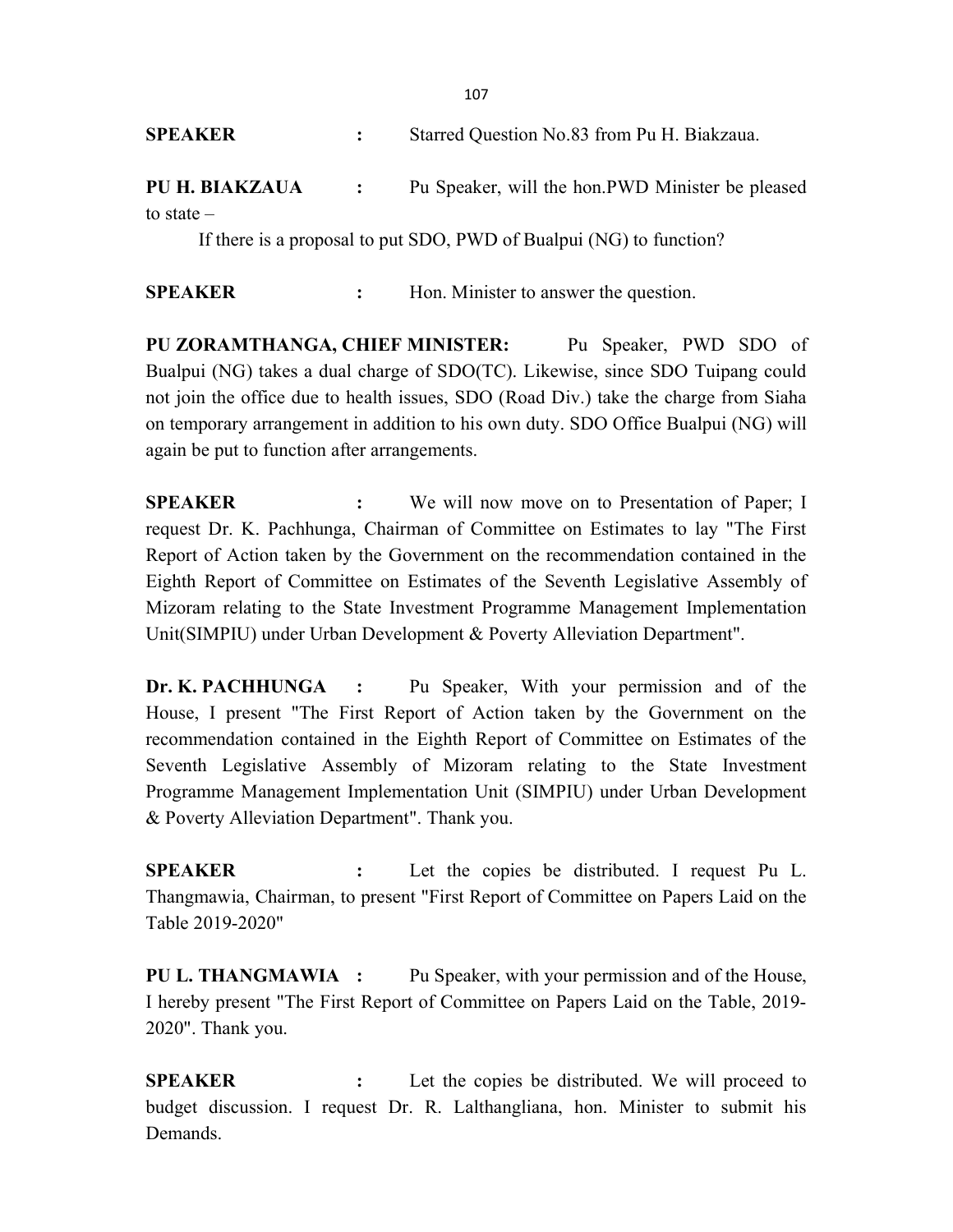| Demand       |                              | Amount         |
|--------------|------------------------------|----------------|
| Nos.         | Department                   | $(in \bar{z})$ |
| 21           | Higher & Technical Education | 2,57,67,97,000 |
| 24           | Health & Family Welfare      | 5,66,47,07,000 |
| 40           | Commerce & Industries        | 82,56,85,000   |
| <b>TOTAL</b> |                              | 9,06,71,89,000 |

Dr. R. LALTHANGLIANA, MINISTER: Pu Speaker, with your permission and of the Governor, I submit the following Demands under my concerned departments: -

| <b>Demand</b><br>Nos. | Department                   | Amount<br>$(in \bar{z})$ |
|-----------------------|------------------------------|--------------------------|
| 21                    | Higher & Technical Education | 2,57,67,97,000           |
| 24                    | Health & Family Welfare      | 5,66,47,07,000           |
| 40                    | Commerce & Industries        | 82,56,85,000             |
|                       | <b>TOTAL</b>                 | 9,06,71,89,000           |

SPEAKER : I request Pu K. Lalrinliana to submit the following Demands on the Table of the House-

| <b>Demand</b> | Department                              | Amount         |
|---------------|-----------------------------------------|----------------|
| Nos.          |                                         | $(in \bar{z})$ |
| 17            | Food, Civil Supplies & Consumer Affairs | 2,86,30,16,000 |
| 19            | Local Administration                    | 41,48,18,000   |
| 35            | Fisheries                               | 10,40,01,000   |
| <b>TOTAL</b>  |                                         | 3,38,18,35,000 |

PU K. LALRINLIANA, MINISTER: With your permission and of the

Governor, I submit the following Demands-

| <b>Demand</b> | Department                              | Amount         |
|---------------|-----------------------------------------|----------------|
| Nos.          |                                         | $(in \bar{z})$ |
| 17            | Food, Civil Supplies & Consumer Affairs | 2,86,30,16,000 |
| 19            | Local Administration                    | 41,48,18,000   |
| 35            | Fisheries                               | 10,40,01,000   |
| <b>TOTAL</b>  |                                         | 3,38,18,35,000 |

SPEAKER : The two Ministers had laid their Demands. To start the discussion, each member will have 10 minutes. Pu KT Rokhaw will start.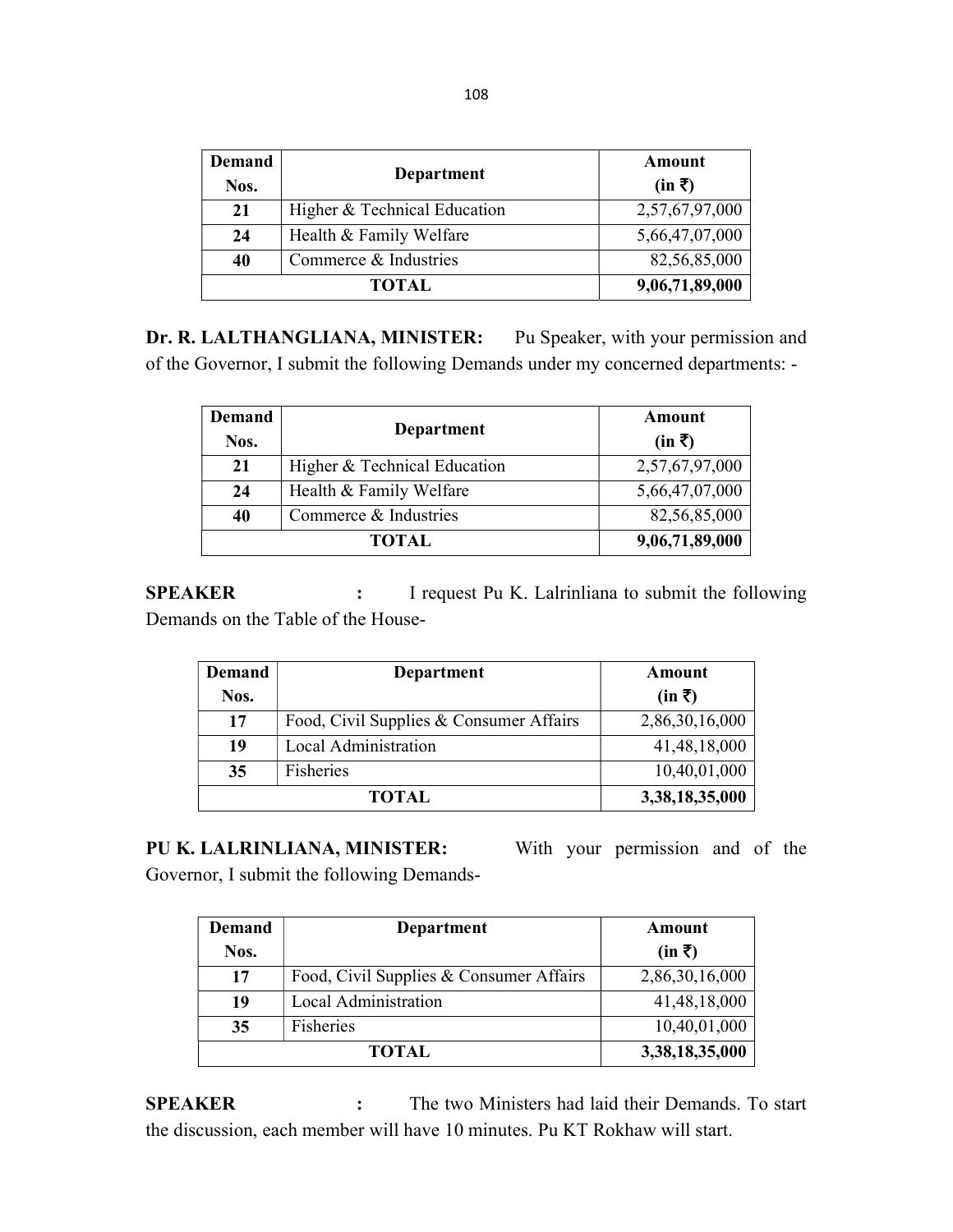109

PU K.T. ROKHAW : Thank you, Pu Speaker. to start with Demand No.17- Food, Civil Supplies & Consumer Affairs, I thank the hon. Minister for his support to KTP Conference held at Tuipang.

At the same time, I request the hon. Minister to expedite improvement of Chakhang and Phura Go-downs.

 Regarding Demand No.21, Higher & Technical Education, I would like to inform the hon. Minister that Saiha college no longer has Science subject where as the demand for Commerce is intensive. Apart from this, we also need more lecturers for various departments.

 Regarding Demand No. 24, I urge hon. Minister to inaugurate Siaha Hospital building as soon as possible and also to provide specialists and more medical equipments for the same.

 Pu Speaker, I also urge expedite measure for completion of Siaha Nursing School building which remains incomplete till date. It may as well be appreciated if Girls hostel is established at Siaha. There are 4 PHCs within Siaha District with their attached doctor respectively. So, better facilities may be provided.

Pu Speaker, regarding renaming our medical college, I urge the name unchanged and would remains as MIMER. Thank you.

SPEAKER : Dr. ZR. Thiamsanga.

Dr. ZR. THIAMSANGA : Thank you, Pu Speaker. It is impressive that the Health Department recruited 30 doctors and the supply of sugar is once again available.

As of renaming our medical college, we should not worry of the name but to give more important on development of the infrastructures. It is much appreciated that construction of a hostel with a capacity of 140 students is in progress. It is as well appreciative Our Chief Minister gives importance to Mizoram Healthcare Scheme so that the poorest level of our society may also benefit the programme.

It is impressive that measures are taken to resolve the problem of shortage of doctor and staff nurse as most of them are now remains at their posts. While this is the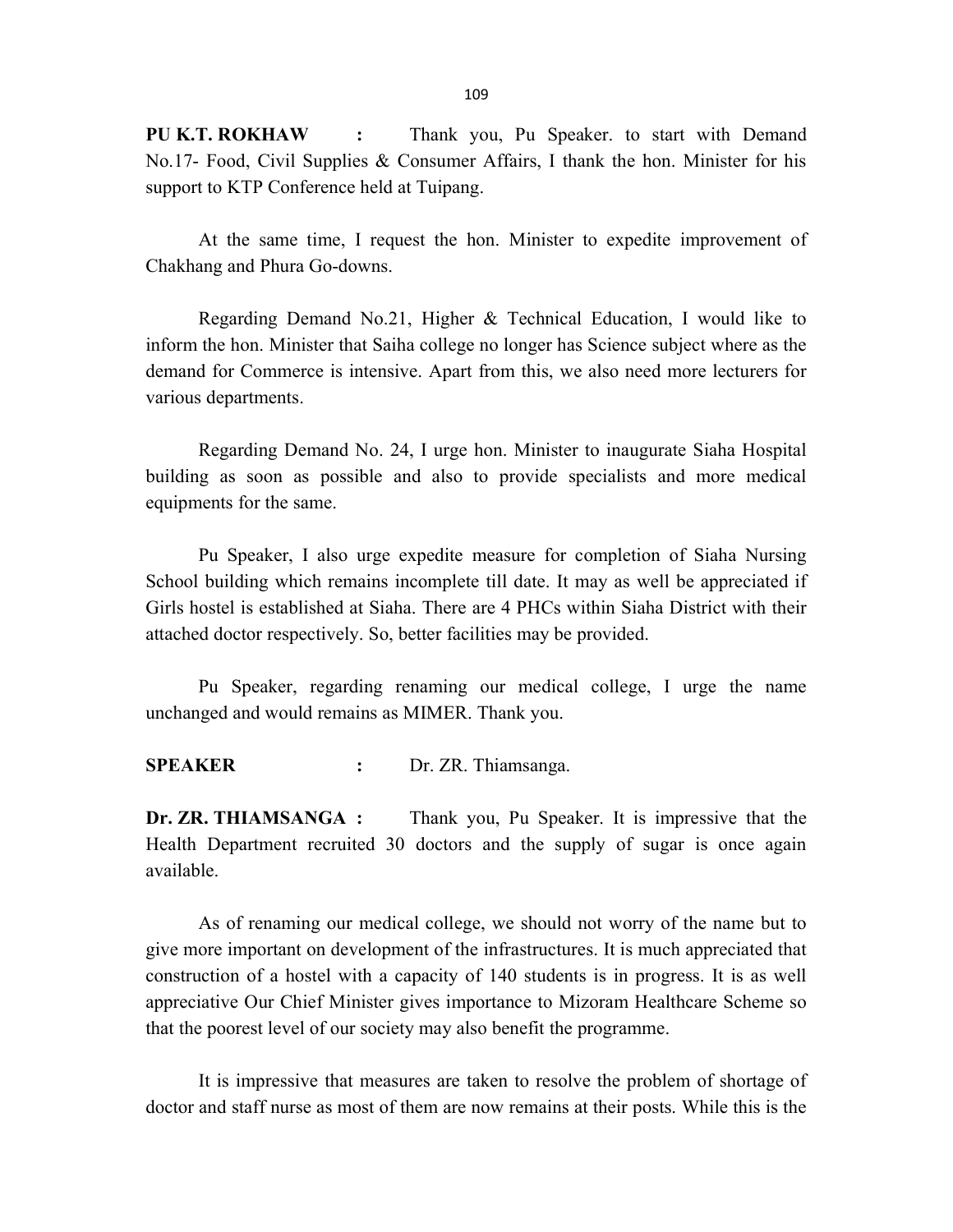case, there are measures which need to be taken on improvement of sub-Centre and PHC buildings. Lastly, I applaud upgradation of our District Hospitals. Thank you.

PU B.D. CHAKMA : Pu Speaker, to start with Higher & Education Department, I am concern about the decrease of budget allocation under Wages and the RE of only ₹86.20 which was ₹11.5 lakh last year. Likewise, BE decreased from ₹308.4 lakh to ₹195.90 lakh and so is the office expenditure.

On Publications, RE in 2018-2019 was ₹558.8 lakh while it is only ₹155.77 lakh this year, yet, the salary increased from ₹2,358.06 lakh to ₹4,584 lakh. For Major works, it was ₹1,660 lakhs last year but for this year, it is shown as 'NIL'. What is the reason?

Regarding teaching staffs, we have shortage on subject-wise faculty at Kamalanagar Govt. College. Since relocation of the college, the concerned students as well as teachers and staff have problems on conveyance. Thus, our need of a fulltime bus driver is intensive.

Regarding various measures being taken under the Health Department, I suggest validating a Gold Card in the application of Healthcare Scheme so that the poor receives minimum cost of medical treatments.

Pu Speaker, my constituency is now having 3 doctors but we need one at Boropansuri Hospital and more of staff nurses. At the same time, I suggest this Hospital is placed under the maintenance of the state Govt. since the District Council could not afford to do so from its own fund.

 Pu Speaker, we received a fund provision for Lawngpuinghat from which some buildings have also been completed. It would be much appreciated if this hospital is inaugurated.

Coming now to Food, Civil Supply Deptt., it will be appreciated if the department give carrying bill to 12 retailers which remain unpaid for long. I also suggest the department of monitoring our petrol pumps.

 Regarding Go-down, Barapansuri covers a wide area and I suggest construction of more go-down at Parva. (**SPEAKER:** Your time is over.)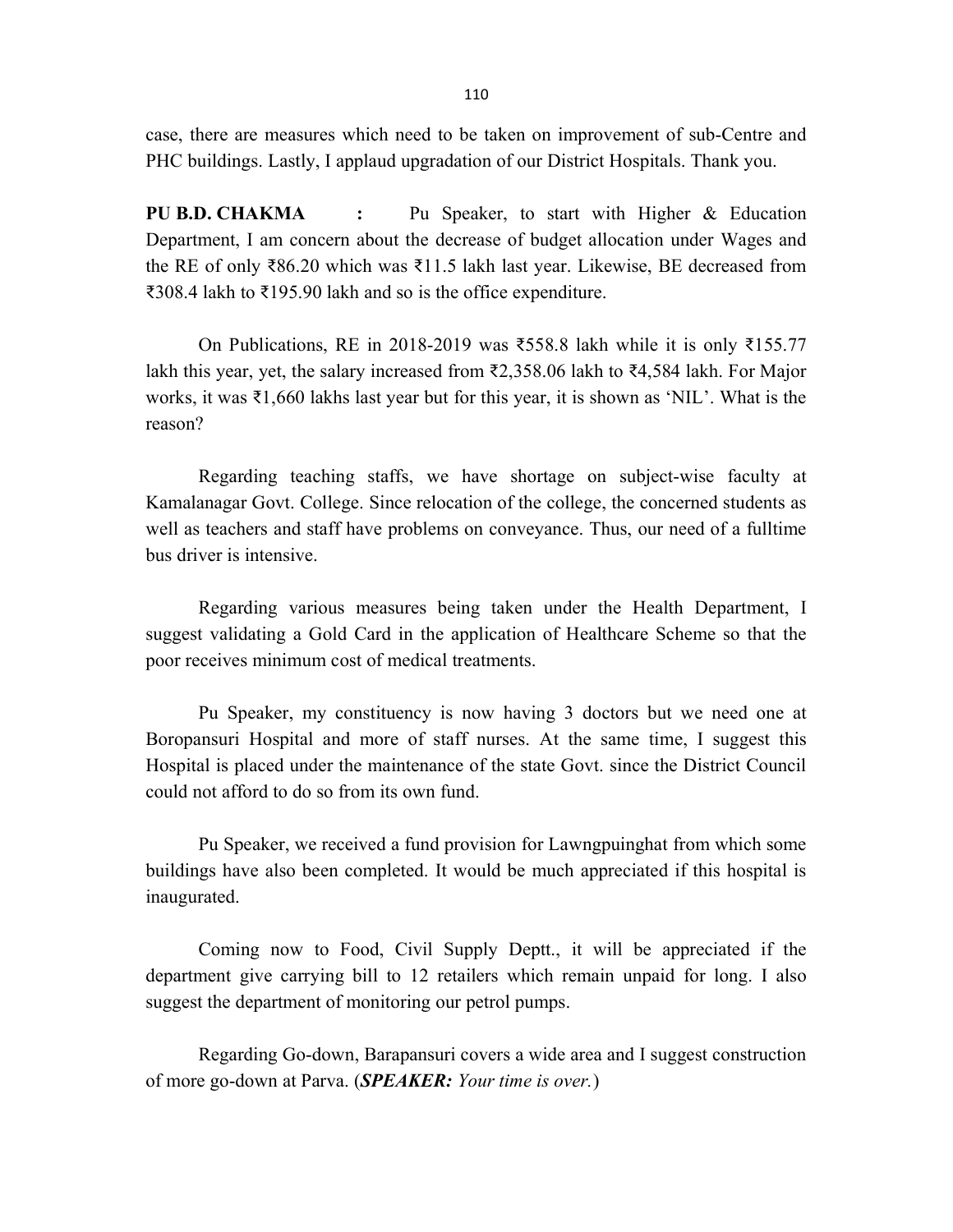111

Regarding LAD, the capital grant and major works are Nil against last year's allocation of ₹4,544 lakh and ₹5,770 lakh respectively; yet, non-salary has increased a bit from ₹1,356.51 lakh to ₹1,810.28 lakh. I think it is also important to supply requirements for VCs as well. Thank you.

#### SPEAKER : Pu H. Biakzaua.

PU H. BIAKZAUA : Pu Speaker, the Demand for Grants does not match up with that of last year but more funds are allotted due to limited staffs and  $7<sup>th</sup>$  pay. It seems that we have extreme shortage on doctors, health workers, nurses and IV Grades. So, we need to fill up the posts so as to achieve some progresses. Lawngtlai District Hospital does not have enough nurses where as the demand of CT Scan and Dialysis equipments are intensive. We do not have X-ray technicians and Radiologists as well which may also be noted. To mention more of our problems, PHC building of Bualpui (Ng) which was constructed in 1981 has now becoming dilapidated and PHC and Health Sub-Centre of Sangau are not functioning appropriately. So, I urge the hon. Minister to consider the problems I have mentioned and take measures.

Regarding Higher & Technical education, Lawngtlai College has only one lecturer for History Department which may also be noted.

Moving on to Commerce & Industries, construction of road to Saisihchhuah which is proposed for border trade has not been started till today despite the sanction which has already been approved. So, I request the hon. Minister to clarify the condition.

 It is impressive that Supply minister takes expedite measures and we now have sufficient supply of rice. It seems that there is shortage on storekeepers, scale-man and porter with many of dilapidated godown buildings particualry of Lungpher and Lawngtlai.

I therefore request the hon. Minister to take steps. Pu Deputy Speaker, thank you.

DEPUTY SPEAKER : Dr. Vanlalthlana.

Dr. VANLALTHLANA : Pu Deputy Speaker, thank you. Before getting to the point, the hon. Chief Minister in his wound-up speech yesterday stated that enough fund is there from DoNER approximately of ₹12,000 lakh against ₹3,000 lakh in last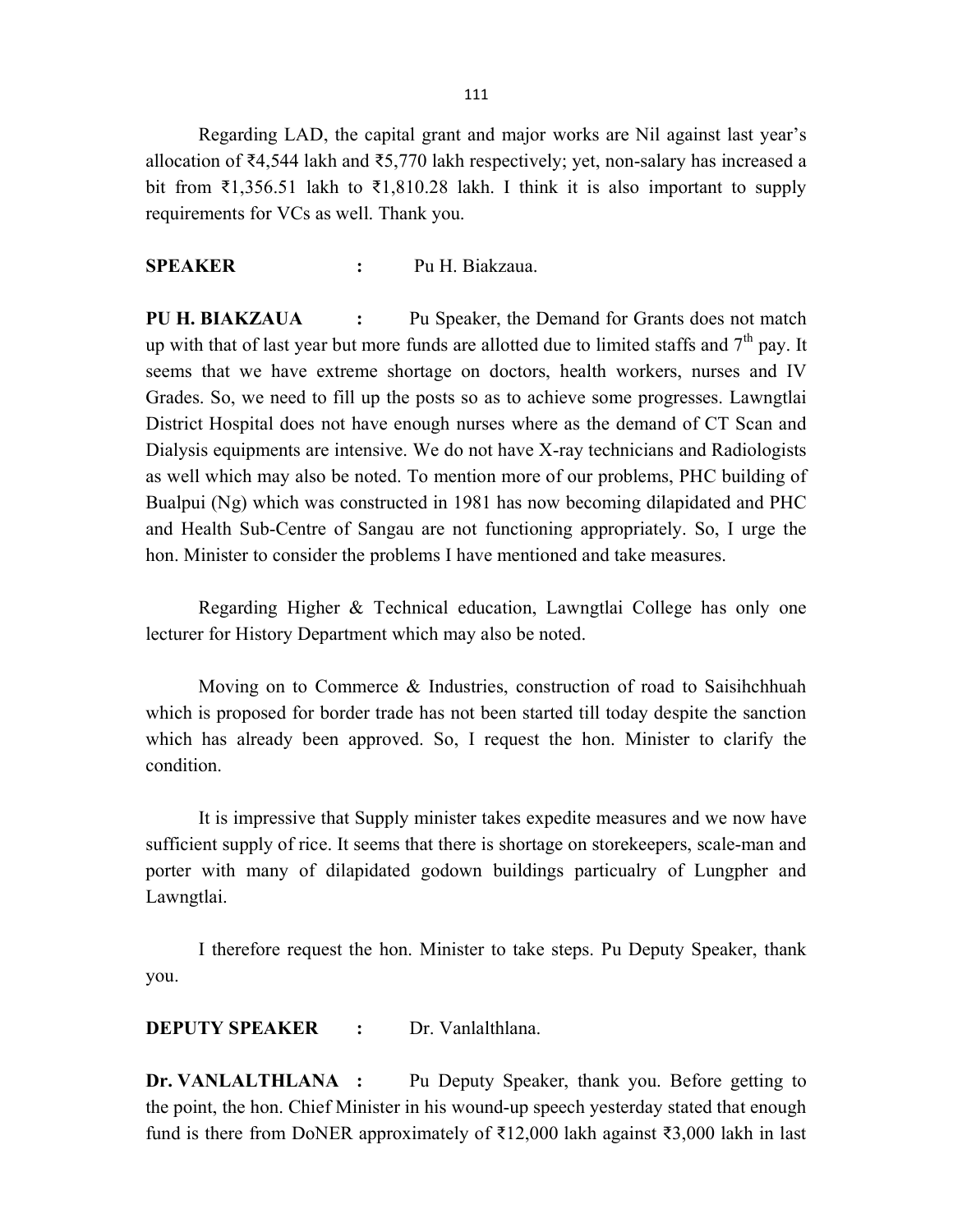year budget. Whatever is spoken in the House is recorded and sent to other states after translation. Therefore, we should speak on factual base on data.

 Coming to budget Higher & Technical Education, it is fortunate that there is an increase of 28.80% in budget. I am grateful that there is fund allocation of 50 lakhs for study tour.

In college, there is huge demand for purchase of Science equipments. Last year, in the Revise Estimate, there was ₹58,000 and we have only ₹60,000 lakh this year which I opine will need revision. And, the total budget allocation for Higher & Technical Education is 0.031%, not 1%.

 Health & Family Welfare. I am grateful that steps will be taken in healthcare and my expectation is high. Pu Dy. Speaker, so much have been said in regard to MIMER/ZMC. It is an act of destroying once legacy. The condition of MIMER is such that there is no guest room to host External Examiners, no skill lab, no Auditorium, no Central Workshop and no parking facilities. let us hope there will be progress under the efficient Minister.

There is fund allocation of  $\overline{219,39,000}$  lakh for Ayush and North East area fund. Then, there is a decrease of 30% in Commerce & Industries. Whereas handloom have the privilege of  $\bar{\xi}$ 16,85,92,000.00 grant in aid. There is fund allocation of 1.57% for development of Bamboo Industries from Trade & Commerce budget.

 In my constituency there is DIC, but half the building has not been utilised and the building have deteriorated tremendously. If this could be utilised for entrepreneurship development centre it could prove beneficial. It is advisable if it is earmark.

 In food civil Supply & Consumer Affairs, the budget has gone down by 14.93%. ₹3 lakh is allocated for consumer welfare fund and ₹2 crore is expected from Central Govt. In subsidy on Revised Estimate, ₹3,000 has been sanctioned. This year, ₹3,000 is also being sanction for the same. If sugar will be categorised under subsidy, the, the fund allocation for subsidy sums to be a little less.

 I am grateful that there is a fund allocation of ₹325 for legal metrology and ₹10,442 lakh for stocking food grains.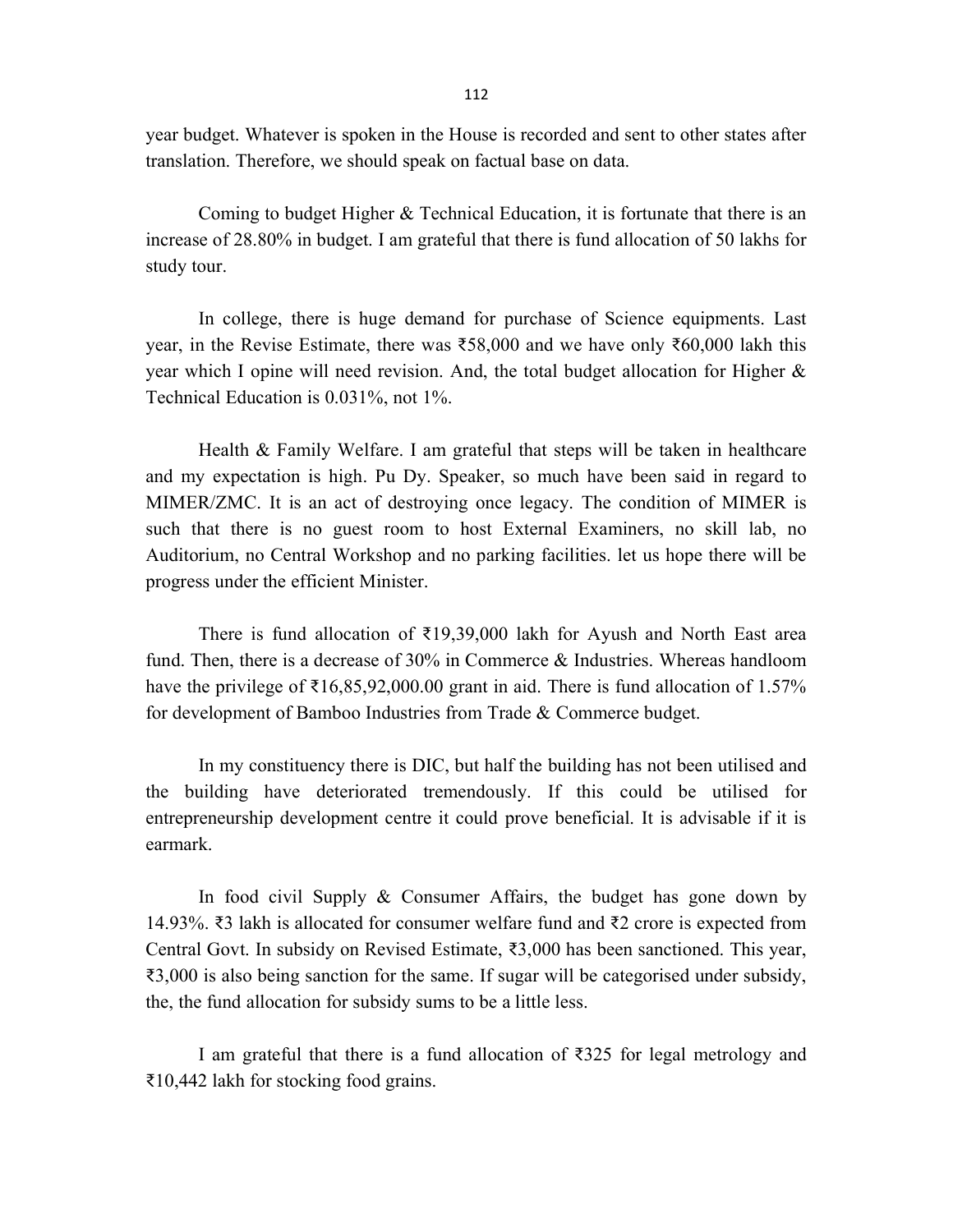The fund allocation for V/C from finance Commission is ₹2,080.72;i am sure this will be of immense benefit for V/C members.

The budget allocation for Fisheries is  $\bar{\tau}10,40,01,000$ . Out of this,  $\bar{\tau}1,030.51$ lakh is allocated for Direction and Administration and only ₹9,50,000 is left for development. Does this mean that the employees will just take salaries with no work? Thank you, Pu Speaker.

DEPUTY SPEAKER : Pu Nihar Kanti Chakma.

PU NIHAR KANTI CHAKMA : Pu Deputy Speaker, thank you. Today, we are discussing the demands of two ministers. First of all, I would like to speak about Demand No. 19, LAD.

In my constituency, order has been issued by LAD Deptt. to evacuate Tuichawngchhuah Village. The order stated that the village has to be evacuated within three months otherwise ₹100 per day will be imposed. Pu Deputy Speaker, why did such an action is taken when various development schemes have been carried out this village, like electricity etc. The village in fact, is older than me. This is rainy season and the rivers nearby which make it impossible for the people to move out immediately. Pu Dy. Speaker, on humanitarian ground, they should be given consideration, I request the authority to review the matter. Where will they go when school and other govt. buildings have been constructed in this village?

Few words in Food, Civil Supply & Consumer Affairs. I request concerned department to immediately repair Tlabung Supply Inspector quarter which becomes dilapidated for living. Apart form this, Tlabung is under civil Sub-Division and despite among the three oldest Villages of Mizoram since the time of British rule remains without petrol pump till today. I urge the hon. Minister to install a petrol pump at Tlabung.

Demand No. 24, Health & Family Welfare. 80% of Physical work for construction of Hospital at Tlabung has been completed. I request hon. Minister to expedite its functioning since this hospital covers large area, and also to post Dental Surgeon as the previous one has been transferred. Pu Dy. Speaker, thank you.

**DEPUTY SPEAKER** : We still have 8 mins before lunch. Alright, Pu Lalrinsanga.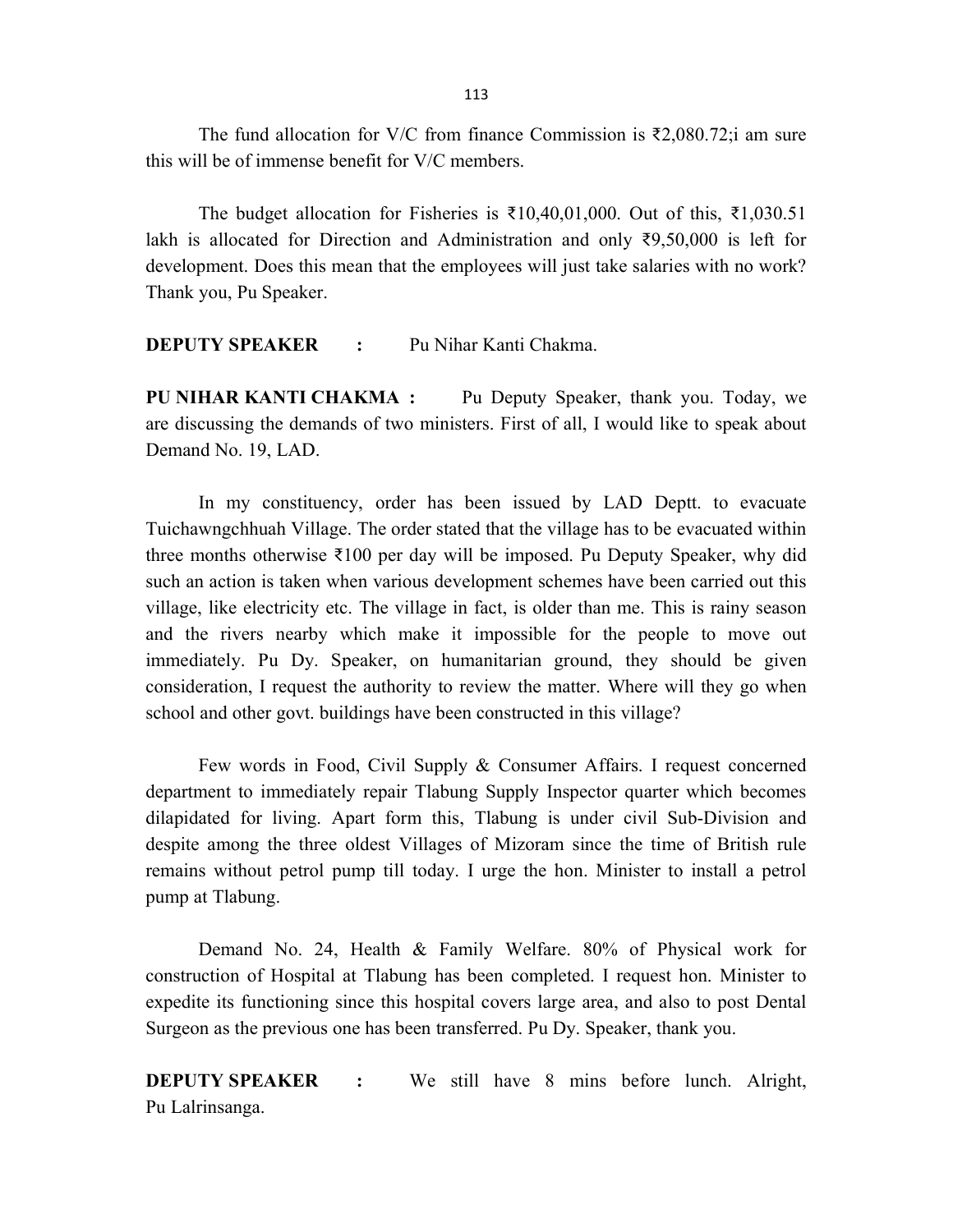PU LALRINSANGA RALTE: Pu Dy. Speaker, thank you. I will start with Demand No. 24, Health Department.

 The difference between budget allocation of the previous Ministry and of the present is 24.48% which is remarkable. It is pleasing to note that there is fund allocation of ₹50 crore for Healthcare. I applaud the hon. Health Minister for securing ₹480 crore from Central govt for development of RIPANS. Pu Dy. Speaker, from the information I have, 10crore each for District PHC have been earmarked, I request if CHC could be included.

Demand No. 17, Food & Civil Supply. It is pleasing to note that there is 14.93% increase in the budget allocation of the Deptt. Pu Dy. Speaker it is worthmentioning that sugar subsidy has been flagged off by the hon. Minister despite its great value for rural area. Last year, rice grains had been purchased by the deptt. from local producers like Bilkhawrthlir farmers which immensely motivate our farmers as a whole. So, I request the hon. Minister to continue purchasing from local producers for this year as well.

Pu Dy. Speaker, we have a huge building of supply godown at Saipum but it stopped functioning. I request the hon. Minister to start functioning this godown once again.

Demand No. 19, LAD Deptt. It is unfortunate that the budget allocation for this deptt. has gone down by 47.71%. I request Finance Deptt. to grant additional fund since this department is greatly benefitted in the rural areas.

 It is remarkable that the budget allocation for Fisheries has gone up by 15.25%. There is now a chance of attaining self-sufficiency in fish production.

**DEPUTY SPEAKER** : Please wait, it is now 1:00 PM. Should we allow him to complete? Alright you have 2 minutes.

PU LALRINSANGA RALTE: Pu Deputy Speaker, thank you. My constituency is potential area for fish farming but due to poor fish seeds, we are unable to harvest as expected. Thus, I request this new Ministry to supply high quality seeds and provide fish feed as far as possible. Pu Dy. Speaker, after we informed the hon. Minister about non functioning of ice plant at Bilkhawthlir, it has been repaired and is now functioning. I would like to inform the hon. Minister that ice plant at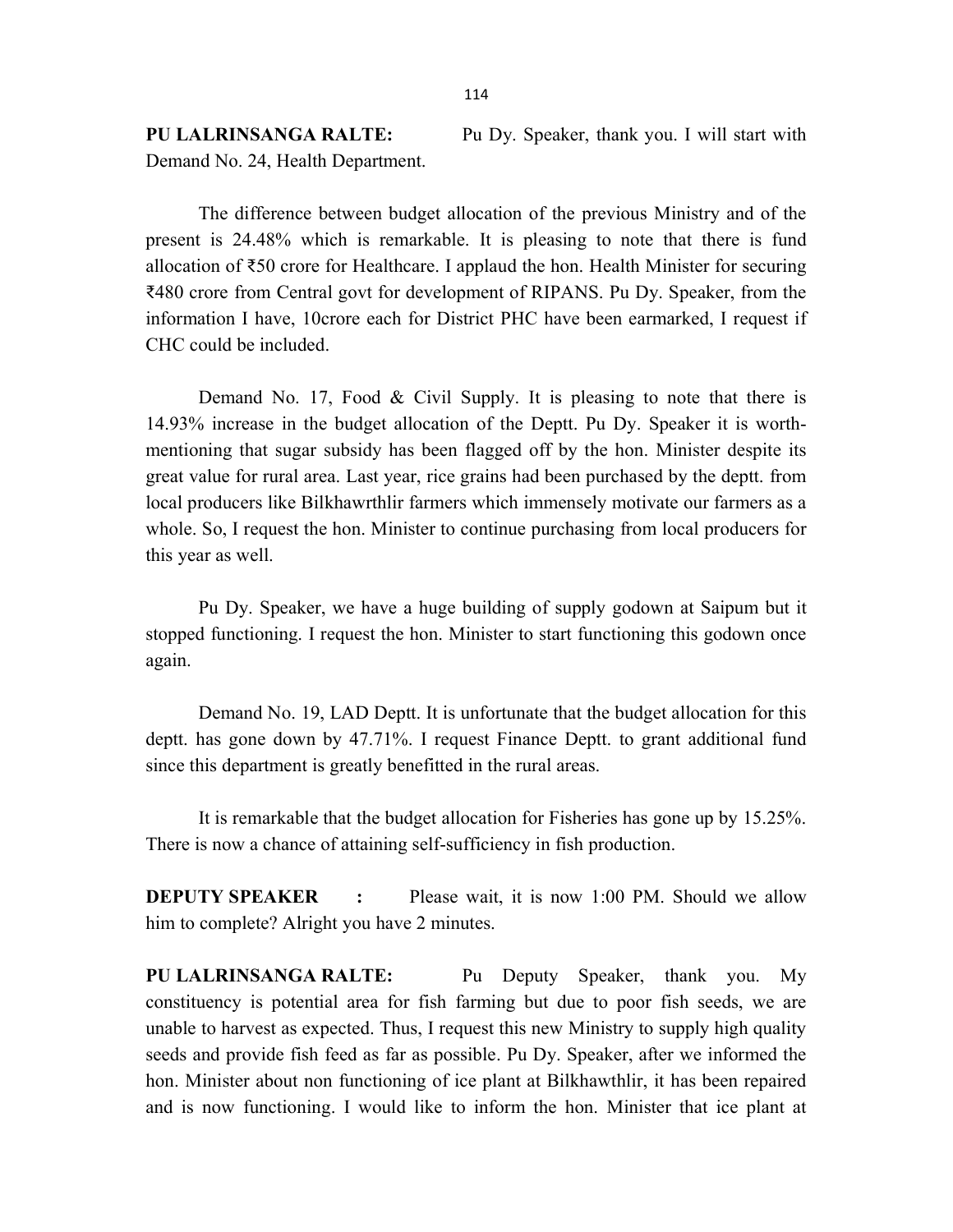Buhchangphai which is not functioning may also be repaired. Thank you, Pu Dy. Speaker.

**DEPUTY SPEAKER** : Alright, we will now have a break and meeting will resume at 2:00 P.M.

2:00 P.M.

SPEAKER : Alright who is next? Dr. K. Pachhunga.

**Dr. K. PACHHUNGA** : Pu Speaker, thank you. I would like to speak about Demand No. 7,21 and 24. To start with, Demand No. 24 Health & Family Welfare.

 There is great expectation in Health. It is pleasing to note that there is huge fund allotment in SEDP. Knowing the need for more man powers, hon. Finance Minister has made provision to fill up the required posts. Besides, there is huge scope for development in medical science as well.

According to me, Zoram Medical College is more appropriate than MIMIER.I expect it will be developed so that scholars can do their research and even PHD.

Pu Dy. Speaker, the increase of cancer patient is witnesses in the whole state. Therefore, the need of the hour is speedy detection of cancer. Cancer is curable; thus, its early detection is what the state requires. Let us expect the govt. to take measure in this regard.

 Coming to the problems of my constituency, we have efficient doctor at Hrangchalkawn Hospital but left to join his new work. So, I request posting another doctor in his place. It will also be much appreciated if PHC building of Tawipui South could be repaired as the building is now old water drips from the rooftop in labour room. It may as well be noted by the hon. Minister that we have only one doctor posted at present. Also, if PHC located at Lungrang, 14 villages of the surrounding will benefit from it. In term of population, Lungrang is eligible for PHC.

 Pu Speaker, the people expect the govt of every ministry to work for the betterment of the people. Thus, there is huge task ahead.

 Demand No. 17&18, I am grateful that we are witnessing new phase in supply. It is pleasant to hear a shouting from our gas agencies asking if anyone need cooking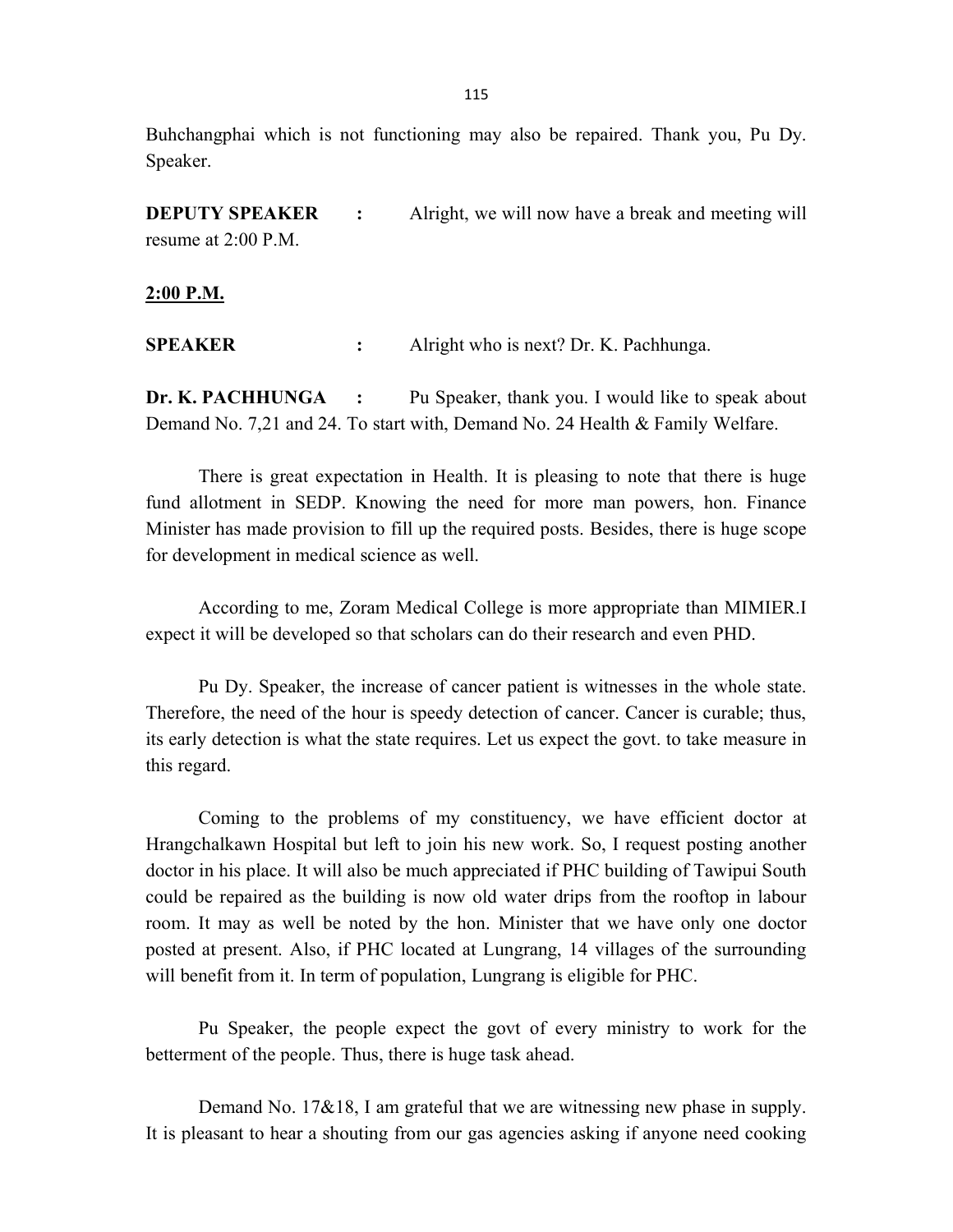gas, the sound which we have stopped hearing in the previous ministry. There was a loss of ₹70 lakh due to incorrect ration card in the previous ministry; let us hope the mistake is not repeated in this ministry.

Pu Speaker, Lunglei Govt. College does not have technician in Science subject. Then, the lone Engineering College we have in Mizoram at Pukpui, the infractures have to be developed like the approach road, water and electric connection. Likewise, Polytechnic College does not have bus. It will be much appreciated if the hon. Minister look into these matters.

 Lastly, I would like to reiterate that the present ministry is truly working for the people. Thank you.

SPEAKER : Let us now call hon. Member, Pu C. Lalsawivunga.

PU C. LALSAWIVUNGA: Pu Speaker, thank you. Today we are discussing the demands of two hon. Ministers.

 First of all, it is pleasing to note the increase in budget allocation of food & Civil Supplies by 14.93% which indicates that high quality rice grains will be purchased.

 Demand No. 19, LAD, there is a decrease in the budget by 47.71. This will directly affect the rural areas as rural development is based on this department. I request the hon. Chief Minister to review and sanction additional fund.

 Demand No. 35, Fisheries. I would request the hon. Minister to please take note that one of the natural ingredients for fish feed known as 'plankton' could be preserved. Obviously various boards that have existed does not have fishery society as its member and so could be included.

 Demand No. 24, Heath & Family Welfare. I am grateful that my unstarred question has been answered. However, it seems that equipments such as CT scan, MRI and Central Line Oxygen installed at Falkawn Referral Hospital have not been functioned. in I request the hon. Minister to please take steps in this regard. And, we still do not have Dental Ward in Civil Hospital which may also be noted.

 Pu Speaker, the present condition of our cancer hospital is intolerable for the patients; also, there is shortage of staff which may be noted. I request the govt. to take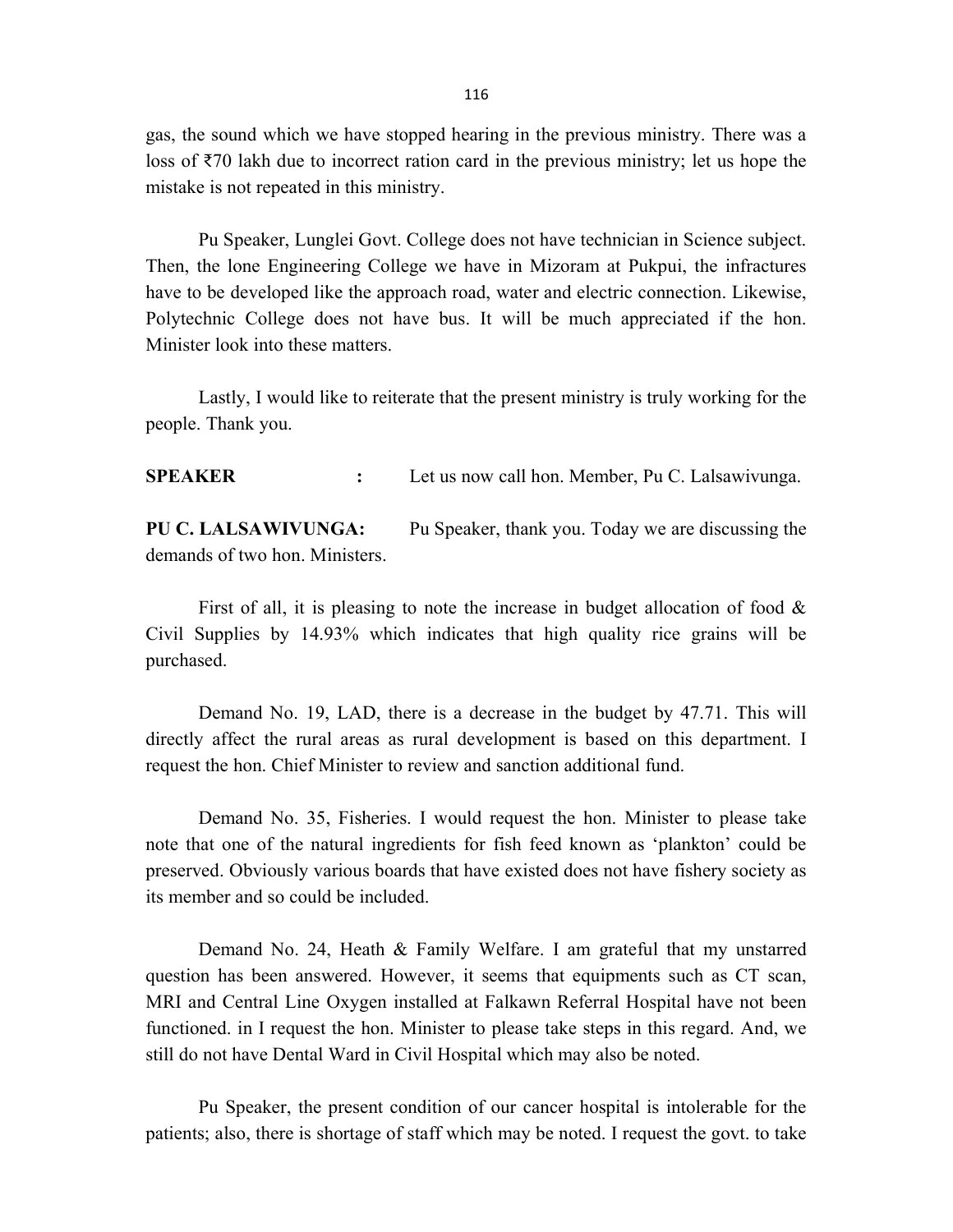appropriate step in this regard. I would also like to ask if the shed for radiation machine has been completed.

Demand No. 21, Higher & Technical Education (SPEAKER: We have 1 minute remains) For construction of T. Romana College, the empanelled consultancy firm had been given the contract for  $\bar{\xi}$ 320 lakh but the contract work has been sold to some other contractor. If the hon. Minister could look into the matter to expedite the process. And, for Aizawl College,₹30 lakh is sanctioned for extension but 12.5% is taken back. Who supervises the work?

 Pu Speaker, as we are discussing these demands, I request that the fund allocation be put to used for its purpose. Thank you.

### SPEAKER : Er. H. Lalzirliana.

Er. H. LALAZIRLIANA : Pu Speaker, thank you. Today, we are discussing 6 demands which all are well presented. If these demands are utilized on its actual purpose, I believe the people of Mizoram will benefit from it.

 Demand No. 24, Health & Family Welfare Deptt.,it is commendable that the hon. Minister is intending to develop District Hospital for developing District Hospitals and Referral Hospital is a must.

I am glad that the government is taking systematic step for healthcare scheme. It is advisable if we follow corporate style. Pu Speaker, even in the purchase equipments, it is wise if we chose Original Equipment Manufacture (OEM) instead of purchasing through suppliers. In this method, payment patterns may need some modifications. This may be noted by the Finance Deptt.

I am grateful that there is fund allocation of ₹12,000 lakh for improvement of manpower, ₹2,000 lakh for medical reimbursement and ₹5,000 for Corpus Fund.

 I feel hesitant to call Mamit Hospital as district hospital as it does not meet even the minimum norms of district hospital. There is shortage of manpower, we have 3 nurses' duty in the morning, 2 in the afternoon and 2 as night shift. I request the hon. Minister to please take note of this.

I also request the hon. Minister to equip Lengpui PHC as it is a vital place for Mizoram.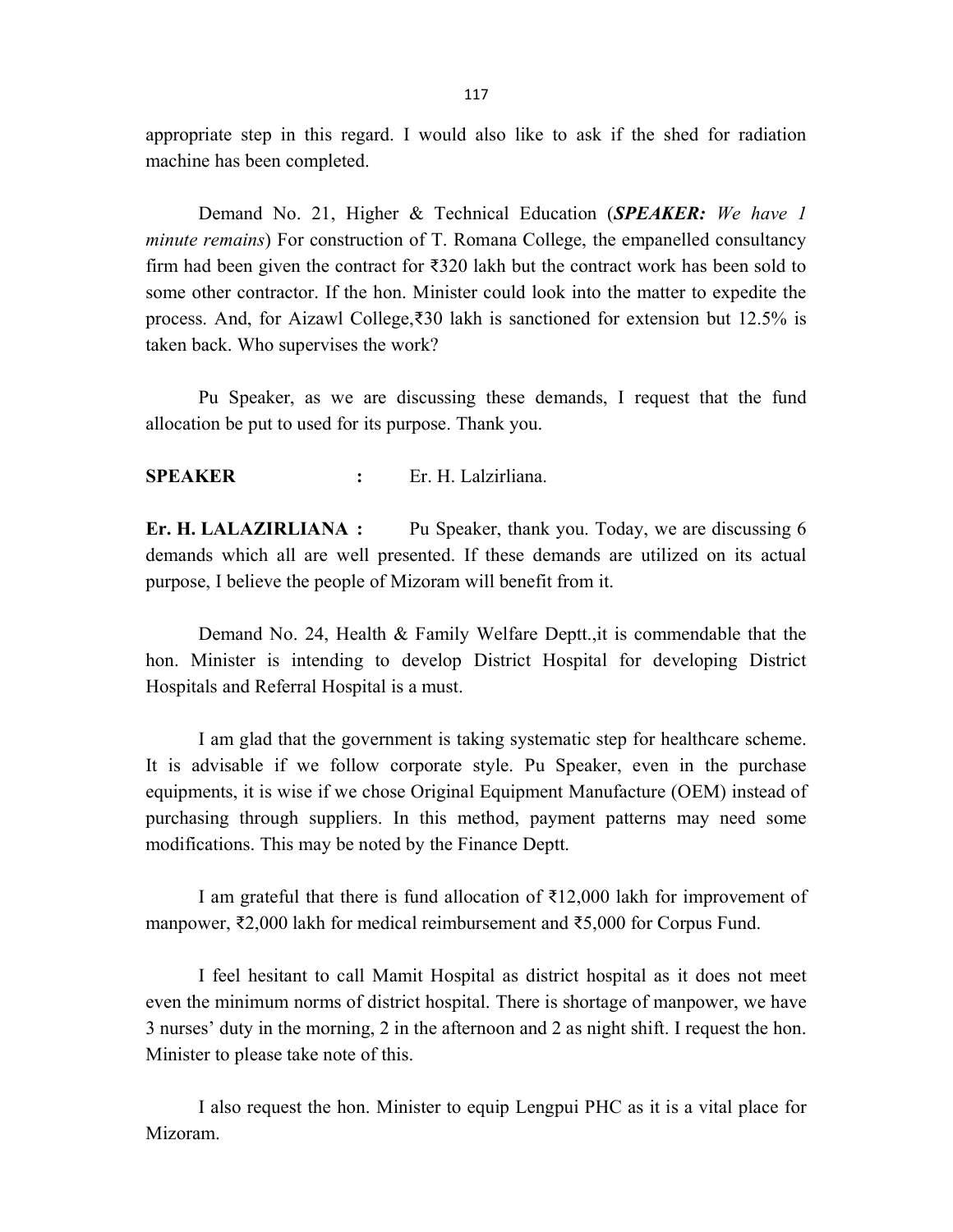118

 Higher & Technical Education. We have one Polytechnic building but not in function; I would like to ask when it will function. If not possible, alternative may be provided.

 In Food & Civil Supply, it is unfortunate that heavy storm swiped away Mamit DCSO office recently and we are now without DCSO office and staff quarters. If the hon. Minister could look into this matter.

Since we are heading for rainy season, rice stocking is in full swing in most of the areas. While this is the case, the supply for Tuipuibari is stocked in community hall as our godown is too small to accommodate the whole stockage as so may be extended. Pu Speaker, I request if the hon.Minister consider construction of a godown at Hmunpui and Rajivnagar as well.

 Coming to Fisheries Deptt., the officer in charge of Mamit Fisheries Deptt. is left with shortage of manpower and a vehicle without driver. So, if the hon. Minister could look into the matters. Thank you.

PU ZOTHANTLUANGA: Pu Speaker, thank you. It is kind of difficult to accommodate with 10 minutes for discussion of 6 demands. Anyway, I would like to start with Demand No. 17, food, Civil Supplies & Consumers Affairs Deptt.

Pu Speaker, it is pleasing to know that under able Minister, stockage of rice is in progress in different areas for the upcoming rainy season where as some godowns are in full stock. It indicates the govt. is taking care of temporary villages in various part of our state and is commendable that we have gas supply in abundant. I thank Supply Deptt. and the concerned Minister for these achievements.

Demand No. 35, Fisheries Deptt. As mentioned by hon. Member from Serlui, western belt is potential area for fish farming. Pu Speaker, even I have two fish farms in the area. While this is the case, it is sad that fish farmers are too poor to purchase fish seeds for their farms. Last year, it was distributed through NLUP but the beneficiairies were not fish framers. Thus, I request the hon. Minister to please look into this matter.

Demand No. 24, Health & Family Welfare. I am grateful that this ministry is prioritizing development of this important department.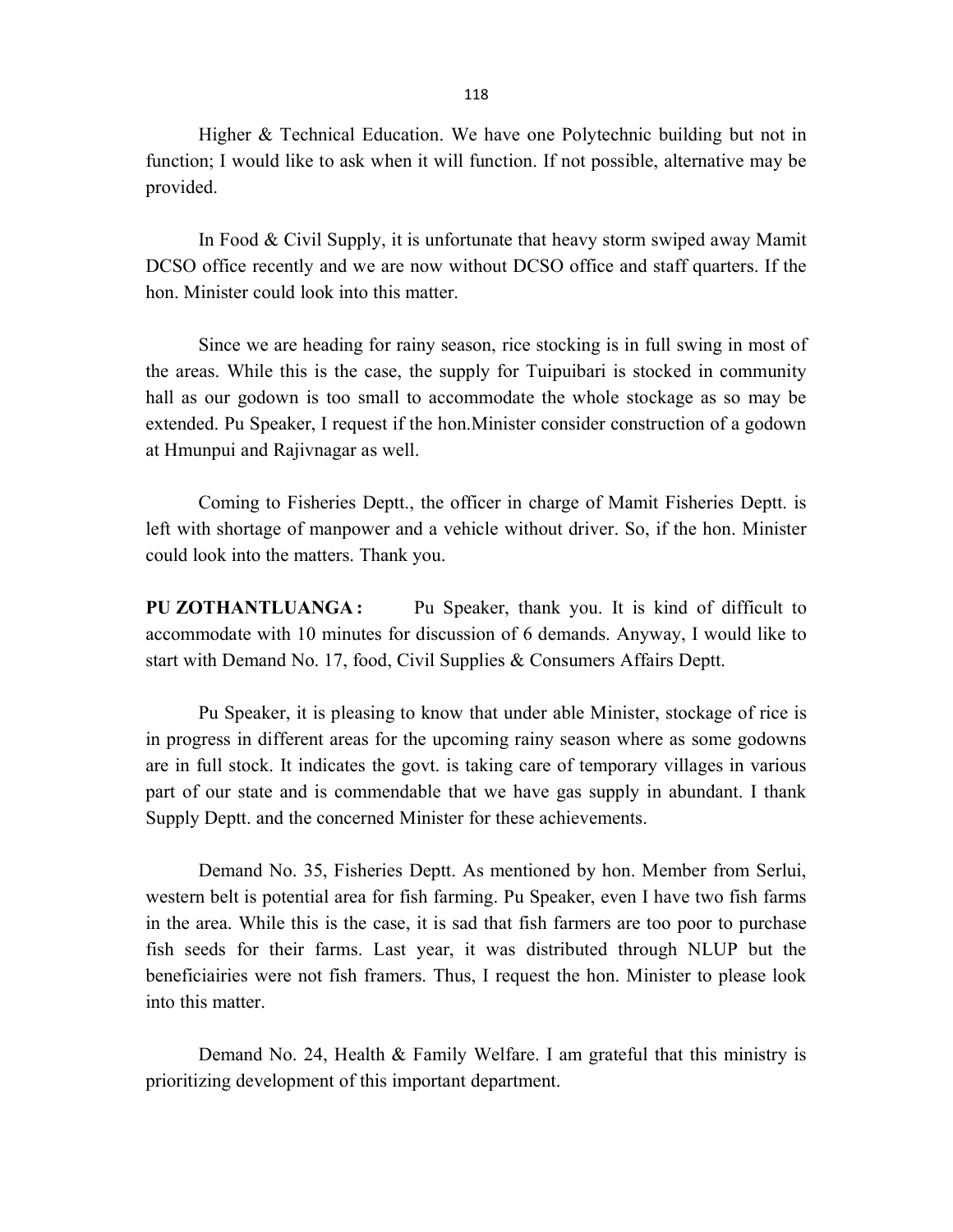Pu Speaker, within my constituency in Chawlhmun, we have Urban Health Centre which is very far and is not equipped. So, if hon. Minister could take note of this. Thank you.

PU ZODINTLUANGA RALTE: Pu Speaker, since this is the first budget session of this ministry, there is not much to speak of it since it is only 6 months old.

Demand No. 17, Food, Civil Supplies & Consumer Affairs. Ration Sugar is flagged off by hon. Minister with fanfare. However, after receiving grievances of rural areas, only 39 kgs is allotted per village for one month which is not a big deal. Pu Speaker, stocking up godown for monsoon is not a new practice, in fact, monsoon stock is usually done annually. Pu Speaker, the govt. vehicles that carry the monsoon stock towards Lunglei bear MNF flag which I opine as humiliating for the deptt. and such practice should be stopped.

Demand No. 19, Local Administration Deptt. It is unfortunate the budget allocation for this Deptt. decreased by nearly 50%. This is an important department which covers 95% of villages development including all District Headquarters. Thus, all villages are depending on LAD Deptt. for development. I, on behalf of rural areas request the hon. Minister that additional fund be allocated to this department.

In regard to MIMER, the hon. member from Aizawl South-I mentioned about renaming MIMER to Zoram Medical College and the difficulty of pronouncing the name. Under your guidance, Pu Speaker, we have overcome all the obstacles and hurdles so as to achieve a medical college from scratch to a full-fledged medical college. I wonder why the ministry that does not have any input are so eager to change the name. In unstarred Question, we even have a question asking if there will be any benefit by changing the name; and, in reply, the hon. Minister stated that there is no benefit. If this it is so, I request the original name may be given back. Thank you.

SPEAKER : Let us call the hon. member, Prof. F. Lalnunmawia.

Prof. F. LALNUNMAWIA: Pu Speaker, thank you. Today we are discussing the demands of two hon. ministers. First of all, Higher & Technical Education. It is pleasing to note that salary component has been increased and I am grateful that college teachers will be able to enjoy the  $7<sup>th</sup>$  pay salary.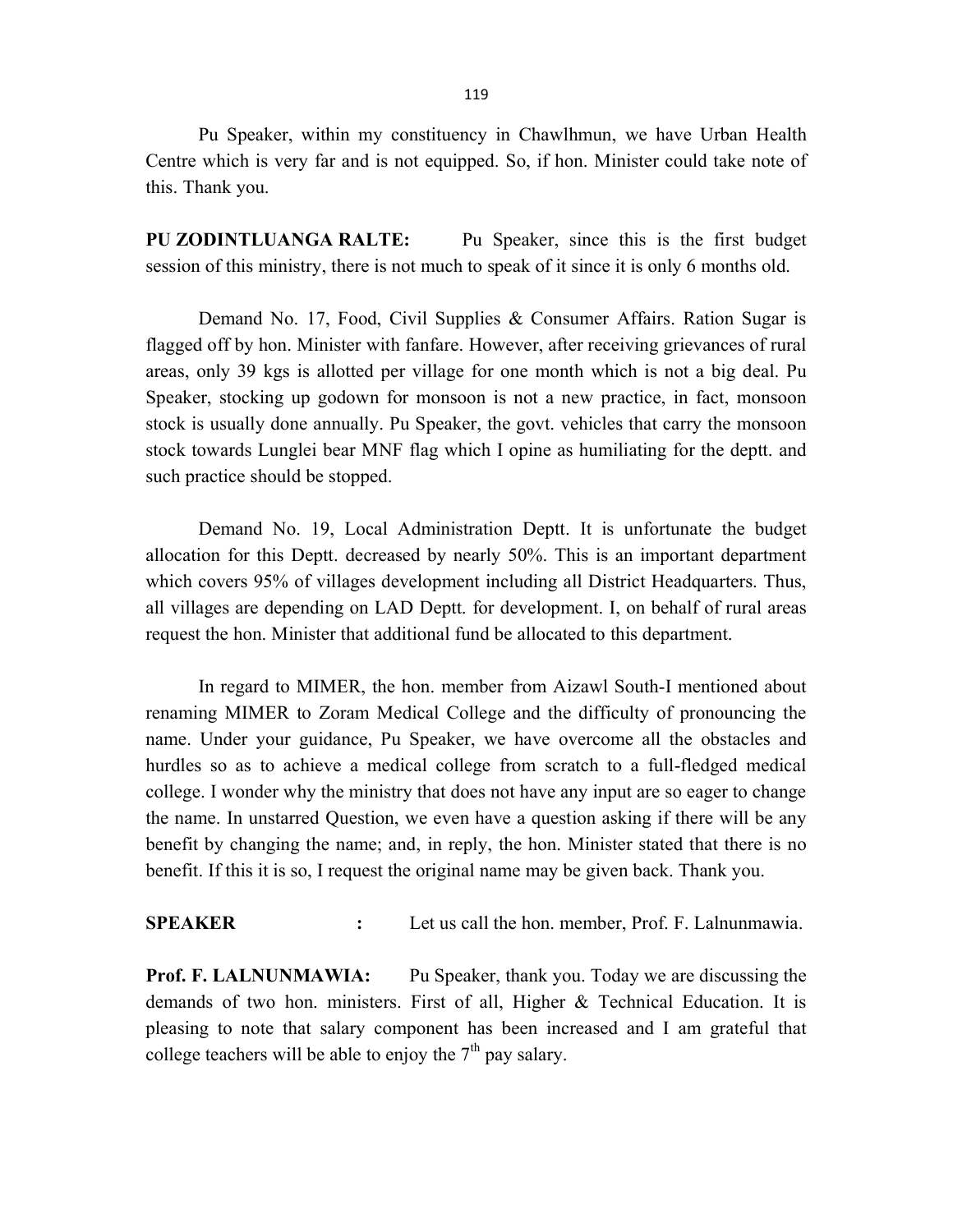Pu Speaker, with the increase in budget allocation, I expect development in Higher Education. As students are increasing in colleges, we need new colleges or extension of the existing ones to accommodate the growing population in colleges.

Demand No. 24, Health & Family Welfare Deptt. I am grateful for the fund allocation for upgradation of Healthcare. Since Zoram Medical College is within my constituency, I would like to add few points. Pu Speaker, there is shortage of staff from  $4<sup>th</sup>$  grade to doctors and nurses. I request the hon. Minister to please take note of this. Then, the hospital is yet to be properly equipped. I hope and expect it will be upgraded.

I am grateful that we are going to have better healthcare system and health insurance. What I would like to point out is, out of ₹750 crore in SEDP, there will be other heads besides health care and health insurance unlike the hon. Opposition members have mentioned. Therefore, it will not exceed  $\overline{31,000}$  crore in SEDP. I request hon. Opposition members to carefully study the case.

 Demand No. 17, Food, Civil Supplies &Consumer Affairs. It is noteworthy that there is a rise in budget allocation by 14.9%. It is commendable that the hon. Minister is intending to purchase rice grains from local farmers. Pu Speaker, this will motivate the farmers concern for more harvests and will further lead to growth in local harvest. This is indeed a resounding news for local farmers.

Demand No. 19, LAD hon. members have spoken about the downfall of the budget allocation for this department. But what we should keep in mind is ₹1264.24 crore under Major works and other heads like Grant-in-Aid, Land& Investment where funds could be drawn; I am grateful. At the same time, the beautification of Aizawl depends on CAD. I, therefore, expect that the hon. Chief Minister will sanction the fund as required.

 I believe the budget is secured to bring development for the flagship programmes and upgrade economy through SEDP to bring about Social Development. The most important issue is financial management. If fund is implemented approximately, I expect development will be witnessed within the coming years. Thank you.

SPEAKER : Pu Vanlalhlana. After Pu Vanlalhlana, Pu Lalrintluanga Sailo and Pu Lalrindika.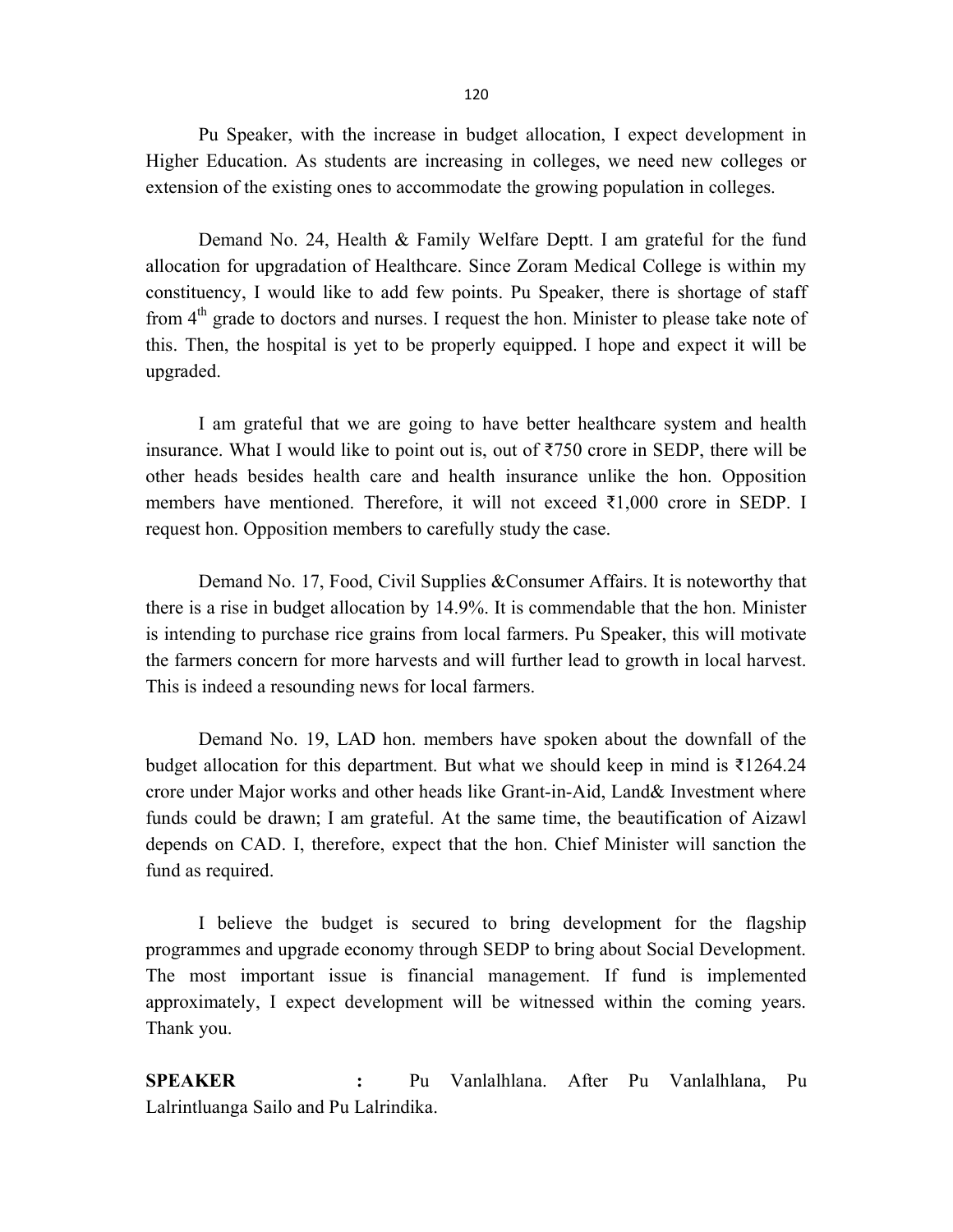PU VANLALHLANA : Pu Speaker, thank you. Today we are discussing 6 demands out of this only Health & Family Welfare Deptt. is not concern with SEDP. First of all, I would like to speak about Demand No. 17, Food, Civil Supplies &Consumer Affairs.

 Pu Speaker, FLAM members used to have ration card to procure supply of rice, sugar etc but was terminated for quite sometime. I request the hon. Minister to consider renewing their ration card. In the last Session when the hon. Minister declared that sugar will be included in ration, we were glad and clapped our hands. But it is not as expected. So, I request the hon. Minister to please take step in this regard.

Pu Speaker, I would also like to know why godown building at Chhiahtlangis not in function.

Hon. Members before me have mentioned about the fall of budget allocation to this department; I hope this will not indicate less developments. Pu Speaker, I also feel the need to revise remuneration of VCs which is quite low considering today's situation.

Then, there is a head with construction of approach road to water point and cemetery of Chhuanthar, Tlangnuam but no fund allocated therein. What is the reason?

In Fisheries Deptt., like we have heard, plankton is the best fish feed which could not be made by human but helps in preservation. Pu Speaker, there is potential area for fish farming and I would like to suggest if priority could be given to that effect.

Coming to Higher Education, I used to contemplate why it is always difficult for us to have permanent College Principal. In order to develop our education system, I opine it is necessary that we have a Principal in any college who dare take responsibility and in decision making of any issue.

 Pu Speaker, as mentioned earlier, there is no fund allocation under various heads of Polytechnic, I opine this should be allocated.

Regarding establishment of University, I suggest the Govt. should also determine opening Southern Campus of other Universities like ICFAI instead of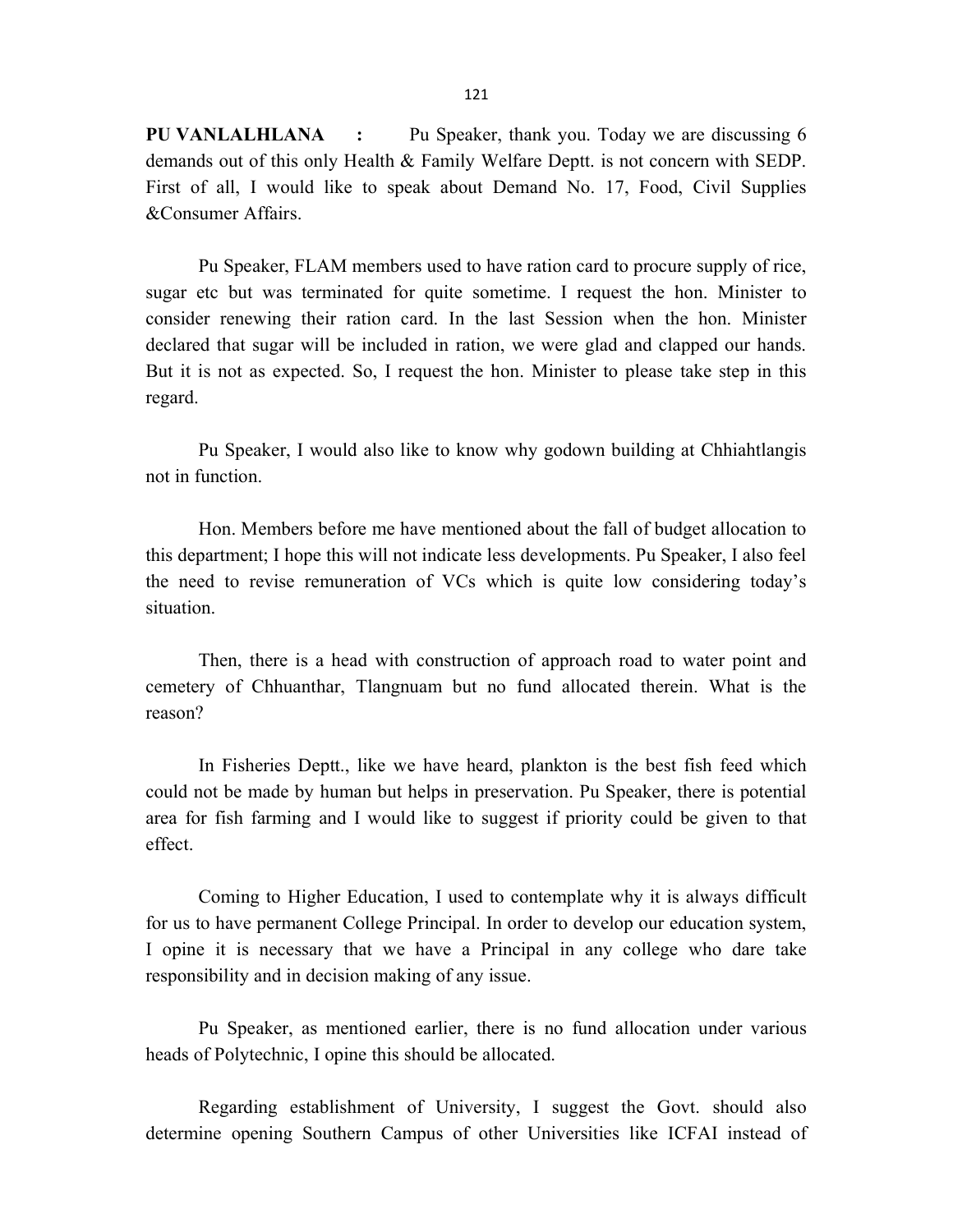concentrating only on Mizoram University Southern Campus. At the same time, i request the hon. Minister to please take note that Women Polytechnic and Hindi training College needs upgradation.

 Coming now to Health Deptt., it is unfortunate to witness that the only medical college we have is using silpaulin to prevent patients' bed from water dripping from the roof. It is sad this is the condition of our medical college.

Few words in Healthcare. Pu Speaker, I would like to stress that the present healthcare system is not benefitted but it simply causes problems for the people. I hope that our able leaders will come up with sound healthcare system so that it is benefitted by the people. Regarding supply of blood, Pu Speaker, if blood is free, let it be free in all; it seems private hospitals have to pay for it while procuring blood from Civil hospital which I think should be stopped. Thank you, Pu Speaker.

SPEAKER : Pu Lalrintluanga Sailo.

#### PU LALRINTLUANGA SAILO: Pu Speaker, thank you.

 Certain members before me claims Zoram Medical College as originated in the previous ministry. If I am not mistaken, it originated from a Private Member Resolution moved by Dr. R. Lalrinthangliana in 1989 and 1993. Pu Speaker, another point I would like to point out is, Dr. Vanlalthlana hon. member, accused the hon. Chief Minister of quoting incorrect data, but the hon. member himself made a mistake by not quoting Union budget of 10% in the stead of DoNER ministry budget.

 Today, we are discussing 6 demands. I will not go into detail but highlight some points which I assume important.

 Demand No. 21. Pu Speaker, I regularly witnesses heavy traffic as I pass through Aizawl West college every day with Directorate of Health office in the nearby. Thus, I suggest shifting of this college to Yatri Niwaj building which lies unoccupied so as to resolve traffic problem in this particular area.

Demand No. 24. Health & Family Welfare. We have 4 PHC's within my constituency which never have doctor posted therein. Thus, we are deeply grateful to the hon. Minister for giving us a doctor recently. At the same time, I request the hon. Minister to please take note of that PHC buildings and staff quarters of Marpara and Reiek have never been repaired since the period of U.T. and so be immediately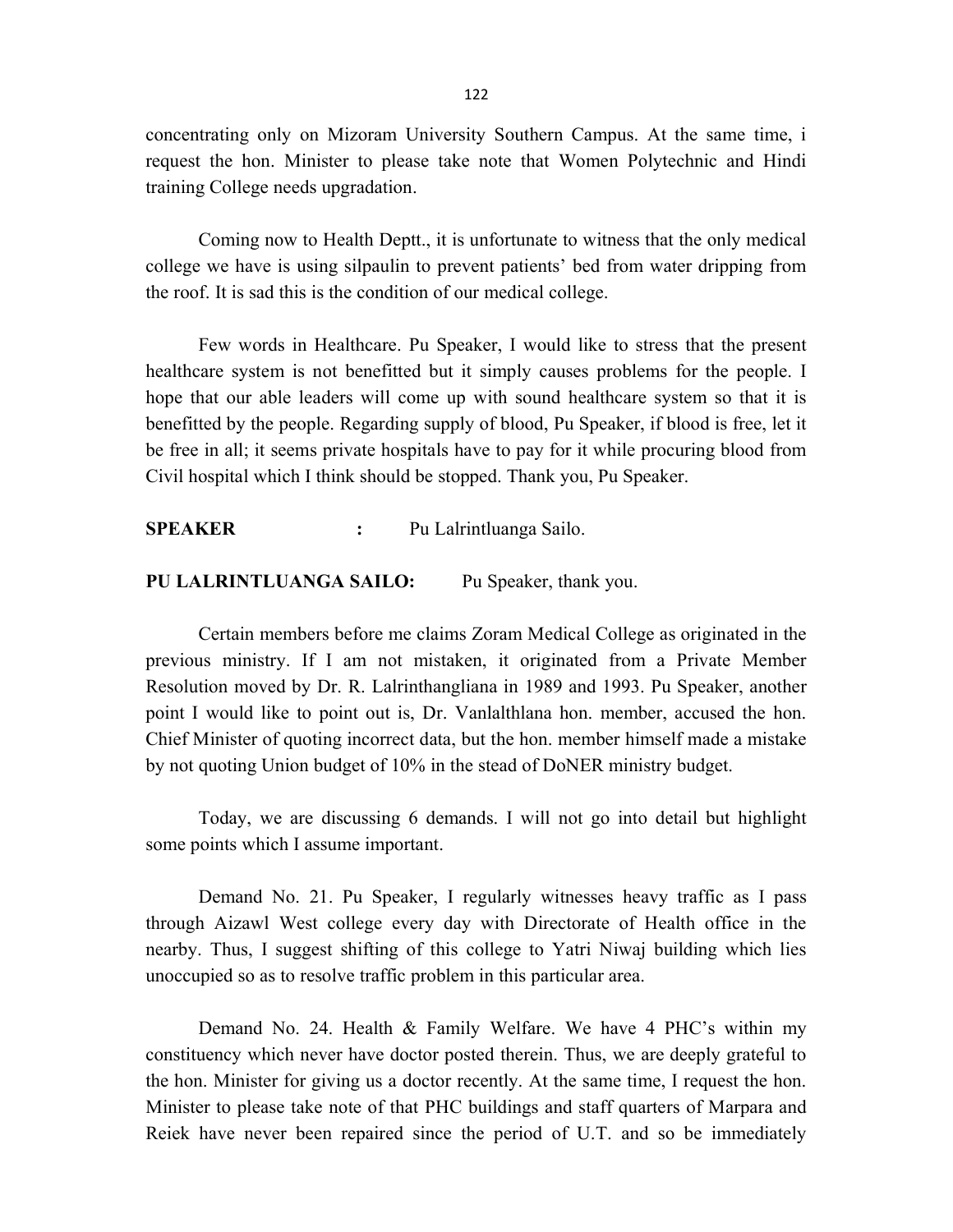repaired. The previous ministry had installed X-Ray machine at PHC West Phaileng 2/3 years back but no technician being posted till date, I request the hon. Minister to please take note of this. I thank for the health care scheme being implemented and I believe my constituency will benefit much of it.

 Demand No. 40 Commerce & Industries. The previous Ministry has left us with only 2 posts of Extension Officer out of 28,one of the two soon to be retired. Thus, it is impossible for the department to function effectively. Knowing the problem, it is truly appreciative that hon.Chief Minister is filling up such vacant posts.

 Demand No. 19, Local Administration Deptt. The hon. Members have spoken of their concern for the decrease of budget allocation by 47.71%. Pu Speaker, in the previous ministry, budget allocation was set election oriented. Last year, in my constituency, there was 85 lakh work order in the hands of the party block President and there are funds which were directly deposited to V/C account. If there is no appropriate monitoring of such huge amount of fund, there can never be development. Thus, we must not compare this ministry with that of the previous.

Demand No. 17, Food, Civil Supply Deptt. Pu Speaker, I would like to thank the hon.Minister for maintaining high quality of rice grain on ration supply and also for sufficient cooking gas.

 Lastly, Fisheries Deptt.I request the department to give it attention towards my constituency of potential area which has been neglected for long. Thank you.

SPEAKER : Pu Larindika Ralte.

PU LALRINDIKA RALTE: Pu Speaker, thank you. Before getting in the budget discussion, there is one point I would like to highlight which may be noted by the hon. Ministers. A Health Worker was transferred yesterday from Rengdil without any replacement. I request the hon. Minister for immediate replacement.

 Pu Speaker, we have no Storekeeper at Tuidam and Kanhmun and I would be grateful if such posts are filled up. It is obvious that rice is chemically treated for preservation. Though I have no idea by which chemical it is treated but the content as I believe is injurious to health. So, i request the department to look into this matter as it could have been related to the growing number of cancer patients in our state.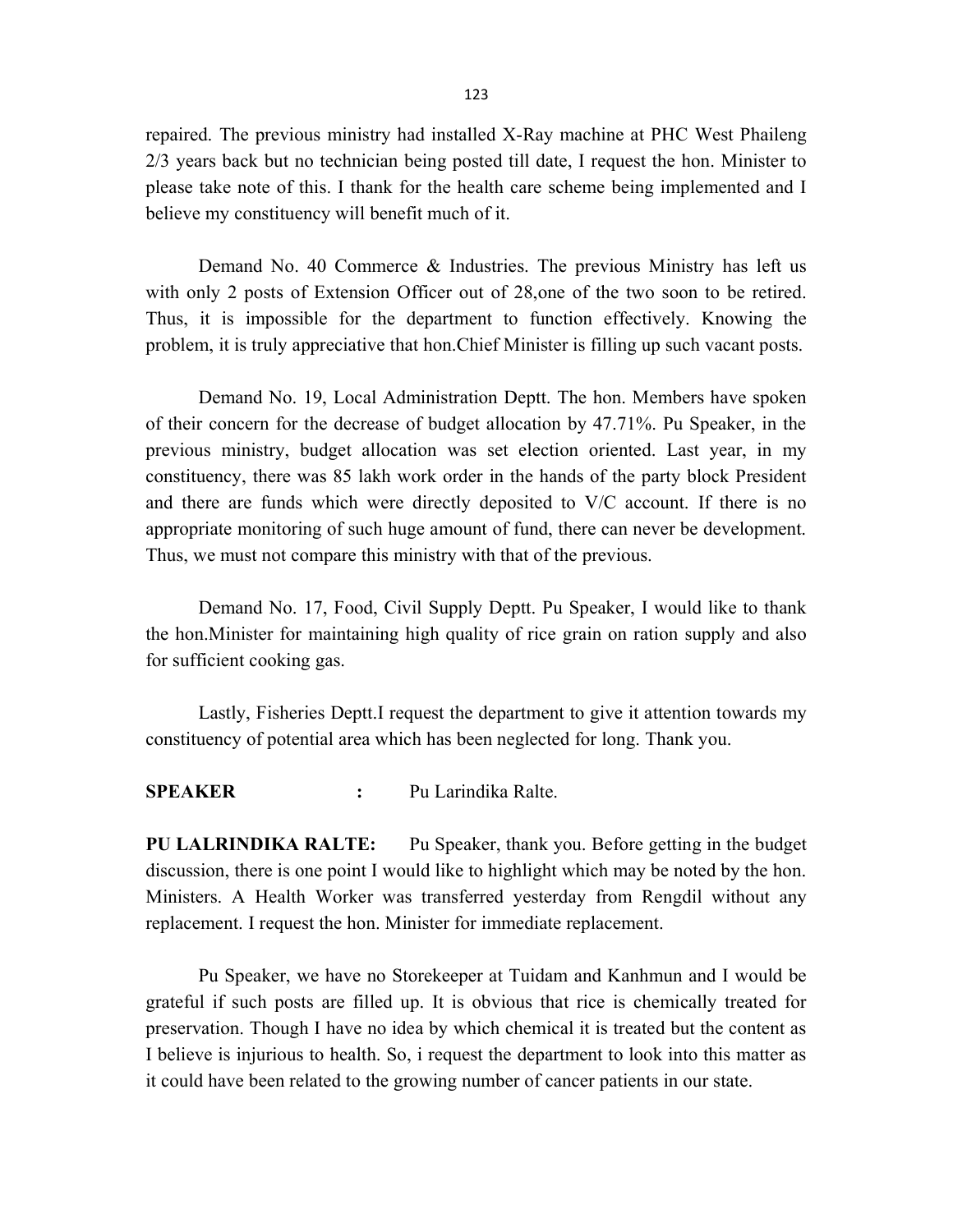Demand No. 40. Pu Speaker, Industrial subsidy which was one introduced is no more. I request the hon. Minister to approach central so that it is continued for the benefit of those interested in setting up industry. So is the case with transport subsidy.

Demand No. 35, Fisheries Department. Most of our fishes comes from Andhra Pradesh. I even have visited the place; it is very far. Thus, measure should be taken for production of sufficient local fishes.

Demand No. 24. I am grateful that there is a proposal to upgrade District Hospitals. In my opinion, equipment is the most crucial part of District Headquarters like CT scan; MRI is a must in District Headquarters. I expect the hon. Minister to take steps in this regard.

Demand No. 17, Food & Civil Supply. The department purchase sugar at the rate of₹42 per kg, which is₹4,200 per quintal and is sold at the rate of ₹24 per kg, ₹2,400 per quintal which is issued only to AAY families. There are 26,100 families in Mizoram but the department procured 261 quintals only. Thus, it is obvious that the general people will not receive the supply. Pu Speaker, we often speak about being backwards state but we need to realise financial management of the government. So, step should be taken in this regard. Pu Speaker, thank you.

#### SPEAKER : Dr. Vanlaltanpuia.

Dr. VANLALTANPUIA : Pu Speaker, thank you. I am grateful that today we are able to discuss the demands of the hon. Minister, Dr. R. Lalthangliana such as Higher & Technical Education, Health & Family Welfareand Commerce & Industries and of Pu K. Lalrinliana such as Food, Civil Supplies &Consumer Affairs, Local Administration and Fisheries. I am grateful that the two hon. Ministers are able to submit such huge amount. The budget system has changed where as sources of tax, post-devotion, revenue deficit grant, united fund which does not have specific head are there for withdrawal as per requirement. Likewise, we have SEDP to help comprehensive growth.

Next is, Health & Family Welfare. I am grateful that there will be improvement in Zoram Medical College. Regarding the original name, it should have included the term 'college' thus is now included. It is pleasing to note that there is fund allocation for filling up of post for doctors and nurses, and as we have heard, there is shortage of doctors and nurses everywhere in our state. Pu Speaker, it is also commendable that we will have a reliable healthcare system.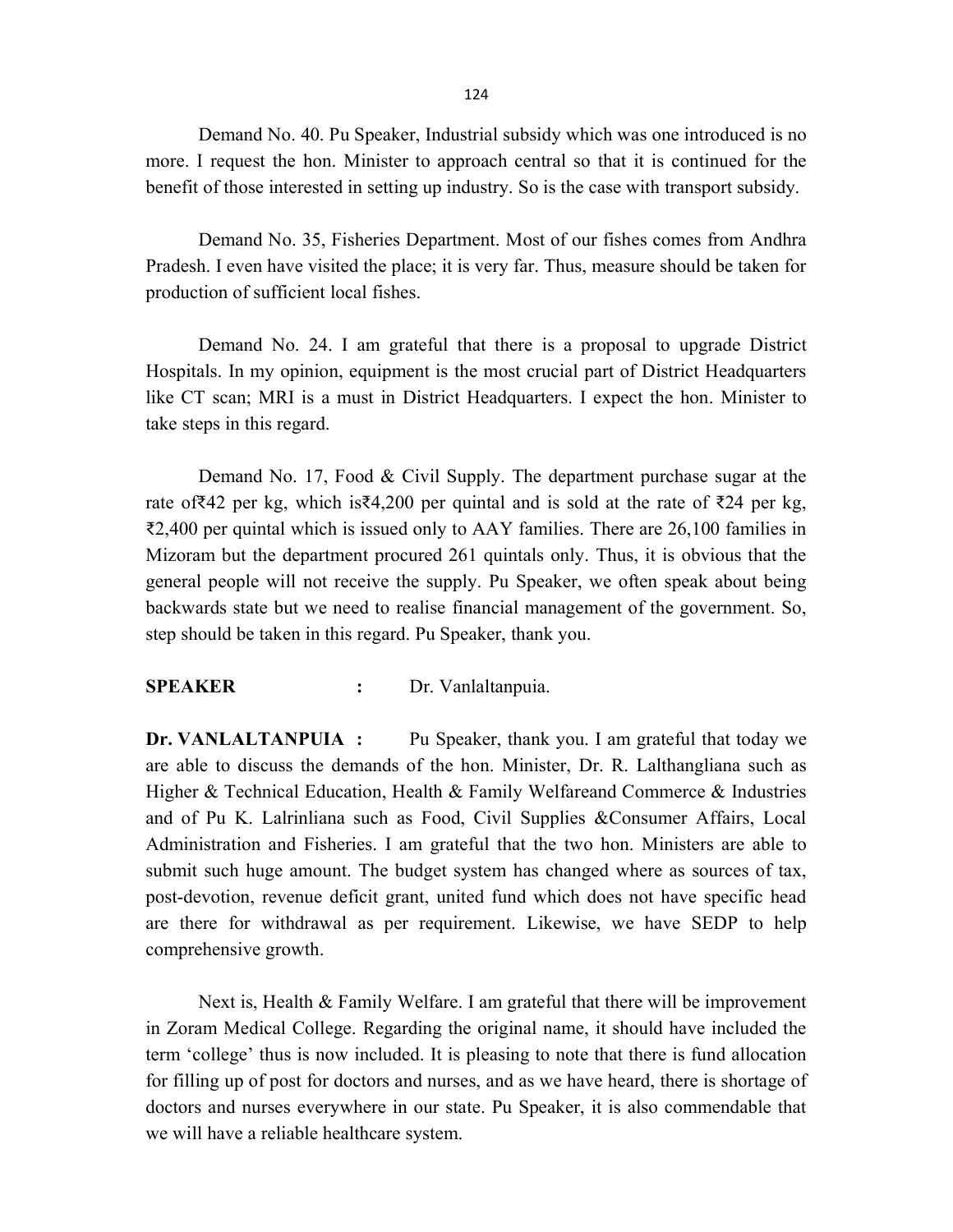125

Pu Speaker, we had an efficient doctor at PHC Haulawng but was replaced by a pregnant doctor who obviously will soon availing maternity leave for sometimes. Thus, I request if arrangement could be made in this regard. I also would like to request for X-ray machine since we are in accident prone area. I would also like to request upgradation of Chhipphir and Pangzawl HPC.

Higher & Technical Department. In Mizoram, we have one technology institution which is NIT, it has not been upgradated for the past 8 years. It may be noted that NIT Status is much higher than Mizoram University. So, Pu Speaker, measure should be taken in this regard.

Hon. Members before me have spoken about Mizoram Engineering College which is in my constituency. It may be noted by the hon. Minister that the present condition is far from completion and I request him to expedite the work.

There are few points I would like to point out in commerce and Industries, but Pu Speaker, I may ask during question hours since my time up. I am grateful that we have a smooth discussion. Thank you.

SPEAKER : Our time is almost 4:00 PM. should we have recess now? Alright how long should we have recess? Alright, Pu Rokhaw suggests 20 minutes. Then, meeting will resume at 4.20 PM.

#### 4:20 PM.

SPEAKER : I call Pu L. Thangmawia to continue with our discussion.

PU L. THANGMAWIA : Pu Speaker, thank you. Today, we are discussing important demands thus many points to mention. I am grateful that today Mizoram reached a new milestone in Health which is Medical College. This will be of an expensive medical institution. If I am not mistaken, it is originated from MNF/PC Ministry when Shri Deve Gowda was the Prime Minister of India.

 Regarding posting of doctor, it cannot be done as desired by us due to central norms. However, the Govt. should take steps for posting a doctor in every health clinic centre in which only health workers are there.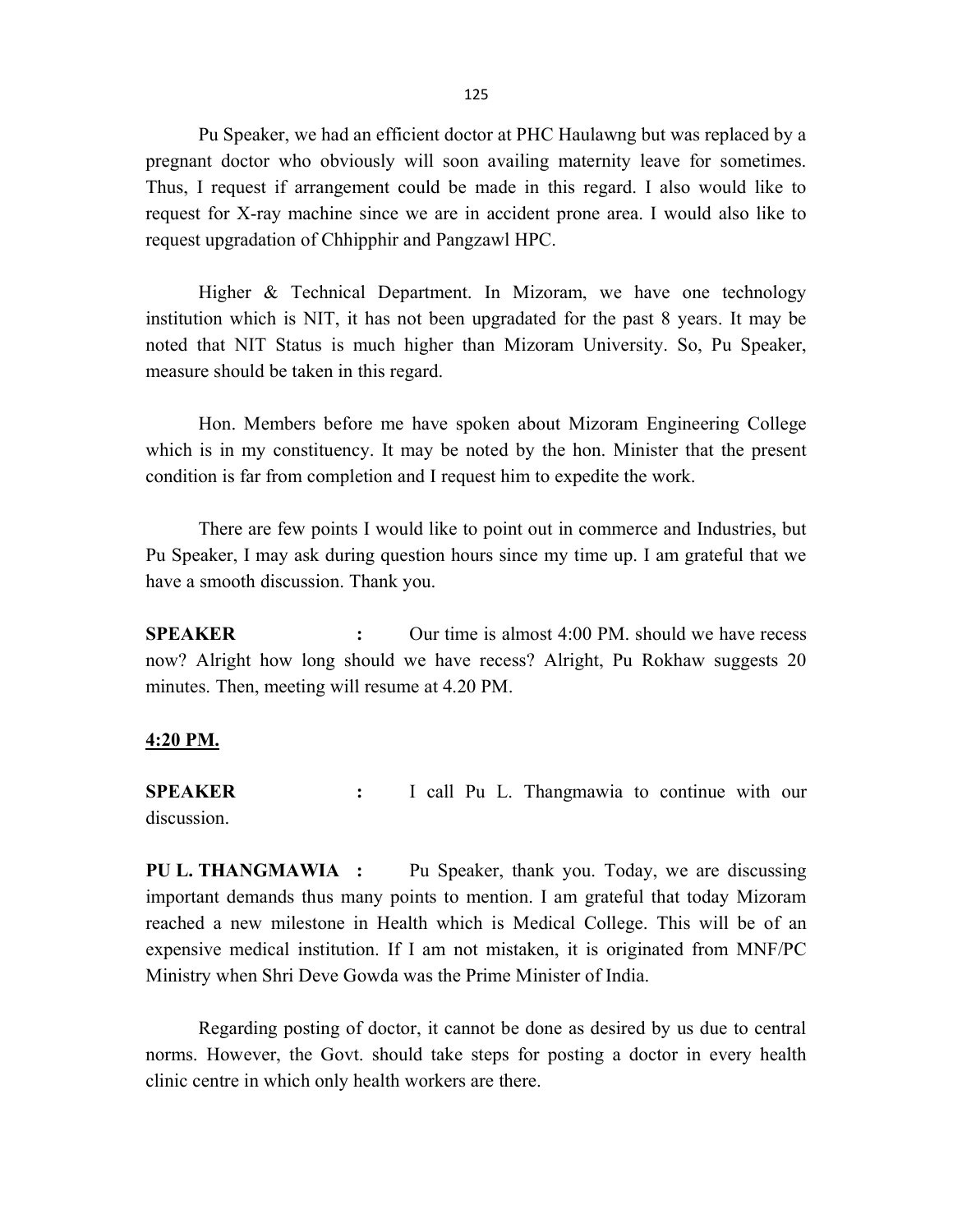In my constituency, I am grateful to the hon. Minister for posting a doctor in every PHC. But we have only one doctor at PHC Ngopa and we also need dental surgeon. We have x-ray technician and a convenient building to place x-ray machine which is not available. I, therefore, request the hon. Minister for the machine and posting of dental surgeon. If possible, Ultrasound and Endoscopy machine may also be installed to reduce minor cases being referred to Aizawl.

In Higher & Technical Education, I am grateful that teachers will enjoy the  $7<sup>th</sup>$ pay. Pu Speaker, it is much as well appreciative that the hon. Minister and the department are prioritizing establishing 2/3 colleges in every district to alleviate the problem of college admission at Aizawl.

 In Science & Technology, I opine science colleges such as Zirtiri Residential Science College needs special attention to fulfill the purpose by its name. Considering the present condition, it should have been named 'Zirtiri non-Residential Science College.'

 Food & Civil Supplies, I am grateful that sugar is included in ration supply. Pu Speaker, I expect the hon. Minister to keep up with the needs of the people in future.

 Regarding issue of ration card, I opine it is necessary to decentralize the system. One may apply ration card at the nearest Supply office by linking DCSO office so that the people could safe their travelling expenses on the application of ration card.

 Pu Speaker, regarding supply of K. Oil for Ngopa, the commodity is carried only up to Kawlkulh despite clearance of route. Thus, one has to deliver K. Oil at the delivery rate of Kawlkulh plus 3/- as carrying charge to Ngopa which causes problem. I request the hon. Minister if the commodity is delivered at the same rate as Kawlkulh or else to extend the route upto Ngopa.

Pu Speaker, in LAD, I request the hon. Minister to take careful step in implementing SEDP so that the incident as mentioned by the hon. Member from Dampa constituency is not repeated. Pu Speaker, thank you.

SPEAKER : Pu Ngunlianchunga.

PU C. NGUNLIANCHUNGA: Pu Speaker, you may please take a note that my name may be called with prefixing 'C' as per recorded. (SPEAKER: There are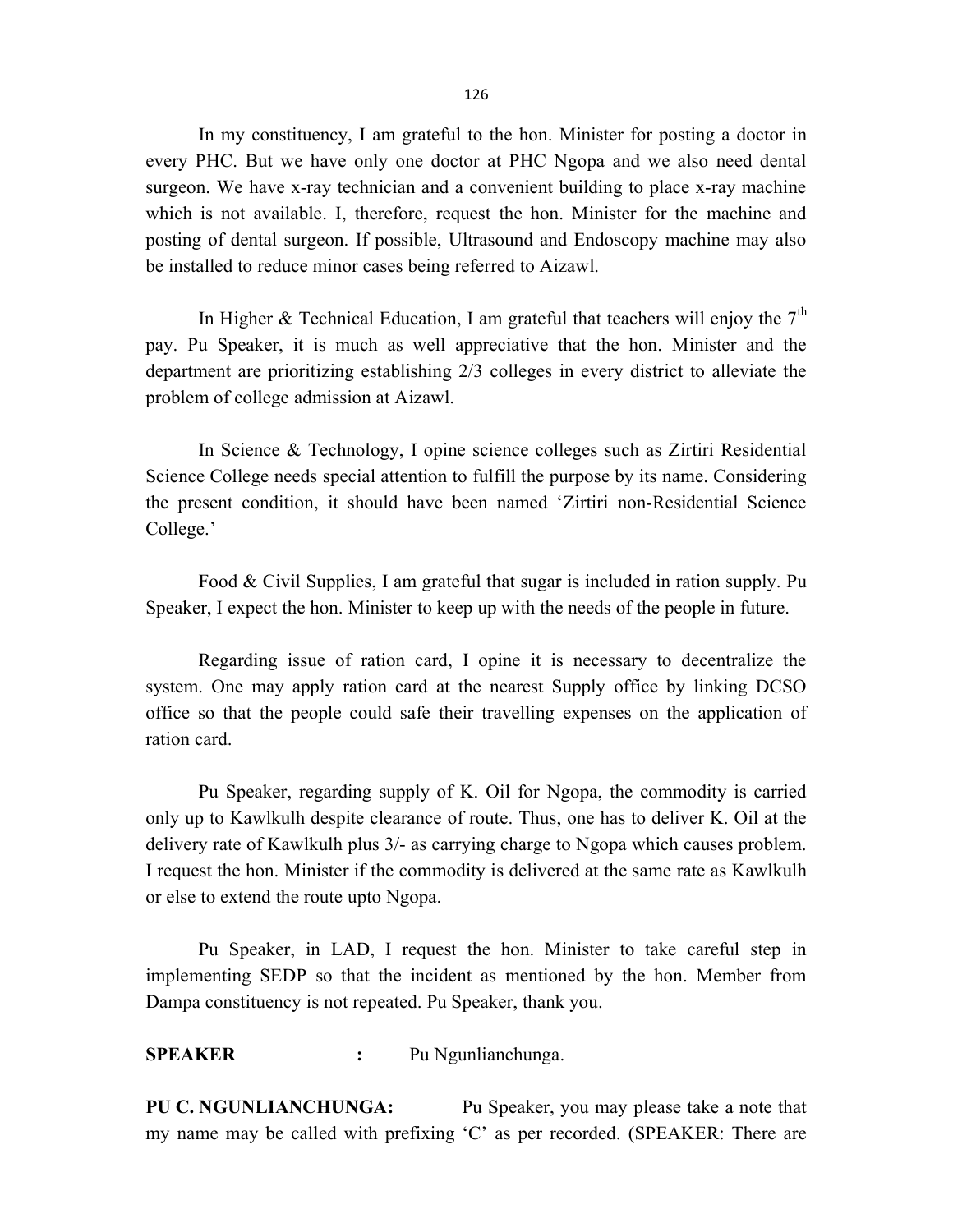times when we do not call out names in full.). Pu Speaker, it is already 4:30 PM and I will not take long.

 Today we are discussing 6 demands, and since we have discussed at length in a general discussion yesterday, I will not go into details. Firstly, I, on behalf of the people of Lawngtlai request kind consideration of the hon. Minister not to transfer Dr. Isak Lallawmkima from Lawngtlai. Pu Speaker, we have only one PHC in my constituency thus Lawngtlai hospital is shared by 68 villages with 27,000 voters. We are of Malaria prone area and we need special care on Healthcare. Pu Speaker, the building like PHC was constructed during your tenure as Health Minster and is now lying unoccupied and becoming dilapidated since there is no staff to take care of it. Therefore, we need health worker since we have none. In order to let healthcare system function in Lawngtlai, we do not even have health worker to deal with registration. Besides, one health worker is covering 10 villages which is a problem. I, therefore, sincerely request to look into this case. Further, I request the hon. Minister to please equip Bungtlang South Hospital with more staffs such as doctors, nurses, and technician. At present, 3 nurses are taking care of 50 villages. Besides, an efficient doctor that we have Dr. Lorrain has been transferred. I expect my constitutuency will benefit from the hon. Minister of this new ministry.

Next is, Trade & Commence. Under your leadership, Pu Speaker, we have been allotted with a convenient site at Zochawchhuah, even the hon. House leader is aware of this. So, I request the hon. Minister to take expedite measure in regard to border trade. I have personally travelled upto Tiau with Pu Lianluaia,the hon. Chief Minister of Chin Hills; the road is proposed for a double lane and if finalized, I can assure it will be of a beneficial and productive border trade centre. Pu Speaker, thank you.

SPEAKER : Let us invite the hon. Member, Pu Lawmawma Tochhawng.

PU LAWMAWMA TOCHHAWNG: Pu Speaker, thank you. First, Demand No. 24. as mentioned earlier, we all seems to know how well the hon. Minister of Health and Family Welfare manages his share of departments but at the same time, I would like to mention a few things. Lunglei Civil Hospital is the most popular hospital in the southern region and is shared by the three autonomous districts and Hnathial apart from Lunglei. We therefore need more workers to attend the patients on time.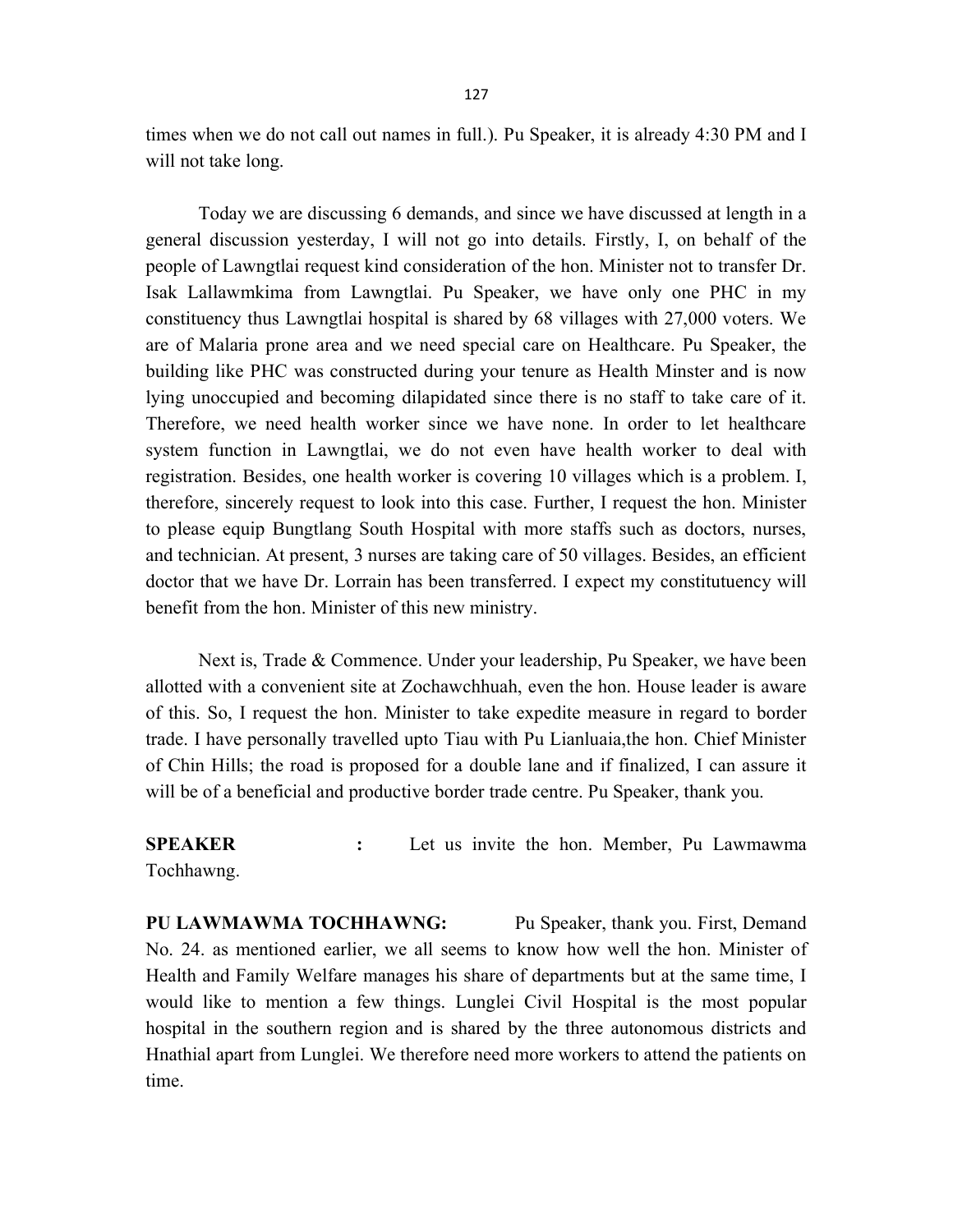128

 Besides, the building itself and equipments such as the staff quarters, surgery rooms, floor tiles and broken elevator are in need of renovation. Especially repairing the elevator is an urgent need for a six-storeys building like this hospital for it helps the workers a lot in moving to and fro. Likewise, the building of Zemabawk PHC though large, remains unoccupied almost for 3 or 4 years. I request immediate attention in this regard.

 Demand No. 17. I appreciate measure taken by the hon. Minister for improvement of our oil supply. Likewise, Supply department is beginning to procure rice grains from the local producers through Mizofed which truly is commendable.

 Moving on to Demand No. 19, shortage of staff is intensive in LAD office Lunglei despite its extensive coverage of 7 constituencies with 143 Village Councils. Thus, immediate attention is requested.

Demand No. 40, Industries Department. We do have new building and training centre but our main problem is shortage of staff as in other departments. So, I request immediate attention in this regard. Pu Speaker, with the initiative of the previous ministry, the status of DIC Lunglei which was functioning under the head of the General Manager has now been degraded to Functional Manager with lesser staffs. As a result, we have lost number of posts such as:

| General Manager (Group A)    |  | 1 post,  |
|------------------------------|--|----------|
| Functional Manager (Group A) |  | 2 Posts, |
| Senior Grade (Group A)       |  | 1 post,  |
| Superintendant (Group A)     |  | 1 post,  |
| Junior Grade (Group A)       |  | 1 post,  |
| Assistant (Group B)          |  | 1 post,  |
| Stenographer-II (Group B)    |  | 1 post,  |
| Stenographer-III (Group B)   |  | 2 posts. |

So, I earnestly request the hon. Minister to restore the previous status of Lunglei DIC. Under able leadership of our Chief Minister, I am confident that we will achieve a new milestone in regard to supply of foods. I believe we will be able to declare the economic sovereignty within a short period from now. Thank you.

PU VL. ZAITHANZAMA: Pu Speaker, thank you. From the light of our discussions, it seems that we are satisfied with our ration quota. While this is the case, it is learned that AAY card holders received only 1 kg of sugar which is less sufficient for the whole family. Anyway, let us all hope for more progresses.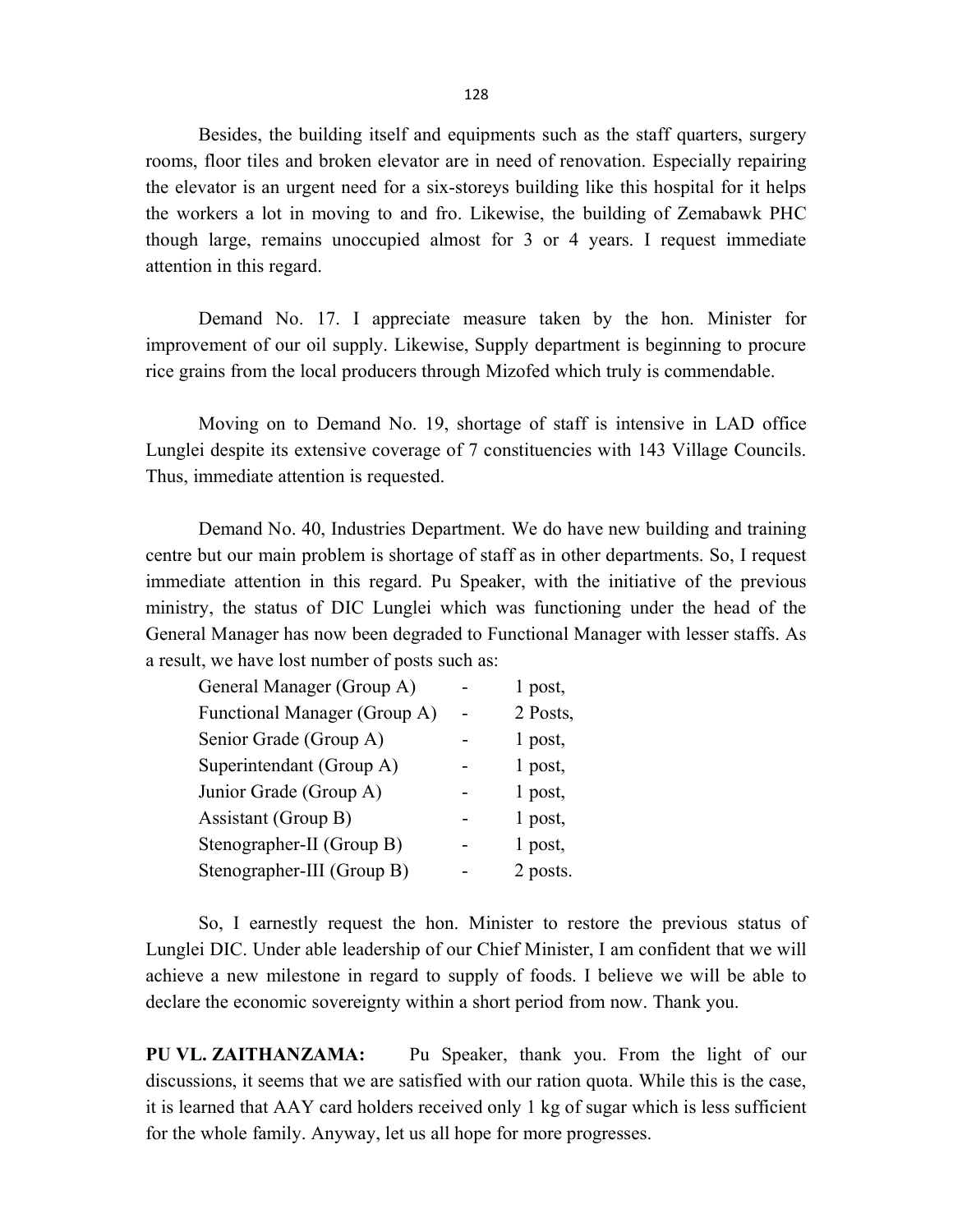Pu Speaker, let me start with Demand No. 17.I appreciate the concerned Minister for taking measure on oil depot in accordance with the idea of our late CM, Brig T. Sailo to be set up near railhead. I truly welcome the project and wish the hon. Minister a success. At the same time, large amount of fund is allocated under Legal Metrology and I expect the department a favourable achievement in maintaining the quality of petrol oil. At the same time, it is also important to improve LPG bottling plant as supply from the existing one does not even cover Aizawl.

Demand No. 24. Regarding Medical College, I opine we should concentrate on improvement of the infrastructure than debating on renaming it. Many are compelling to go outside for medical treatment due to lack of equipments in our hospitals. Thus, it is necessary that we give more efforts on improvement of its infrastructure to prevent out flowing of huge amount of fund to other states. In that case, it is important that we give our attention for setting up more hospitals at some convenient places.

 Lastly, regarding Trade and Commerce, I request the concerned department to immediately attend the Weigh Bridge at Zokhawthar which need repairing.

 Last, but not the least, what is most important in my opinion is how well we spends our budget rather than the size. We all have to take a close watch to financial management of the government amount so that it is utilised for the welfare of the people. Pu Speaker, thank you.

SPEAKER : Next is, hon. Member, Pu Ramthanmawia.

PU RAMTHANMAWIA : Pu Speaker, thank you. To start with Demand No. 24, it is fortunate we are to have 5,000 lakhs for maintenance of Health  $\&$  Family Welfare Deptt. and at the same time,performance of this new ministry is commendable which starts with the foundation of Referral Hospital which now becomes a medical college.

We have3 Nos. PHC in my constituency including the one at Sesih which was established way back in 1986. Till today, no doctor is posted in such PHCs and I urge the government to give us this time. The PHC building at Farkawn and Bungzung are now becoming old and are in need of reconstruction; we also need equipments such as x-ray machine and technicians as it is given in other PHCs. I request the hon. Minister to take not of the demands of my constituency.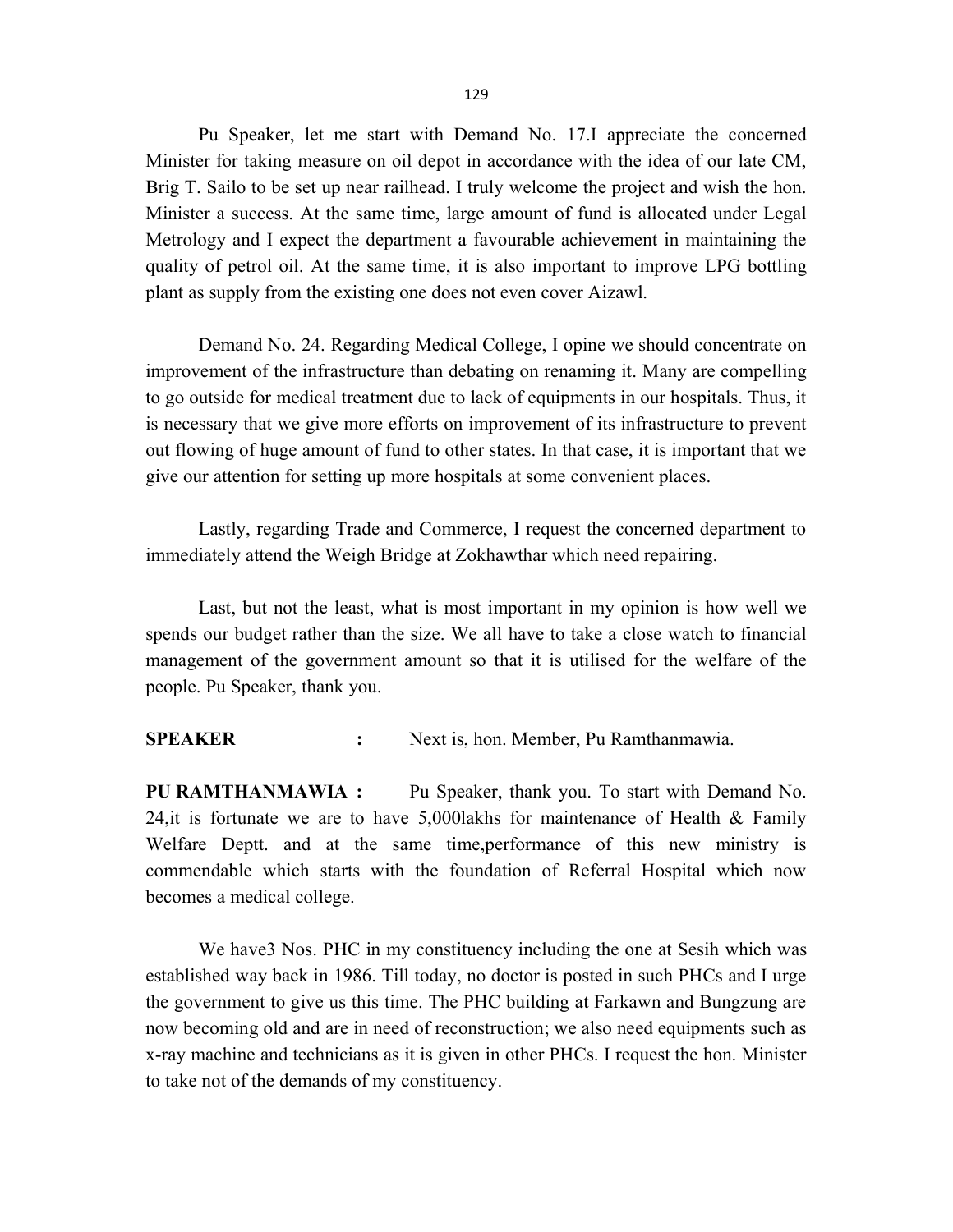On Demand No. 24, I am grateful that we are improving Healthcare system. In the implementation, it is desirable if cashless system is introduced in private hospitals as well.

Demand No. 40.The hon. Minister of Health Deptt. has taken Geology & Mineral Resources Deptt. under his portfolios. Though the latter also is a fullf ledged department, its concerned minister is hardly being mentioned as Minister of Geology & Mineral Resources Deptt. As such, I opine it is necessary to set up a separate demand and notification for this unfamiliarly known department so that its concerned minister may be known as Minister of Mining. Thank you.

SPEAKER : The hon. Member, Pu C. Lalmuanpuia.

PU C. LALMUANPUIA : Pu Speaker, thank you. First, Demand No. 24. As we discuss Health care system, one issue which is deeply related to it is the main cause of growing cancer patient in Mizoram. We need to have in depth study of this disease the like our eating habits and our surrounding atmosphere etc. in order to check the disease from growing.

 Secondly, Food, Civil Supply & Consumer Affairs. It is pleasing to witness increase of 14.93% in the budget. At the same time, it is important to upgrade Consumer Affairs so that it is more beneficial for claiming consumers' right. Thank you.

SPEAKER : Next is, hon. Member, Pu Lalduhoma.

PU LALDUHOMA : Pu Speaker, thank you. Demand No. 24, Health & Family Welfare Deptt. When Healthcare Scheme was first implemented in coordination with Reliance Insurance Company in 2008,there were some undesirable issues evolved in the process. Even before the start, advanced payment of 95% was made to the assigned company which covers treatment of 26,082 patients. As the company fails to make payment of the remaining bill, the scheme was benefitted by 26,082 patients and the amount spent to that affect was 16.9 crore rupees only. Till today, Pu Speaker, expenditure of the remaining10.39 crore rupees is unknown which further caused problem to 4,815 patients to receive their bills including those of Durtlang Presbyterian Hospital. It is due the result of favouritism shown to a particular company and is deeply regretted. I strongly believe this is the result of initiatives of MNF ruling during their previous ministry and thus is their responsibility to resolve the problem they have started.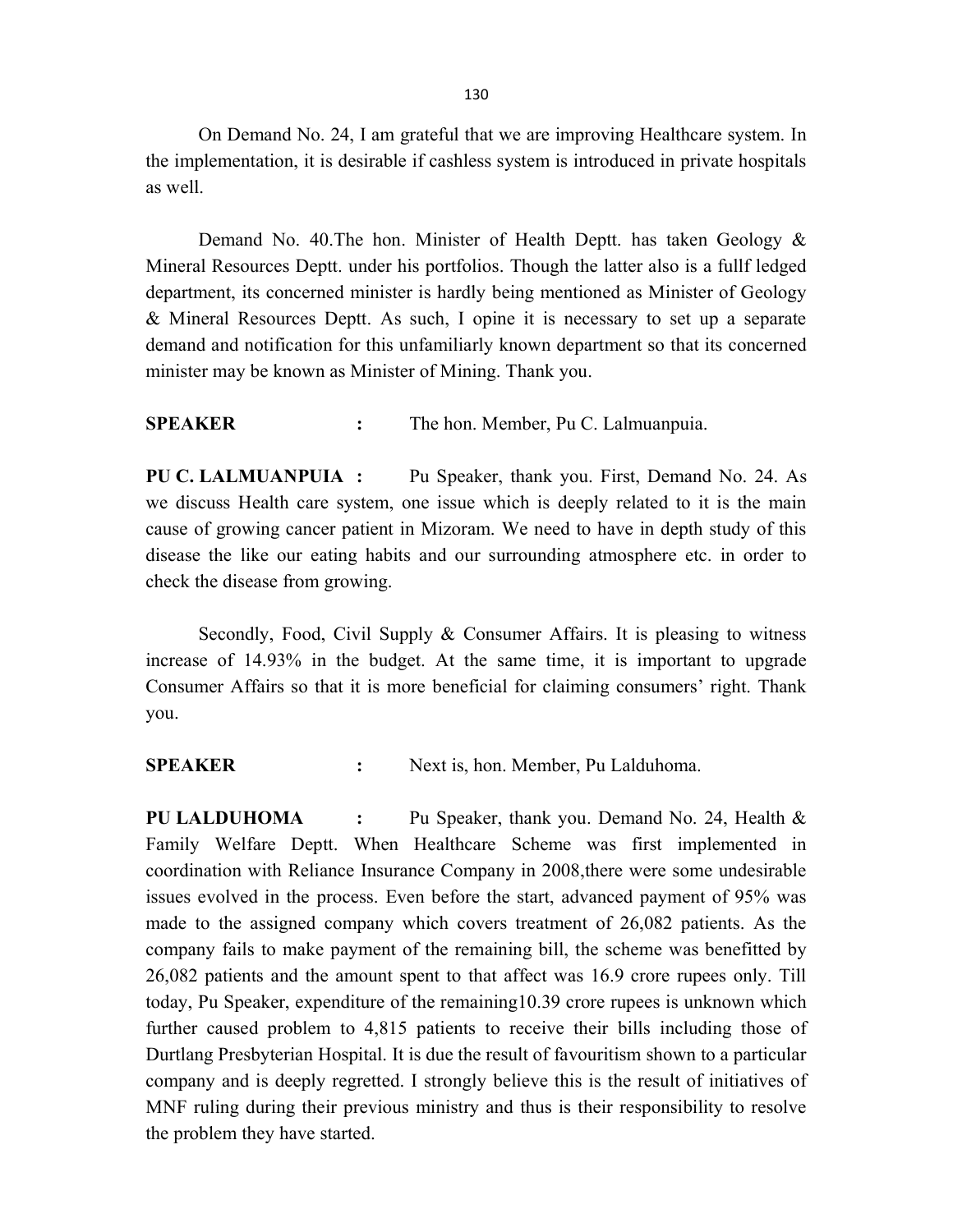The next point is how the neighboring hospital NEGHGRIMS avails medicines at a cheaper rate; I urge the concerned Minister to take measure so that we may avail it at the same rate. I also would like to know the reason that no record is maintained for payment of 600/- to each beneficiary under ASHA since 2017; and, if such scheme be continued.

 I also want the officials to keep in mind of a repeated request for posting of doctor at Thenzawl hospital. Regarding modification of the name of our medical college, I think it is wise not to change the name abruptly since the original name MIMER is used in every official document and registration. As of leakage of the hospital roof, I request the officials to fix it as soon as possible.

 Pu Speaker, if my opinion would matter, I strongly object the idea of placing the college under a separate directorate; it should be functioned autonomously like other medical colleges such as AIIMS, IIT, IIM etc. Besides, it is currently under inspection which will last for 5 years and I suggest the concerned Minister to clearly inform the House on this issue.

Demand No. 40, the government under Congress ministry restricted free selling of any agricultural product which prevents the producers to make the most of their productions. Even more, the MNF ministry worsen the marketing prospect of our productions. I opine the system should be reversed and that the government support exporting the local production and prevent importing unnecessary items in order to promote self-sufficiency.

 A Drug Testing Laboratory at Thenzawl has now been moved back to Zemabawk leaving the building unused. I ask the concerned authority as to how this building will be utilized.

Under NEDP a sanction of 150 lakh was sanctioned under NEDP for construction of Thenzawl East market but the project could not be started due to land dispute. So, I urge the official to resolve the problem so that the project is started. Likewise, a sanction of 50 lakh and 100 lakh were made respectively for New Serchhip and Serchhip market. I suggest sanctioning the fund separately so as to expedite the project.

Regarding Industries, i would like to point out that the directorate fails to function effectively without DIC, General Manager or Functional Manager and as a result, industrial subsidy and other important works could not be processed. As such,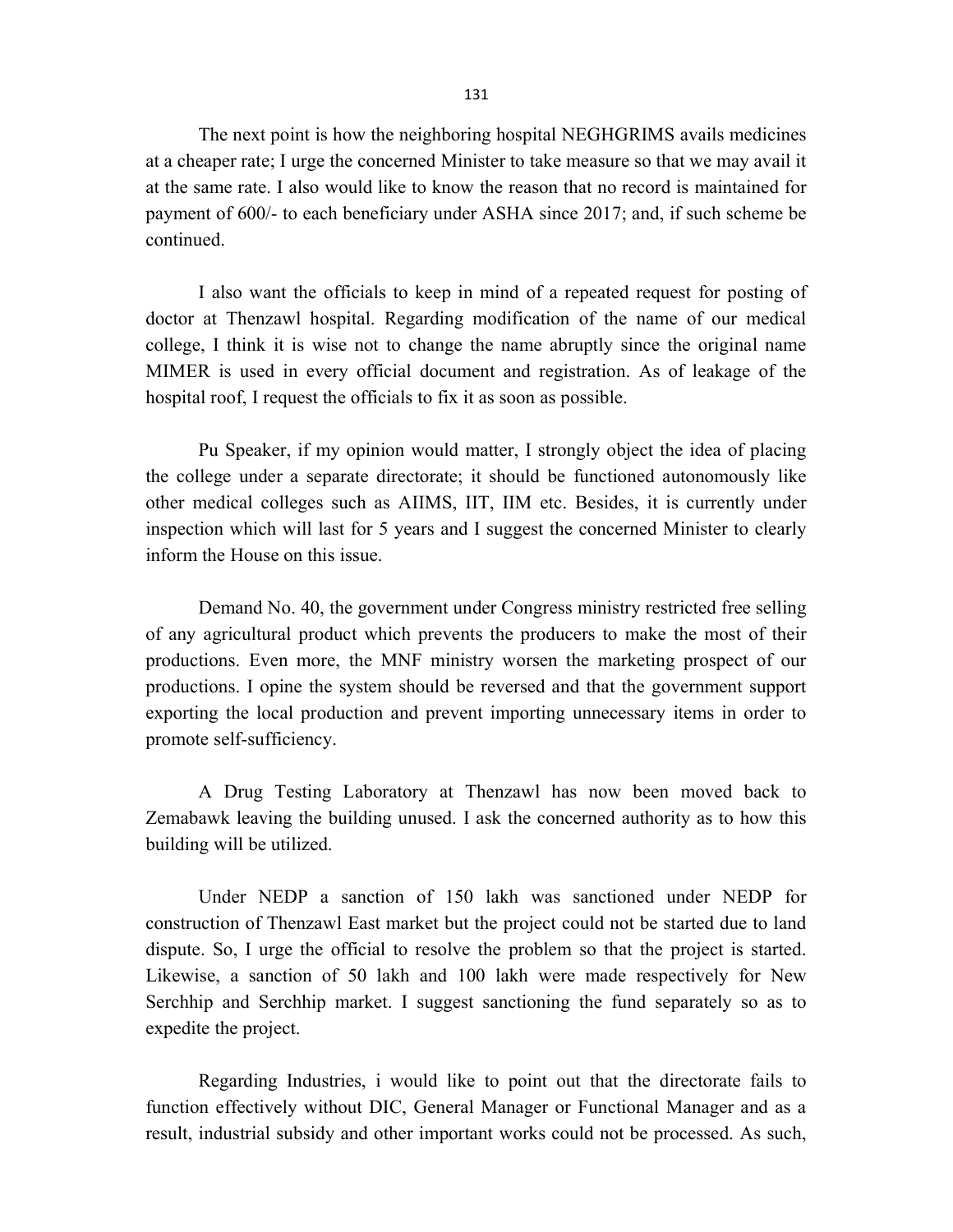it is desirable if the government to resolve better solution to help setting up more industries.

With regards to Fishery, we have 24,000 hectares of potential area in which 20% is under developed and the remaining 80% untouched. Though the department is one of the oldest we have in Mizoram, it covers only 36% of the population which further necessitated 150 lakh to cover the rest. One important thing that the Fish Farmers Association learned from their study tour to Tripura is that the Gov't. provides fish foods to the farmers free of cost. As such is the case in the neighboring state, i suggest we should follow the example to increase our fish production to achieve self-sufficiency. Thank you.

SPEAKER : Let me also point out one thing on Food Testing Laboratory; it is placed at Thenzawl which is believed to be the centre point from all the demands areas. Let us now call upon the hon. Minister Pu Dr. R. Lalthangliana to wind up the discussion and to request a pass on the demands.

Dr. R. LALTHANGLIANA, MINISTER: Pu Speaker, most of the queries today are related to my department and I should try to make clarification as far as possible.

The first thing I would like to bring out is the usual norm of any new ministry to deal with scraping off insufficiency of the previous ministry. The amalgamation of Commerce and Industries department in the previous ministry makes difficulty in any dealing of the office work for both the establishments. Similarly setting up nursing school without creating more posts and setting up Engineering College under Higher & Technical Department without having staff quarters for Principal and Staff before hand. Thus, it may be noted by the members that nothing much could be done at the early stage of this ministry.

 I do not think it is necessary to provoke on renaming our medical college as ZMC as it is, in my opinion an appropriate name for it. The college has to go through five years inspection and only after that it will be considered an official medical college. Therefore, research can be done only after that. So, no ill-feeling is involved in renaming. I regard myself as one of the people who commit to having a successful medical college and I believe we successfully going through the second stage of inspection under my supervision.

 Regarding the leakage of the roof, it is due to the poor construction and our engineers are working on it to solve the problem. Another crucial problem is the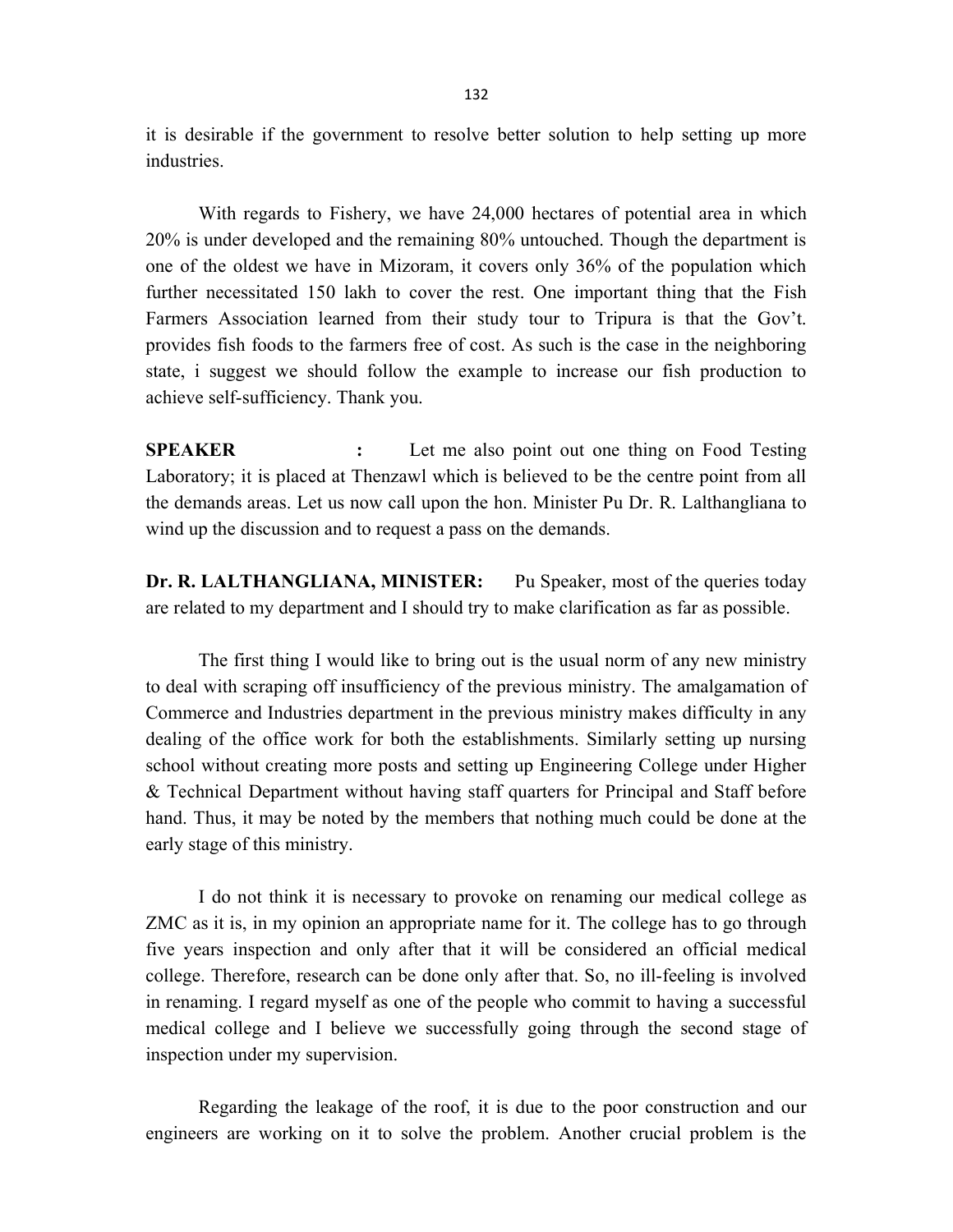urgency to build 2 Intensive Care Units (ICU) which will be started immediately. Then, a separate building is needed for installation of several sophisticated machineries such as X-ray machine, CT scan, MRI etc. Regarding the oxygen plan, we somehow manage to run without facing major problem yet, the plan will definitely need revision.

Regarding Lunglei Civil Hospital, it is opined that some sorts of improvement need to be made as so work order being issued for construction of 6 unit of type-IV staff quarter and 5 units of type-III quarter.

Question regarding the  $15<sup>th</sup>$  Finance Commission and the problem of Borpansuri etc., I think it is more appropriate to discuss in my office. Regarding development scheme for a district, a special scheme for Mamit district has already been submitted to the central and we have to wait for the result.

 On transfer and posting of doctors, nurses and other staff for Lunglei and Lawngtlai, I think it is best for us to comply with orders which have already been issued.

 Regarding Cancer Hospital, we are currently working on the plan to set up Super Speciality Cancer Hospital with the help of DoNER Ministry. Since it is a 500 crores plan, we can expect something phenomenal if the plan goes without a glitch. (PU LALDUHOMA: Pu Speaker, if the hon. Minister has ever thought of letting MZU authority take up the work for smooth processing of the project which is said to be permissive?) Yes, Pu Speaker, but overlapping of works could evolve if MZU alone handles the plan; thus, we both work with all efforts to achieve it. It may as well be noted that the machine alone cost 14 crores. At the same time, it is fortunate that the Health & Family Welfare Deptt. received 480 crores for renovation of RIPANS. Apart form this, there are other approved sanctions for PG Courses, Sport complex, administrative building, auditorium, hostel etc.

 Relating to this, I am concern of the need to set up a Consultative Committee which we once had under the parliamentary Affairs Deptt. to promote integration of the members of this House. (SPEAKER: All has been set and I believe the hon. Minister of Parliamentary Affairs is able to release the order by tomorrow).

 Pu Speaker, we have a lot of things to learn from other advanced countries on medicines and technology in general. There are two important things to this concern, one is 'Preventive' which concern with preventive measures taken in order to stop the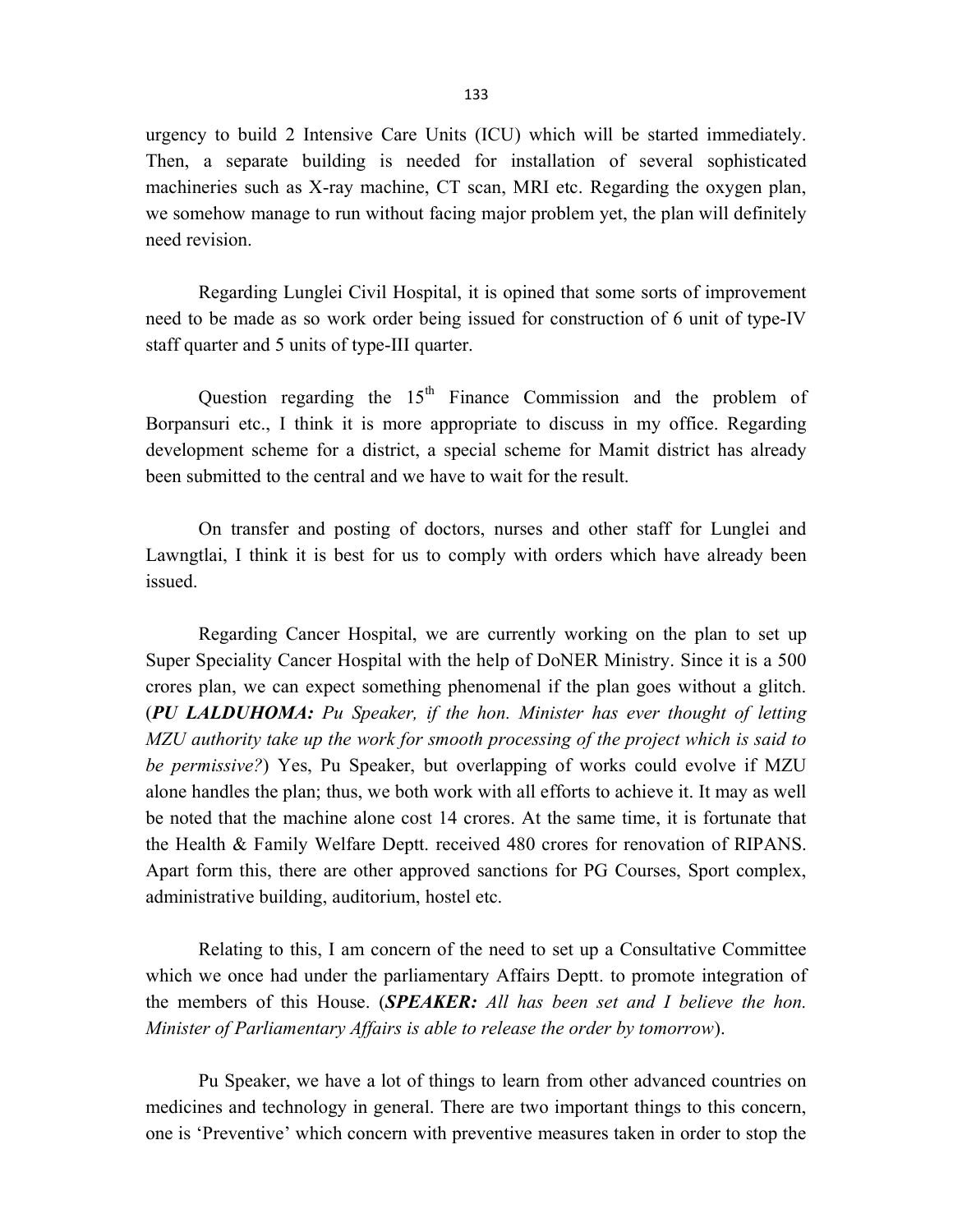disease from spreading, and the other is 'curative' which concern with treatment of a patient having a disease. Most countries put their focus on the preventive area and I urge the government to concentrate more to this area as well.

I congratulate 82 Nos. Health Workers who are promoted to Supervisors. With 50 crores sanction approved by the hon. CM, I am glad that we are able to work on the demands in various constituencies like reconstruction of sub-Centres, PHC buildings, CHC etc and problems on various posts such as Grade-IV, Health worker, nurse and doctors etc. We will have to start with filling of vacant posts and will then proceed gradually.

Regarding Geology & Mining, it seems confusing at the first place but after carefully studying the Ministry of Coal and Mining of the central which also concern for Petroleum and Natural Gas, we came to realize that its importance and functions. So, we are doing our best despite our previous system.

 We are also working on with the best solution on matters involving MIFCO, ZOHANDCO, KVI and ZIDCO etc. In brief, thought has been given as to which corporations should be retained and which should be terminated as so are other projects taken up by the government such as Multi Modal Transport project.

 Under the guidance of hon. CM, we have established Industrial Development Board and Project Serve Committee; the two will work on all round development and improvement for the government and the people.

 We have Entrepreneur Facilitation Centre to promote our farmers and DPR being submitted for cultivations of ginger and turmeric. Under Industry Department, we have taken up pineapple and sugarcane as pilot projects. There are several Common Facility Centres as well but the result yet to be seen.

 Regarding Higher & Technical Education, our major concern is regarding scholarship. As seen in the report, there are still many who have not received it; I believe it will be given soon. It may be noted by the House scholarships programme includes Post-Matric and Pre-Matric Scholarship for Scheduled Tribe covering 14,880 students, Post-Matric Scholarship for student belonged to Minority Community comprising 2,000 students, Merit cum means based Scholarship for student belonged to Minority Community and pre-Matric Scholarship for student belonged to Minority Community covering 47,710 students. It is funded by NEC. The problem we now have is shortage of faculty. There are 167 vacant posts in teaching faculty and 69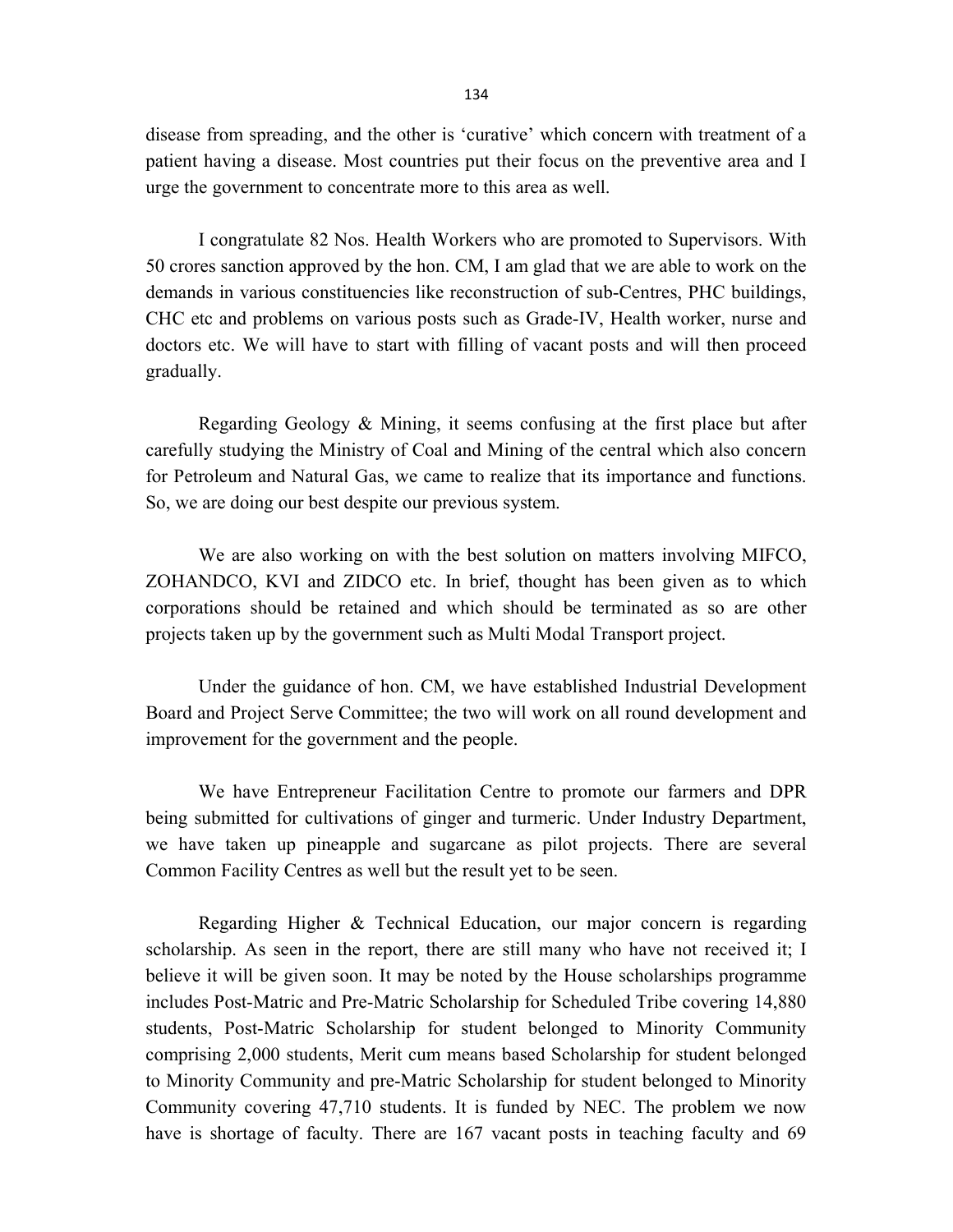vacant posts in non-teaching faculty to be filled. This is of important matter as the UGC has a norm of minimum faculty requirement in various streams. There is no sanction at present but so far, we have to keep all of these in mind.

 While this is the case with student's scholarship, financial sanction of 39 crore which is in pending under the Ministry of Human Resource Development has now been received. By obtaining recommendation of MZU authority, we are also working on establishing MZU campus and Engineering College in the southern part. As of college admission, we are doing our best to accommodate as much as the students where as our main problem now is admission for commerce stream. There were approximately 130 qualified students who could not get their admission in the last session. As of now, Govt. Aizawl College has now completed its campus at Mualpui which will function very soon. Regarding Aizawl West College, there is a plan for shifting the entire set up to a more convenient place and we are now working on it.

PU K.T. ROKHAW : Pu Speaker, may we have Science and Commerce Department at Siaha College?

Dr. R. LALTHANGLIANA, MINISTER: Pu Speaker, I cannot assure but it is in our desire to make it a possibility.

PU H. BIAKZAUA : Pu Speaker, I request to give us more lecturer of history subject at Lwngtlai college as we have only one.

Dr. R. LALTHANGLIANA, MINISTER: Pu Speaker, under RUSSA, recruitment of Asst. Professor is in process and we hope to cover all the demands for teaching staff.

Dr. Z.R. THIAMSANGA: Pu Speaker, I opine college in rural districts generally needs more more attention and I request the officials to focus on these areas.

Dr. R. LALTHANGLIANA, MINISTER: Pu Speaker, yes, we are making all possible efforts in this regard. I am grateful to all members for their concerns and suggestions for improvement of my departments concern. So, Pu Speaker, I beg the House to pass the following Demands: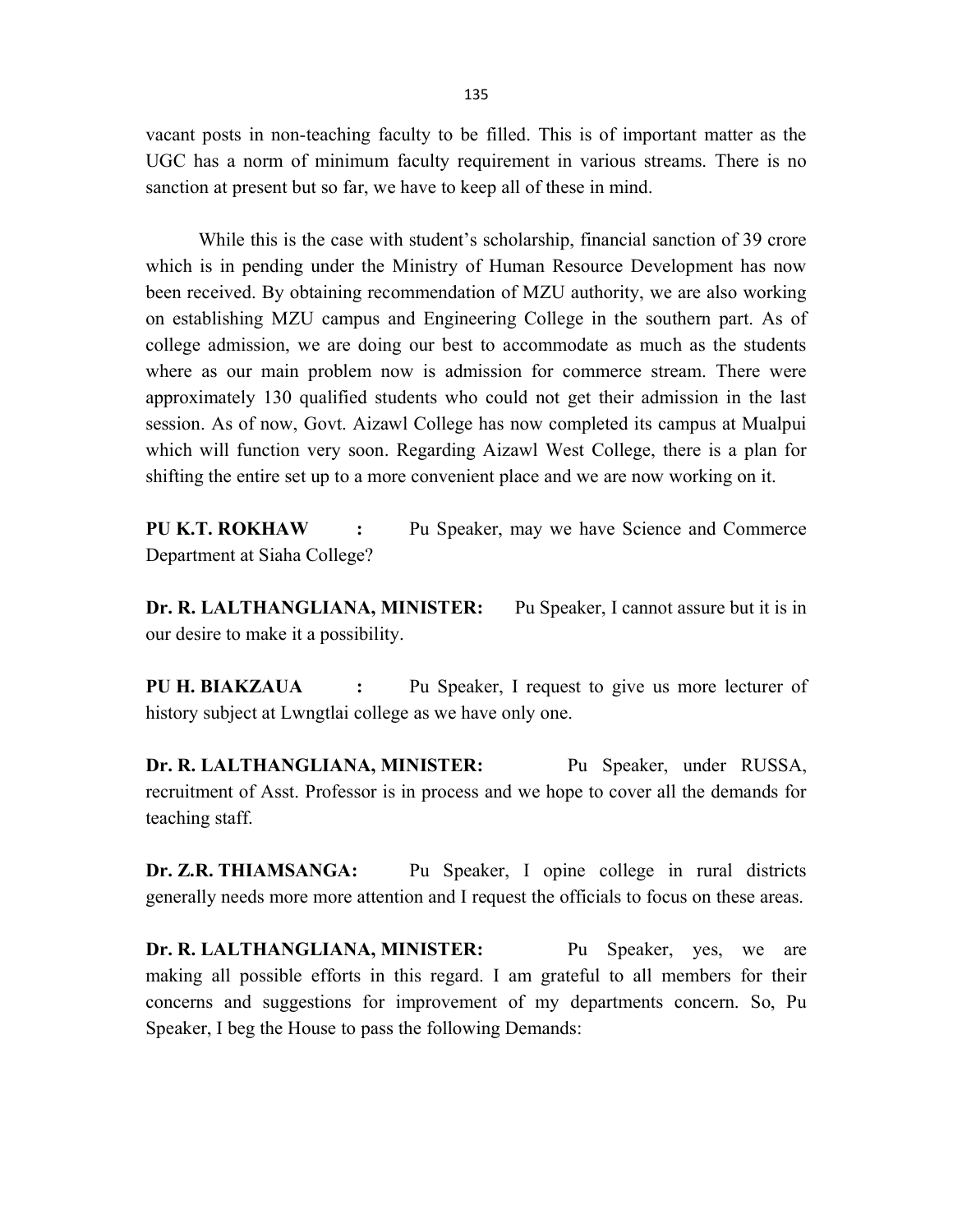| <b>Demand</b> | Department                   | Amount            |
|---------------|------------------------------|-------------------|
| Nos.          |                              | $(in \bar{z})$    |
| 21            | Higher & Technical Education | 2,57,67,97,000.00 |
| 24            | Health & Family Welfare      | 5,66,47,07,000.00 |
| 40            | Commerce & Industries        | 82,56,85,000.00   |
| TOTAL         |                              | 9,06,71,89,000.00 |

SPEAKER : The hon. Minister beg the House to pass his demands such  $as -$ 

| <b>Demand</b> | <b>Department</b>            | Amount            |
|---------------|------------------------------|-------------------|
| No.           |                              | $(in \bar{z})$    |
| 21            | Higher & Technical Education | 2,57,67,97,000.00 |
| 24            | Health & Family Welfare      | 5,66,47,07,000.00 |
| 40            | Commerce & Industries        | 82,56,85,000.00   |
| <b>Total</b>  |                              | 9,06,71,89,000.00 |

Those who agree, say 'agree'. Since there is no objection, the House has passed the Demands.

 Let us invite the hon. Minister Pu K. Lalrinliana to wind up his demand and beg the House to pass it.

PU K. LALRINLIANA, MINISTER: Pu Speaker, I am grateful to hear all the mentions and suggestions on the demands under my concerned departments. Under the department of Food, Civil Supplies & Consumer Affairs, we are doing our best to provide the people with various necessities despite lack of staff in various offices. Budget allocation to this department may seem huge, there is a huge amount of deduction for recovery i.e. 17,000lakhs.

I express my utmost gratitude to the hon. CM for without his concern 19crore for construction of ten go downs would not be made available. After completion, we even expect another sanction for construction of 55Nos. godown.

In order to distribute ration supply more evenly, End to End Computerisation of Targeted Public Distribution Scheme is being implemented and Electronic point of Sales Device will also be introduced to examine the condition of the distributors. State Food Commission has also been established but the entire requirements could not be met as yet; we are doing our best to have one.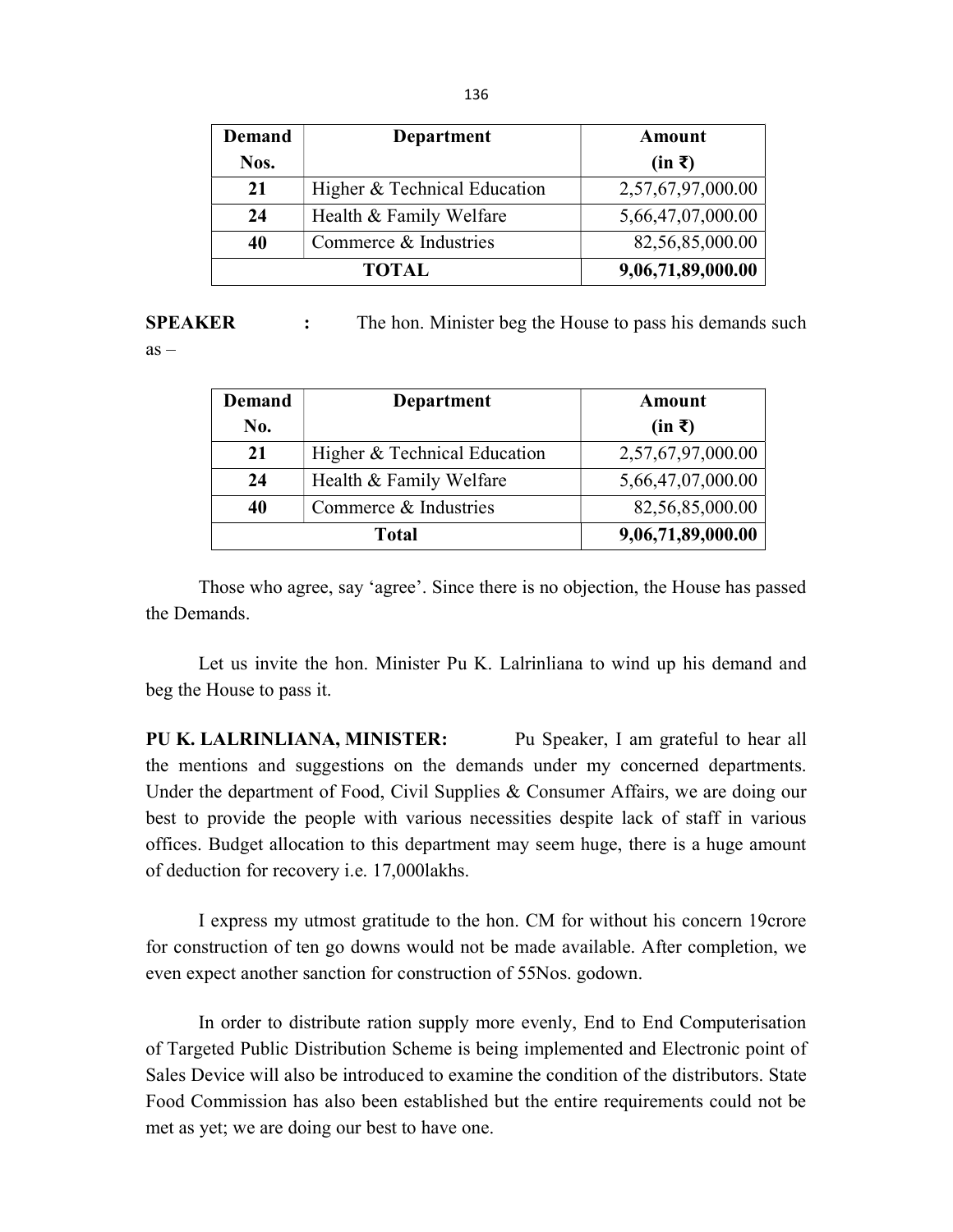Following the National Food Security Act, 2013, priority is given to AAY card holders. Under the same Act, we receive 54,000 quintals of rice monthly. In order to fulfil our monthly demand of 1,10,000 quintals, some are purchased in the open market approximately 50,000quintals per month. The department is always open to make a purchase from the local producers and any possible efforts are made to make that happen.

Due to the border dispute at Bairabi and Zophai, many of rice cultivators encounter the problem. As requested by the people the Minister of Agricultural Department, four machineries have been purchased to counter face the problems. Thus, we are doing our best and hope that half of our monthly demand would be made available.

As of sugar ration supply, it is true that the amount distributed is less sufficient but we still are grateful that at least the AAY card holders are able to receive it despite the major shortage of supply.

 Regarding suuply of LPG, what is important is having enough supply. Presently, our main supply is from Borkhola bottling plant of IOC and minor bottling plant at Mualkhang. So far, we have no problem with the supply.

 There are other interested companies approaching us for supply of LPG such as Nirmal Gas and Spice Gas and we are trying to maintain a healthy completion among the distributors. Home delivery is an issue and we have even talk with the distributors in our meeting. As assured by the distributors, home delivery will be started from September, 2019.

 Since we have no oil depot here in Mizoram, we had submitted an agenda under the leadership of the hon. CM during our previous ministry along with o four other agendas. However, it was not successful due to requirement of broad gauge on railways transportation. As soon this ministry came into being, we made an inspection and found out that the area too small. A discussion is thus held with concerned VC for extension of the area and we are currently working on the solution.

 Pu Speaker, Consumer Affairs is an important subject as well. The Legal Metrology made inspection on regular basis and often seized the practice of incorrect weight and measurement. Consumers Union and Consumers Forum are performing their best in an effort to provide our supply demands. We even have a newly established Consumer Cell for the purpose of assisting the consumers. Another focus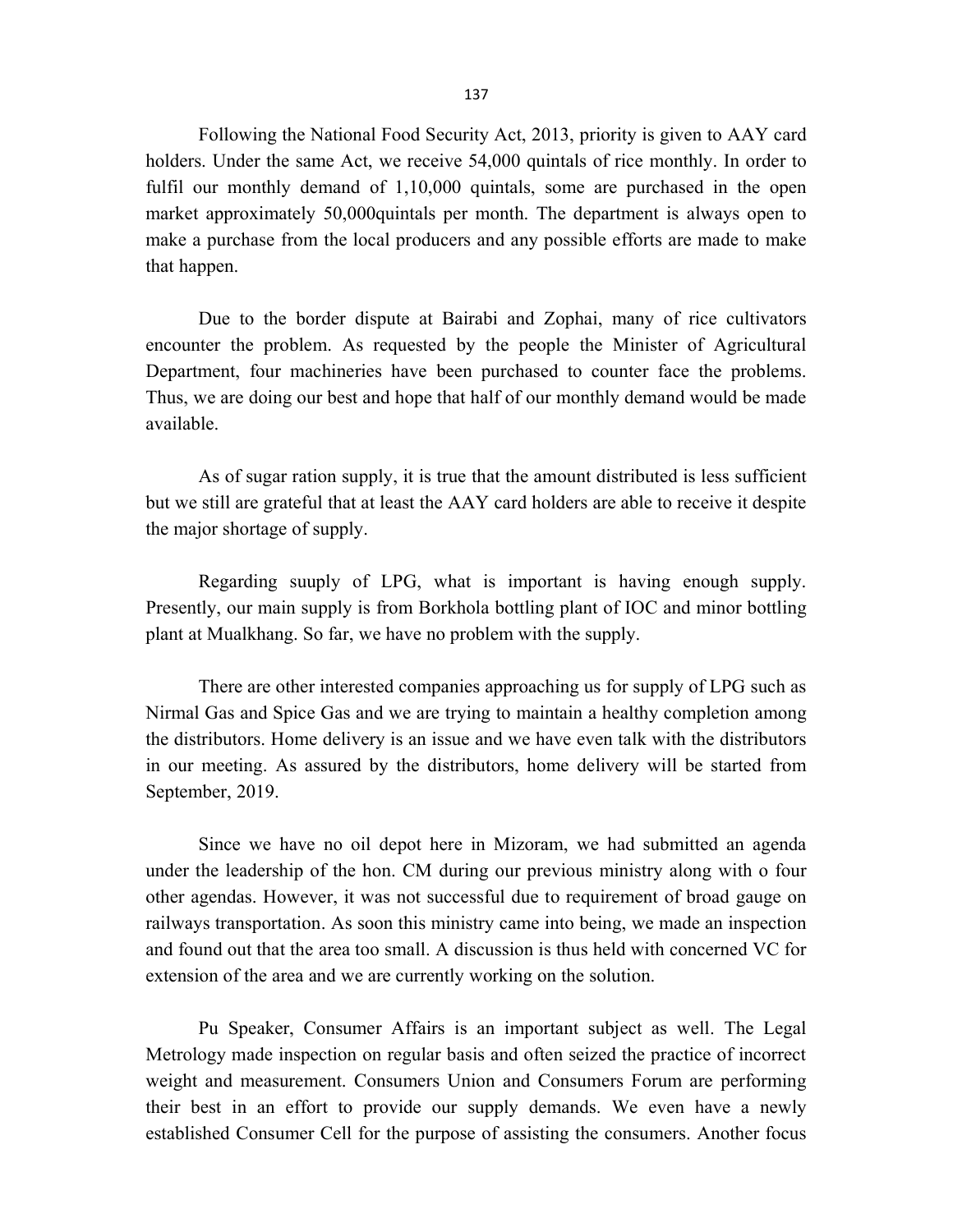will also be made on the lack of manpower and necessary equipments will be provided for immediate use. Thus, we should make the best use of Legal Metrology relating to the quality of petrol etc and on purchase of materials for building construction to minimize our expenditures.

 Regarding Supply Department, what is important is to review the routes of our incoming supply for a shorter route to reduce our expenditure. (PU LALRINDIKA RALTE: Pu Speaker, I completely agree with this kind of plan and urge the department to spare no effort to make that happen.)

 Pu Speaker, Hill State Transport Subsidy amounting to 55crores approx. is still in pending from 2002. Approach is made several times but no response is made till date. Thus, an agenda for resolving this problem has been submitted for discussion at the cabinet level and is approved.

 Regarding shortage of storage keeper, let me inform the House that approval for recruitment of Inspector, sub-Inspector and 31 posts of Store Keeper has already been obtained. With that, we are hoping to resolve the problem to some extents.

On Demand No. 19, many of us agrees the budget allocation to LAD decreases compared to the previous years. After having discussion with hon.CM, we feel the need to make an assurance to come up with a solution as soon as possible. Thus, inform the House that we are deeply regretted and we care about rural areas and the people.

We have 11 parks under the maintenance of LAD and I should say that the workload isa bit heavy for the department. Thus, there is a suggestion of privatizing some of them and balancing the profit equally.

In cooperation with SIRD, we have Village Council Training Centre at Durtlang. Regarding Excluded Area Grant, there are several VCs who utilized the funds without our consent. So, the next provision funds will be transferred directly to the account of concerned Village Council based on population. The main objective is provision of the demand of the general public and to ensure it is utilized accordingly.... (SPEAKER: This is of a sensitive matter; so, I implore a more specific explanation.) Pu Speaker, as I have said earlier, .... (Pu LALDUHOMA: Pu Speaker, what is the funding source of this fund provision of the Excluded Area Fund? Is it from the  $14^{th}$  Finance Commission or to be obtained from the current demand? Is this highlighted in the current budget?)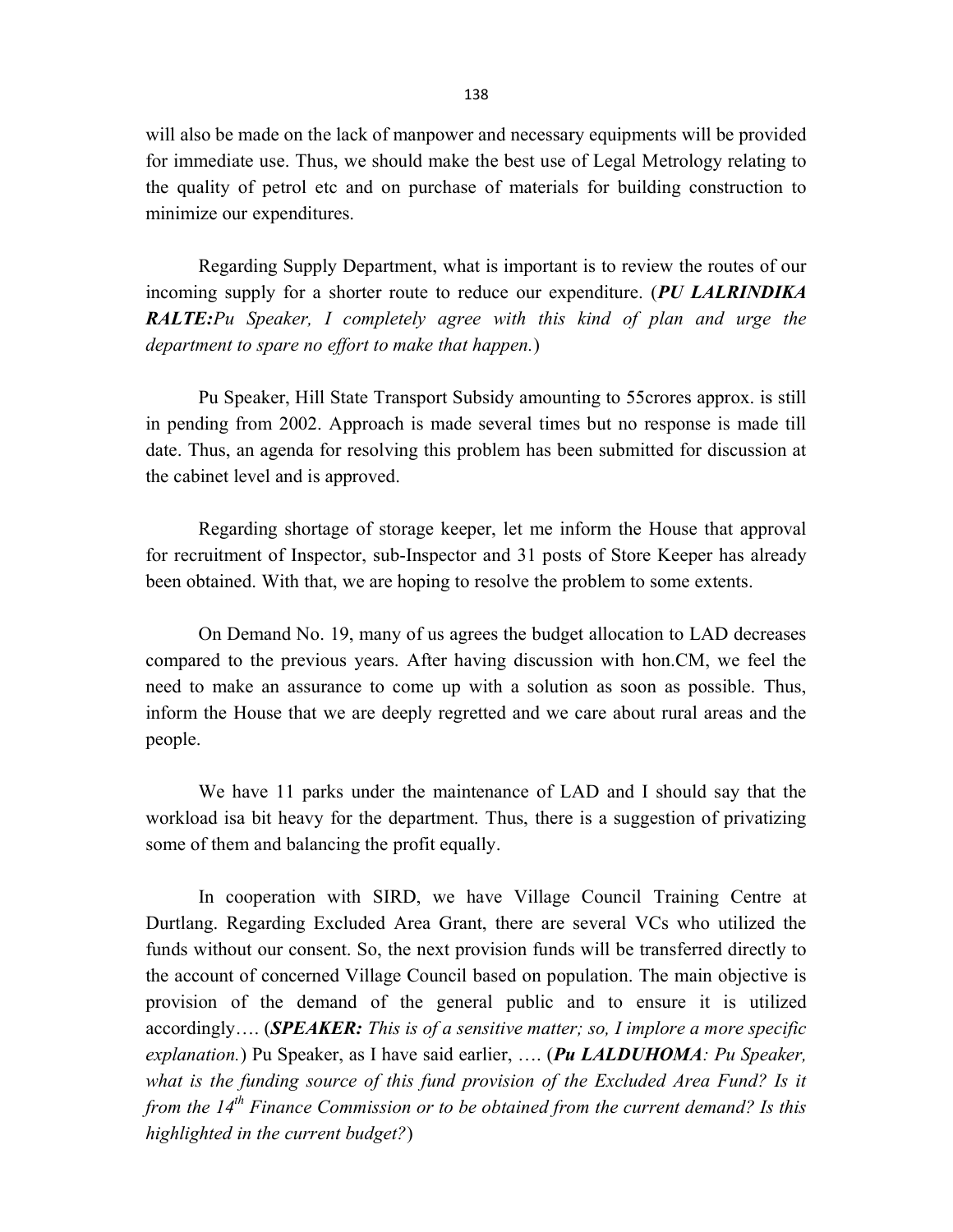As it was only yesterday that the Finance Department released the fund, nothing is done as yet. We agree that it is a sensitive matter and thus considered to publicize by means of media. (Pu C. NGUNLIANCHHUNGA: If the said fund covers the District Council areas as well?) VCs under the District Councils are not included for they have their own Village Councils. During 2017-2018, we received 45.44 crore from the Finance Ministry, Govt of India as per the Constitution of India non-part 9 and part 9 (a). It was released on 18.11.2017 to those excluded by the Panchayati Raj.

LAD also concern for payment of street light power bill in rural areas and we have several problems on the count of late payment. It is our desire if there is a plan to utilize solar power in rural areas.

I opine LAD concern with formulating anew regulation of VC. So, draft is prepared by the drafting committee which is known as 'the Mizoram Rural Local Self Government Bill Panchayati Bill, 2019.'The committee members include several prominent persons and we are now waiting for the report of a study onthe neighbouring states on this system.

Regarding Women reservation, it is a part of the Constitution and is mandatory. On matters involving unauthorized settlement mentioned by Pu Nihar Kanti, eviction order was issued in 2015 but remain in the process for involving a court case. It is agreed that we are having too much villages in our state which obstruct development. Relating to the point raised by Pu NiharKanti, we even have the idea of grouping Tuichawngchhuah village to Tuchawng. (Pu NIHAR KANTI CHAKMA : Even if that is the case, it is rainy season and many families are wandering along the river bank without having a place to sleep or things to eat. Thus, it is the responsibility of the government to provide their rehabilitation.)Pu Nihar is right, but we also have to consider the possible danger of harbouring the foreigners. That is what I would like to mention with regards to LAD.

PU LALDUHOMA : Pu Speaker, I am glad that hon. Minister said that future of the V/Cs will be considered carefully with other parties. Besides, the  $14<sup>th</sup>$ Finance Commission does not allocate funds for VC and the government is only trying to find alternative funds by putting a women reservation mandatory. We should also think about the women reservation; though it is said to be a mandatory, it is not written in the  $6<sup>th</sup>$  Schedule. So, I think this matter should also be examined more carefully.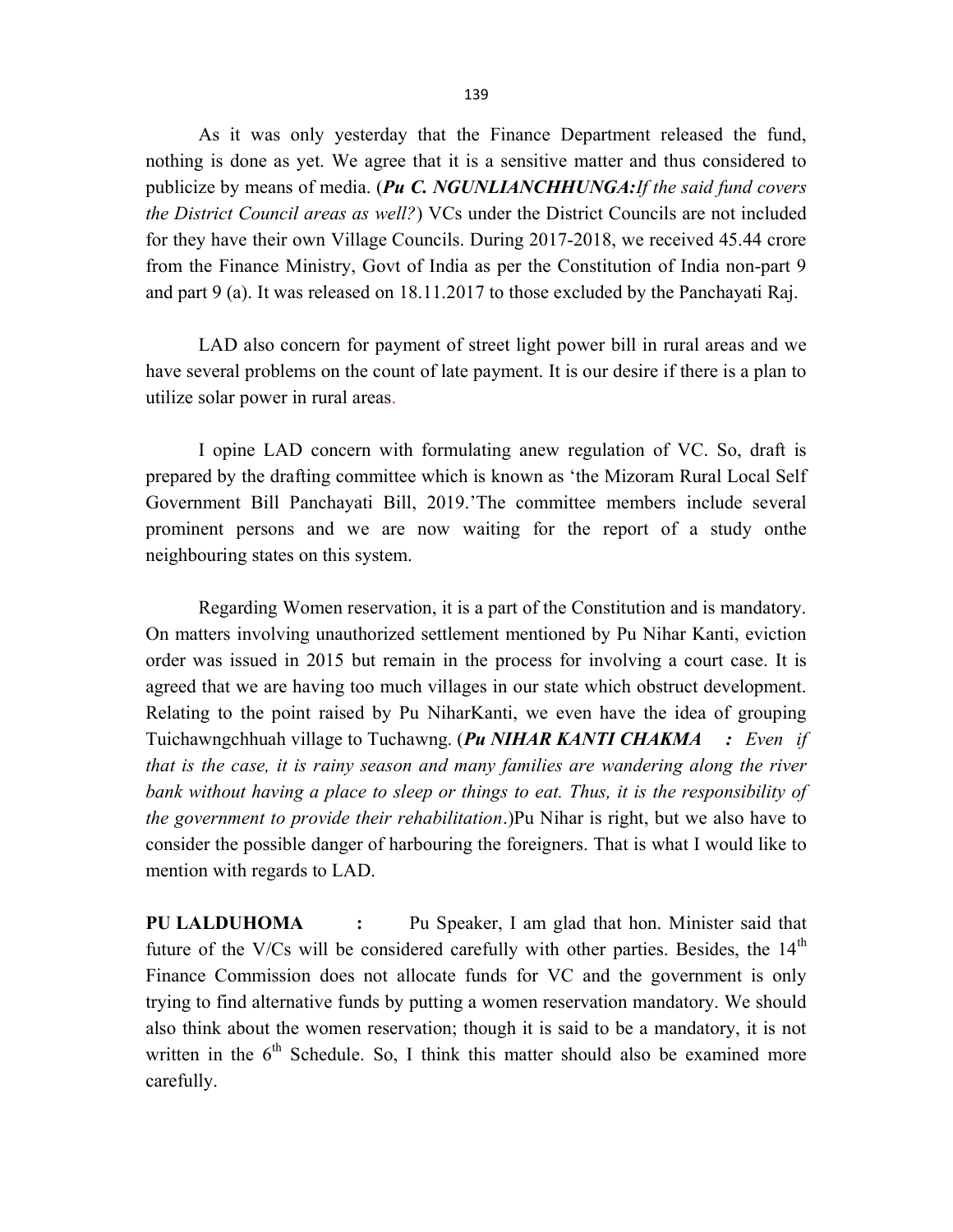PU K. LALRINLIANA, MINISTER: Thank you, Pu Speaker, the Drafting Committee will consider this with all political parties and NGO's, even Sub-Committees may also be established.

PU H. BIAKZAUA : Pu Speaker, I think women reservation is a mandatory only in the case of Panchajati Raj. Anyway, if we agreed to establish Panchayati Raj, there is a way to extract some funds but establishing a Panchayati Raj may not be the best for our State.

**SPEAKER** : In the previous term, the hon. Minister stated that it is mandatory. so, I believe we agree to his statement. Anyway, we will move on with our business.

PU K. LALRINLIANA, MINISTER: Pu Speaker, the study team pursue the matter but the report has not been submitted as yet. Anyway, we will discuss it after receiving the reports.

 On Fisheries Department, as mentioned by the hon. Member, it is an old department but does not seem to grow due to financial crisis and other factors. Most of the fishes sold in the market are of imported. So, if we give more efforts on fish farming, I believe we can be self-sufficient. Thus, we are taking measure to supply fish feeds on subsidy in every district. We are hoping to receive financial aid from RKVY, Fisheries and Aqua Culture Infrastructure Development Fund, NEC and SEDP. In response to a concept note being forwarded, we are expecting  $\bar{\tau}$ 2,500 lakh from NEC. Likewise, step has been taken for preservation of fishes and other aquatic animals like crab, frogs etc.

We are drafting The Mizoram Fisheries Rules, 2019 which will be submitted to the Cabinet. It contains 'the Mizoram Detections for Fisheries Offense Scheme, 2019'.The department rented out fish ponds to some people to start fish farming where as some are under construction for the same purpose. Out of 6 Nos. of fish-fed manufacturing industries under the maintenance of Fisheries Deptt., there are some partially owned by the department. If it is a success, we may be able to cover processing of pig-feed and chicken feed, plus, bones and oil cake may also be made available in our State. Oil palm cakes produced at Buk Vannei has also been examined and we are hoping to make the supply available in our state.

Pu Speaker, it is important that we prioritize self-sufficiency in supply of fish, we should find the best use of our natural gift as to how to generate our soils and trees